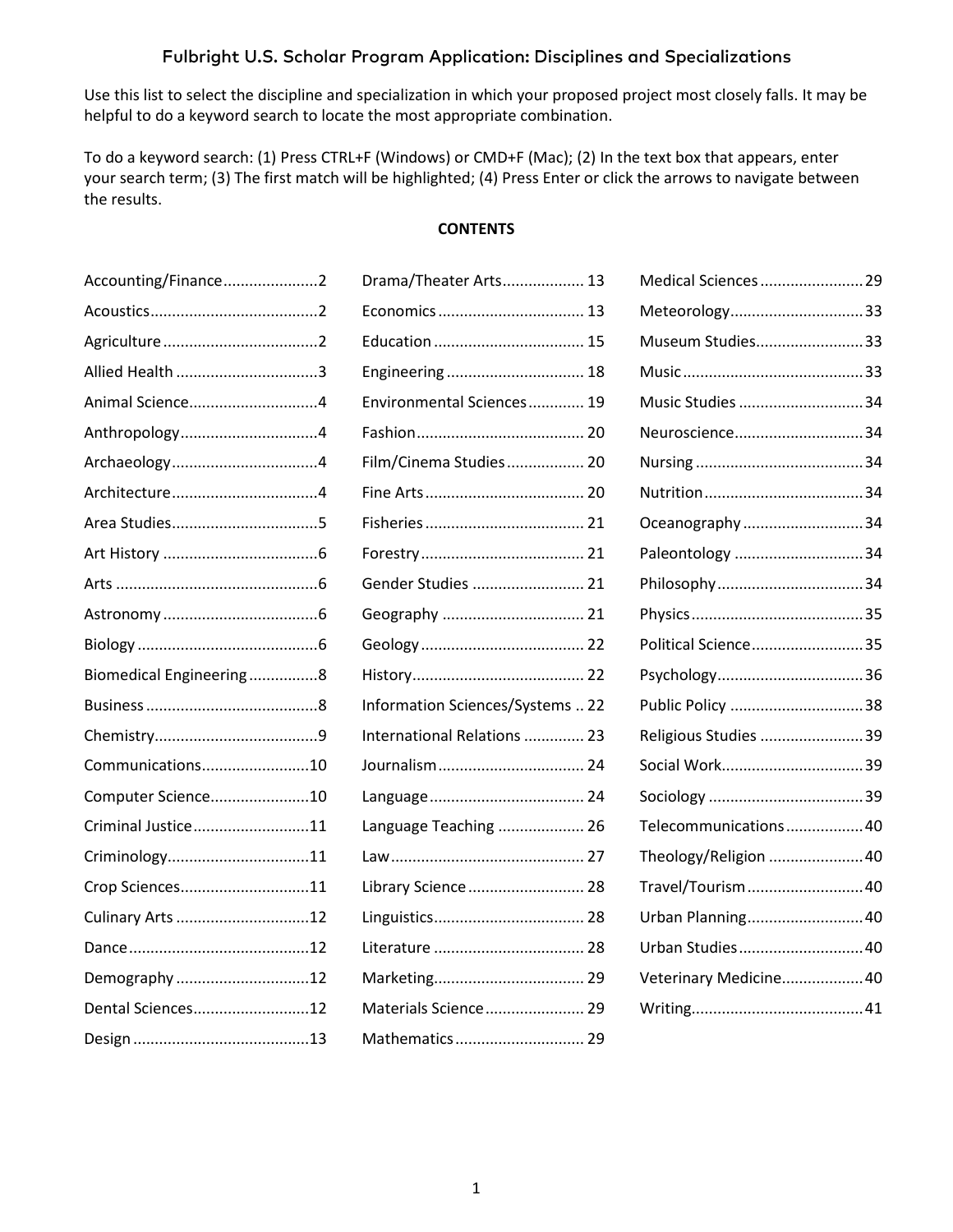<span id="page-1-2"></span><span id="page-1-1"></span><span id="page-1-0"></span>

| <b>Discipline</b>  | <b>Specialization</b>                       |
|--------------------|---------------------------------------------|
| Accounting/Finance | Accounting                                  |
| Accounting/Finance | <b>Accounting &amp; Finance</b>             |
| Accounting/Finance | Finance                                     |
| Accounting/Finance | <b>Accounting &amp; Business Management</b> |
| Accounting/Finance | <b>Accounting &amp; Computer Science</b>    |
| Accounting/Finance | Auditing                                    |
| Accounting/Finance | Finance & Financial Management              |
| Accounting/Finance | Finance, Other                              |
| Accounting/Finance | <b>Financial Planning &amp; Services</b>    |
| Accounting/Finance | <b>International Finance</b>                |
| Accounting/Finance | <b>Public Finance</b>                       |
| <b>Acoustics</b>   | Acoustics                                   |
| Agriculture        | Agricultural Business & Management          |
| Agriculture        | <b>Agricultural Economics</b>               |
| Agriculture        | Agriculture                                 |
| Agriculture        | Agronomy                                    |
| Agriculture        | <b>Food Science</b>                         |
| Agriculture        | <b>Food Security</b>                        |
| Agriculture        | <b>Plant Pathology</b>                      |
| Agriculture        | Range Management                            |
| Agriculture        | Soil Science                                |
| Agriculture        | Agribusiness                                |
| Agriculture        | <b>Agricultural &amp; Food Products</b>     |
| Agriculture        | Agricultural & Horticultural                |
| Agriculture        | <b>Agricultural Business</b>                |
| Agriculture        | <b>Agricultural Business Technology</b>     |
| Agriculture        | <b>Agricultural Production Operations</b>   |
| Agriculture        | <b>Agricultural Public Services</b>         |
| Agriculture        | <b>Agricultural Technology</b>              |
| Agriculture        | Agriculture, Miscellaneous                  |
| Agriculture        | Agriculture, Other                          |
| Agriculture        | Agronomy, Miscellaneous                     |
| Agriculture        | Apiculture                                  |
| Agriculture        | Botany                                      |
| Agriculture        | <b>Dairy Production</b>                     |
| Agriculture        | Dairy Science                               |
| Agriculture        | <b>Extension Services</b>                   |
| Agriculture        | <b>Farm Cooperatives</b>                    |
| Agriculture        | Farm Machinery                              |
| Agriculture        | Farm Management                             |
| Agriculture        | Farm Technology                             |
| Agriculture        | Farming                                     |
| Agriculture        | Farming, Marketing                          |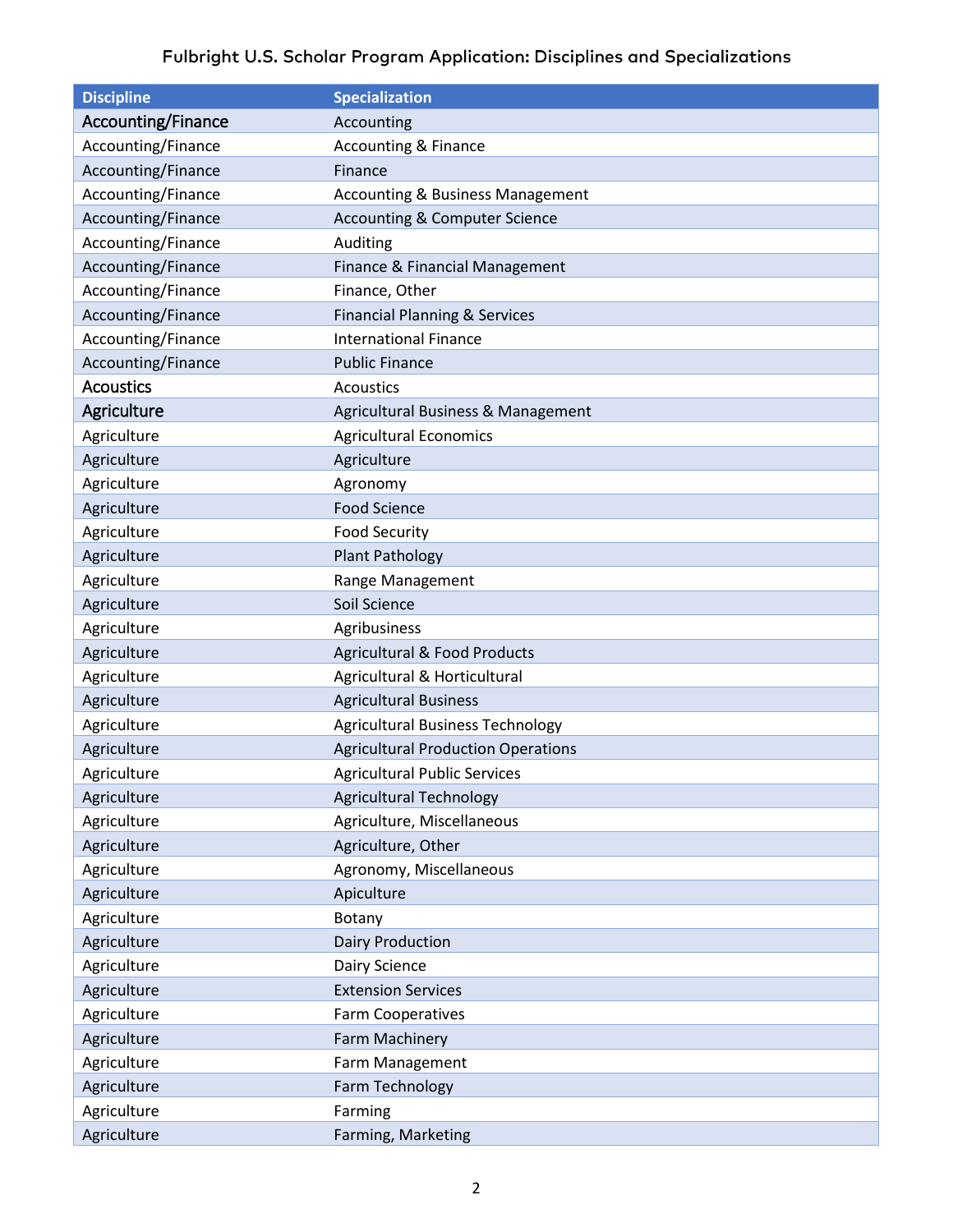<span id="page-2-0"></span>

| <b>Discipline</b>    | <b>Specialization</b>                         |
|----------------------|-----------------------------------------------|
| Agriculture          | <b>Food Preparation</b>                       |
| Agriculture          | <b>Food Processing</b>                        |
| Agriculture          | <b>Food Production</b>                        |
| Agriculture          | <b>Food Safety</b>                            |
| Agriculture          | Food Technology                               |
| Agriculture          | Forage Agronomy                               |
| Agriculture          | <b>Insects &amp; Parasites</b>                |
| Agriculture          | <b>International Agriculture</b>              |
| Agriculture          | Observation of US Agriculture                 |
| Agriculture          | Other Agriculture, Miscellaneous              |
| Agriculture          | Plant Biotechnology                           |
| Agriculture          | <b>Plant Breeding &amp; Genetics</b>          |
| Agriculture          | Sustainable Agriculture                       |
| <b>Allied Health</b> | Health Profession & Related Clinical Science  |
| <b>Allied Health</b> | Health Services/Allied Health & Science       |
| <b>Allied Health</b> | Acupuncture                                   |
| <b>Allied Health</b> | Aromatherapy                                  |
| <b>Allied Health</b> | Asian Bodywork Therapy                        |
| <b>Allied Health</b> | Assistive/Augmentative Tech                   |
| <b>Allied Health</b> | Ayurvedic Medicine/Ayurveda                   |
| <b>Allied Health</b> | Biology Tech/Biotechnology Lab Tech           |
| <b>Allied Health</b> | Birthing & Parenting Knowledge                |
| <b>Allied Health</b> | <b>Blood Banking</b>                          |
| <b>Allied Health</b> | Health-Related Knowledge & Skills             |
| <b>Allied Health</b> | Herbalism/Herbalist                           |
| <b>Allied Health</b> | Hypnotherapy/Hypnotherapist                   |
| <b>Allied Health</b> | Industrial Radiologic Technology/Technician   |
| <b>Allied Health</b> | Kinesiotherapy/Kinesiotherapist               |
| <b>Allied Health</b> | Laboratory Technology Training                |
| <b>Allied Health</b> | Laser & Optical Technology/Technician         |
| <b>Allied Health</b> | Massage Therapy                               |
| <b>Allied Health</b> | Movement & Mind-Body Therapy, Education Other |
| <b>Allied Health</b> | Occupational Health & Industrial Hygiene      |
| <b>Allied Health</b> | Parks, Recreation, Leisure & Fitness          |
| <b>Allied Health</b> | <b>Recreational Therapy</b>                   |
| <b>Allied Health</b> | Reiki                                         |
| <b>Allied Health</b> | Self-Awareness & Personal Assessment          |
| <b>Allied Health</b> | Self-Esteem & Values Clarification            |
| <b>Allied Health</b> | Somatic Bodywork                              |
| <b>Allied Health</b> | Somatic Bodywork & Related Therapies          |
| <b>Allied Health</b> | <b>Stress Management &amp; Coping Skills</b>  |
| <b>Allied Health</b> | <b>Vocational Rehab Counseling</b>            |
| <b>Allied Health</b> | Work & Family Studies                         |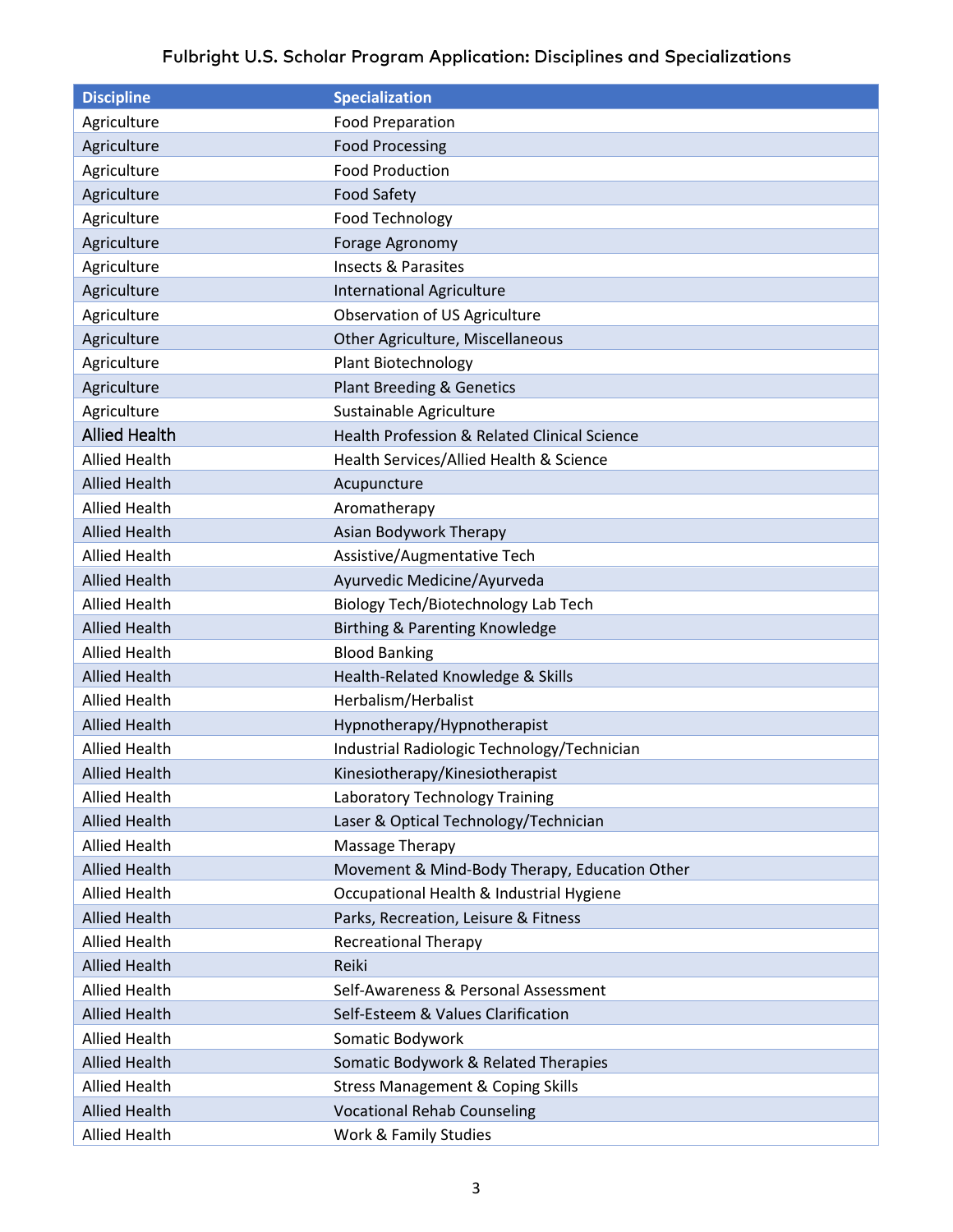<span id="page-3-3"></span><span id="page-3-2"></span><span id="page-3-1"></span><span id="page-3-0"></span>

| <b>Discipline</b>     | <b>Specialization</b>                      |
|-----------------------|--------------------------------------------|
| <b>Allied Health</b>  | Yoga Teacher Training/Therapy              |
| <b>Animal Science</b> | <b>Animal Sciences</b>                     |
| <b>Animal Science</b> | Animal Behavior & Ethology                 |
| <b>Animal Science</b> | <b>Animal Biology</b>                      |
| <b>Animal Science</b> | <b>Animal Breeding</b>                     |
| <b>Animal Science</b> | <b>Animal Genetics</b>                     |
| <b>Animal Science</b> | Animal Husbandry                           |
| <b>Animal Science</b> | Animal Husbandry, Miscellaneous            |
| <b>Animal Science</b> | Animal Husbandry-Veterinary                |
| <b>Animal Science</b> | <b>Animal Nutrition</b>                    |
| <b>Animal Science</b> | <b>Animal Physiology</b>                   |
| <b>Animal Science</b> | Comparative & Lab Animal Medicine          |
| <b>Animal Science</b> | Horse Husbandry/Equine Science             |
| <b>Animal Science</b> | Laboratory Animal Medicine                 |
| <b>Animal Science</b> | Large Animal Husbandry                     |
| <b>Animal Science</b> | Poultry                                    |
| <b>Animal Science</b> | <b>Small Animal Husbandry</b>              |
| <b>Animal Science</b> | Wildlife Biology                           |
| Anthropology          | Anthropology                               |
| Anthropology          | Anthropology & Archeology                  |
| Anthropology          | <b>Cultural Anthropology</b>               |
| Anthropology          | <b>Economic Anthropology</b>               |
| Anthropology          | Social Anthropology                        |
| Anthropology          | American Indian Cultures                   |
| Anthropology          | Anthropology, Miscellaneous                |
| Anthropology          | Ethnography                                |
| Anthropology          | Folklore                                   |
| Anthropology          | <b>Minorities &amp; Minority Relations</b> |
| Anthropology          | <b>Physical Anthropology</b>               |
| Archaeology           | Archeology                                 |
| Archaeology           | <b>Archaeological Methods</b>              |
| Archaeology           | Archeology, Miscellaneous                  |
| Archaeology           | <b>Classical Archaeology</b>               |
| Architecture          | Architectural Engineering                  |
| Architecture          | <b>Architectural History</b>               |
| Architecture          | Architectural Technology/Technician        |
| Architecture          | Architecture                               |
| Architecture          | Architecture & Urban Planning              |
| Architecture          | <b>Historic Preservation</b>               |
| Architecture          | Landscape Architecture                     |
| Architecture          | <b>Architectural Energy Studies</b>        |
| Architecture          | Architectural Engineering Technology       |
| Architecture          | Architecture, Miscellaneous                |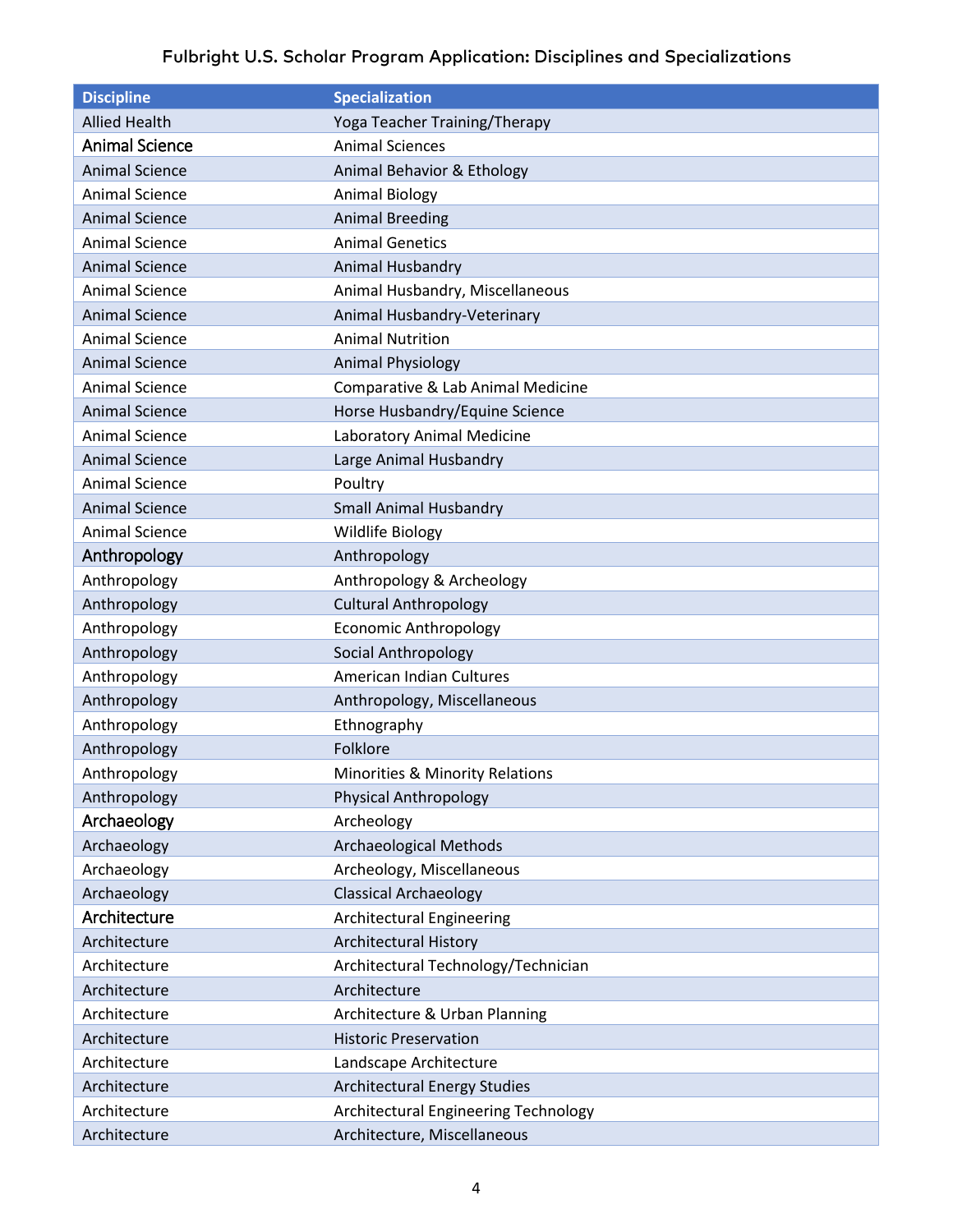<span id="page-4-0"></span>

| <b>Discipline</b>   | <b>Specialization</b>                                           |
|---------------------|-----------------------------------------------------------------|
| Architecture        | Design                                                          |
| Architecture        | Housing & Human Environments                                    |
| Architecture        | <b>Interior Architecture</b>                                    |
| Architecture        | Landscaping & Groundskeeping                                    |
| <b>Area Studies</b> | Afro-American Studies                                           |
| <b>Area Studies</b> | <b>American Studies</b>                                         |
| <b>Area Studies</b> | Area Studies                                                    |
| <b>Area Studies</b> | <b>Asian-American Studies</b>                                   |
| Area Studies        | <b>Canadian-American Studies</b>                                |
| <b>Area Studies</b> | <b>Mexican-American Cultural Studies</b>                        |
| <b>Area Studies</b> | Afro-American Studies                                           |
| <b>Area Studies</b> | American Indian Studies                                         |
| <b>Area Studies</b> | American Studies, Miscellaneous                                 |
| <b>Area Studies</b> | Anglo-American Studies                                          |
| <b>Area Studies</b> | Area Studies, Other                                             |
| <b>Area Studies</b> | Asian Studies/Civilization                                      |
| <b>Area Studies</b> | <b>Balkans Studies</b>                                          |
| <b>Area Studies</b> | <b>Baltic Studies</b>                                           |
| <b>Area Studies</b> | <b>Black Colleges</b>                                           |
| <b>Area Studies</b> | <b>Caribbean Studies</b>                                        |
| <b>Area Studies</b> | <b>Chinese Studies</b>                                          |
| <b>Area Studies</b> | <b>Commonwealth Studies</b>                                     |
| <b>Area Studies</b> | East Asia, Pacific & Australian Studies                         |
| <b>Area Studies</b> | East Europe & USSR Studies                                      |
| <b>Area Studies</b> | European Studies/Civilization                                   |
| <b>Area Studies</b> | <b>French Studies</b>                                           |
| <b>Area Studies</b> | <b>German Studies</b>                                           |
| Area Studies        | <b>Hindu Studies</b>                                            |
| Area Studies        | <b>Holocaust &amp; Related Studies</b>                          |
| <b>Area Studies</b> | <b>Islamic Studies</b>                                          |
| Area Studies        | <b>Italian Studies</b>                                          |
| Area Studies        | Japanese Studies                                                |
| Area Studies        | Korean Studies                                                  |
| Area Studies        | Latin American & Caribbean Studies                              |
| Area Studies        | <b>Middle East Studies</b>                                      |
| Area Studies        | <b>Near Eastern Studies</b>                                     |
| Area Studies        | <b>Observation Afro-American Activities &amp; Organizations</b> |
| Area Studies        | <b>Polish Studies</b>                                           |
| Area Studies        | <b>Russian Studies</b>                                          |
| <b>Area Studies</b> | <b>Scandinavian Studies</b>                                     |
| Area Studies        | <b>Slavic Studies</b>                                           |
| <b>Area Studies</b> | South Asian Studies                                             |
| Area Studies        | South East Asian Studies                                        |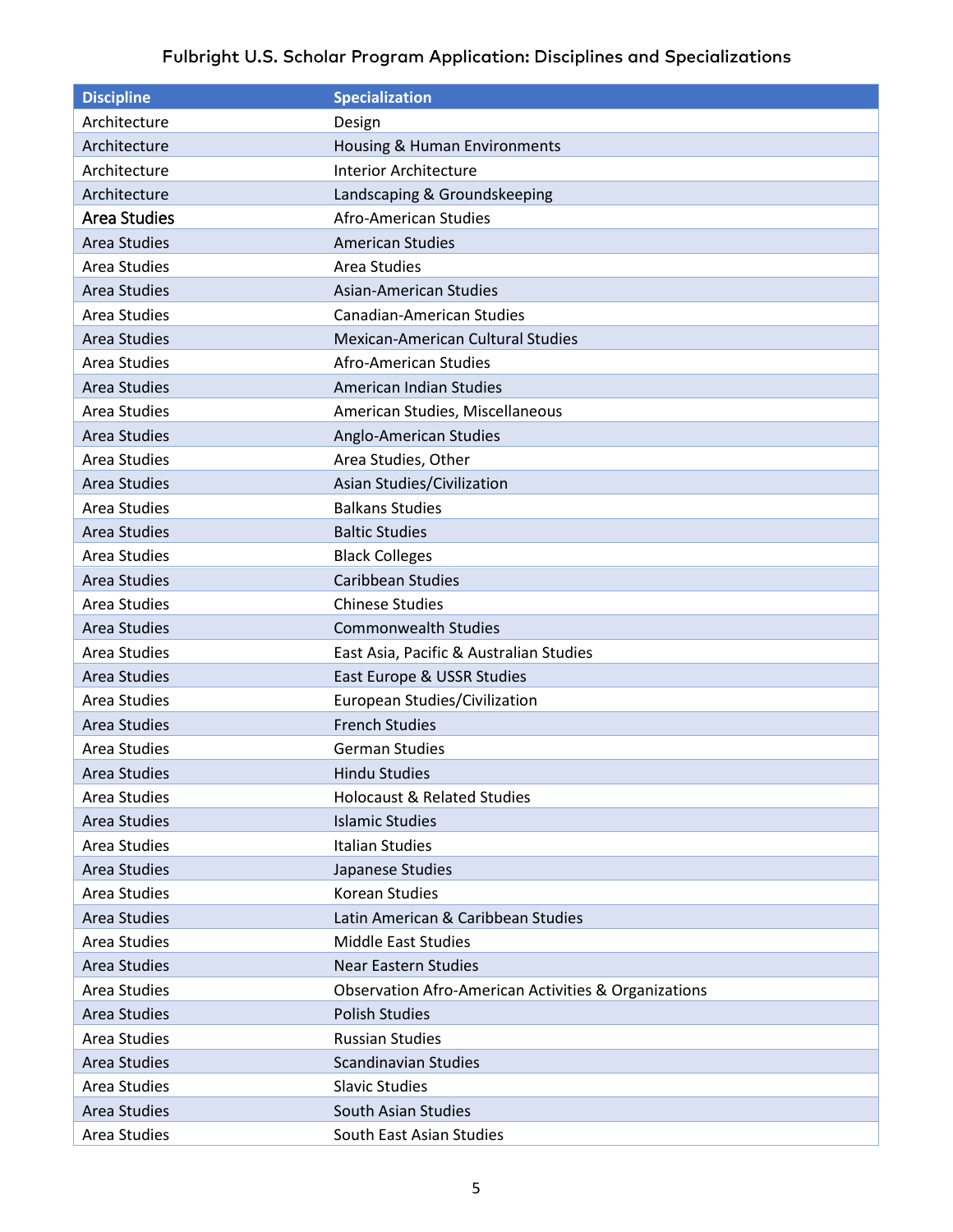<span id="page-5-3"></span><span id="page-5-2"></span><span id="page-5-1"></span><span id="page-5-0"></span>

| <b>Discipline</b>   | <b>Specialization</b>                           |
|---------------------|-------------------------------------------------|
| <b>Area Studies</b> | Spanish & Iberian Studies                       |
| Area Studies        | <b>Tibetan Studies</b>                          |
| <b>Area Studies</b> | <b>Ukraine Studies</b>                          |
| Area Studies        | Ural-Altaic & Central Asian                     |
| Area Studies        | Western Europe & Canada Studies                 |
| <b>Art History</b>  | Art History                                     |
| Arts                | Animation, Interactive Technology               |
| Arts                | Arts                                            |
| Arts                | <b>Arts Management</b>                          |
| Arts                | Arts, Other                                     |
| Arts                | Design & Visual Communication                   |
| Arts                | Folk & Traditional Arts                         |
| Arts                | <b>Historic Preservation &amp; Conservation</b> |
| Arts                | <b>Installation Art</b>                         |
| Arts                | Intermedia/Multimedia                           |
| Arts                | Arts, Miscellaneous                             |
| Arts                | Historic Preservation & Conservation, Other     |
| Arts                | <b>Industrial Arts</b>                          |
| Arts                | Metalsmithing                                   |
| Arts                | Printing & Lithographic Training                |
| Astronomy           | Astronomy                                       |
| Astronomy           | Astrophysics                                    |
| Astronomy           | Physics & Astronomy                             |
| Astronomy           | Astronomy & Astrophysics, Other                 |
| Astronomy           | Astronomy, Miscellaneous                        |
| Astronomy           | Planetary Astronomy & Science                   |
| Astronomy           | Space Program                                   |
| Biology             | Biochemistry, Biophysics & Molecular Biology    |
| <b>Biology</b>      | Bioinformatics                                  |
| Biology             | Biology                                         |
| <b>Biology</b>      | Botany                                          |
| Biology             | Cell/Cellular & Molecular Biology               |
| <b>Biology</b>      | <b>Conservation Biology</b>                     |
| Biology             | <b>Developmental Biology</b>                    |
| <b>Biology</b>      | Ecology                                         |
| <b>Biology</b>      | Entomology                                      |
| Biology             | <b>Evolutionary Biology</b>                     |
| Biology             | Genetics                                        |
| <b>Biology</b>      | <b>Marine Biology</b>                           |
| Biology             | Microbiology                                    |
| Biology             | <b>Molecular Biology</b>                        |
| Biology             | Toxicology                                      |
| Biology             | Anatomy                                         |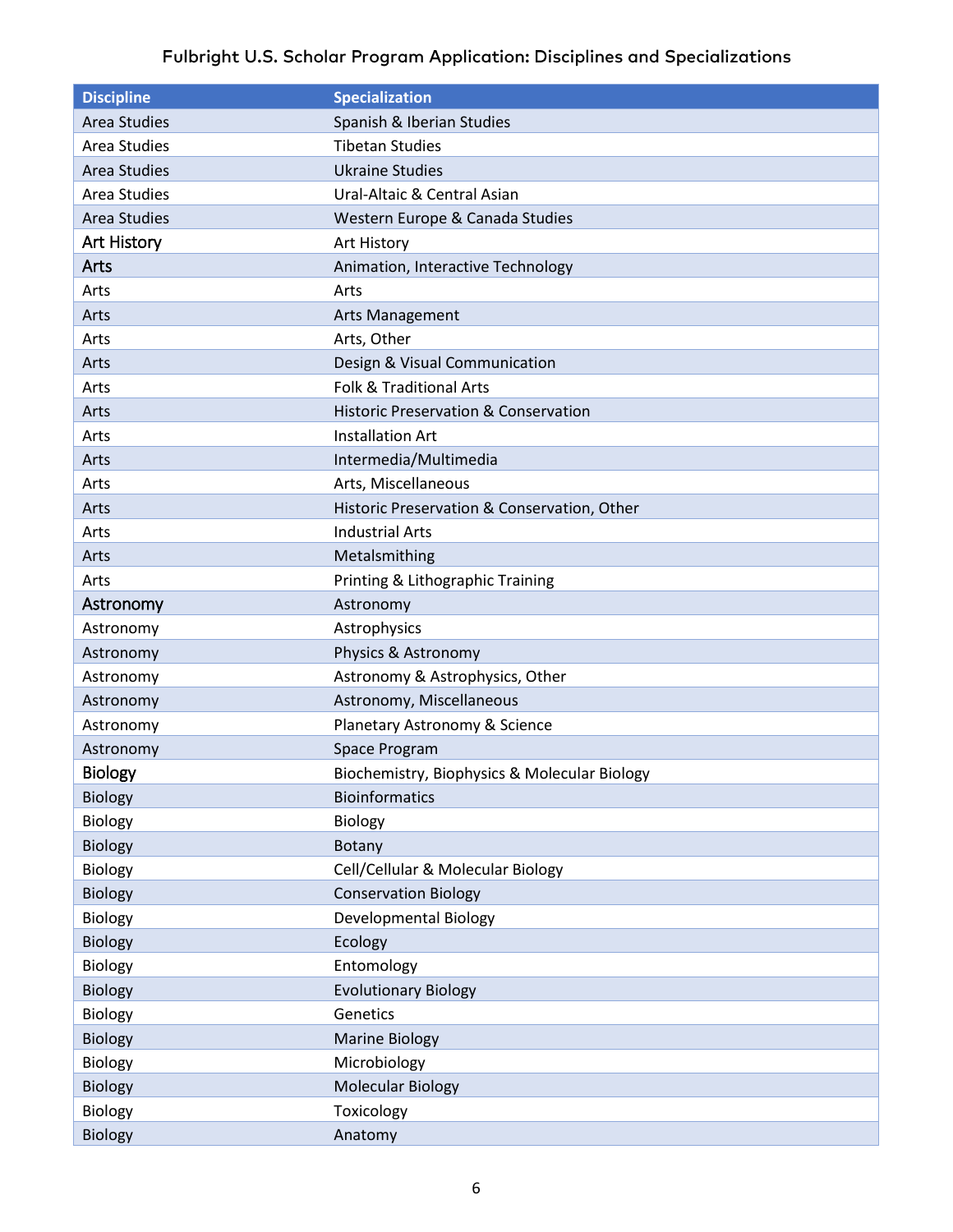| <b>Discipline</b> | <b>Specialization</b>                       |
|-------------------|---------------------------------------------|
| Biology           | Aquatic Biology/Limnology                   |
| Biology           | Bacteriology                                |
| Biology           | Biochemistry                                |
| <b>Biology</b>    | <b>Biological &amp; Biomedical Sciences</b> |
| Biology           | <b>Biological &amp; Physical Sciences</b>   |
| <b>Biology</b>    | <b>Biological Research</b>                  |
| <b>Biology</b>    | <b>Biology, Miscellaneous</b>               |
| <b>Biology</b>    | <b>Biomathematics &amp; Bioinformatics</b>  |
| Biology           | <b>Biometry/Biometrics</b>                  |
| <b>Biology</b>    | <b>Biophysics</b>                           |
| Biology           | Biopsychology                               |
| <b>Biology</b>    | <b>Bio-Statistics</b>                       |
| Biology           | Biotechnology                               |
| <b>Biology</b>    | Cell Biology & Anatomy                      |
| <b>Biology</b>    | <b>Cell Physiology</b>                      |
| <b>Biology</b>    | <b>Cellular Biology</b>                     |
| Biology           | <b>Computational Biology</b>                |
| <b>Biology</b>    | Embryology                                  |
| Biology           | Epidemiology                                |
| <b>Biology</b>    | <b>Forensic Biology</b>                     |
| <b>Biology</b>    | <b>Human/Medical Genetics</b>               |
| <b>Biology</b>    | Immunology                                  |
| Biology           | <b>Infectious Diseases</b>                  |
| <b>Biology</b>    | <b>Medical Biochemistry</b>                 |
| <b>Biology</b>    | Microbiological Sciences & Immunology       |
| <b>Biology</b>    | <b>Molecular Biochemistry</b>               |
| Biology           | <b>Molecular Biophysics</b>                 |
| <b>Biology</b>    | Mycology                                    |
| Biology           | Neurology                                   |
| Biology           | <b>Oncology &amp; Cancer Biology</b>        |
| Biology           | Organismic Biology                          |
| <b>Biology</b>    | Parasitology                                |
| <b>Biology</b>    | Pathology                                   |
| <b>Biology</b>    | Pathology/Experimental Pathology            |
| Biology           | Photobiology                                |
| <b>Biology</b>    | <b>Plant Pathology</b>                      |
| Biology           | <b>Plant Physiology</b>                     |
| <b>Biology</b>    | <b>Population Biology</b>                   |
| <b>Biology</b>    | Radiobiology                                |
| <b>Biology</b>    | <b>Reproductive Biology</b>                 |
| Biology           | <b>Stem Cell Biology</b>                    |
| <b>Biology</b>    | <b>Structural Biology</b>                   |
| Biology           | <b>Systematic Biology</b>                   |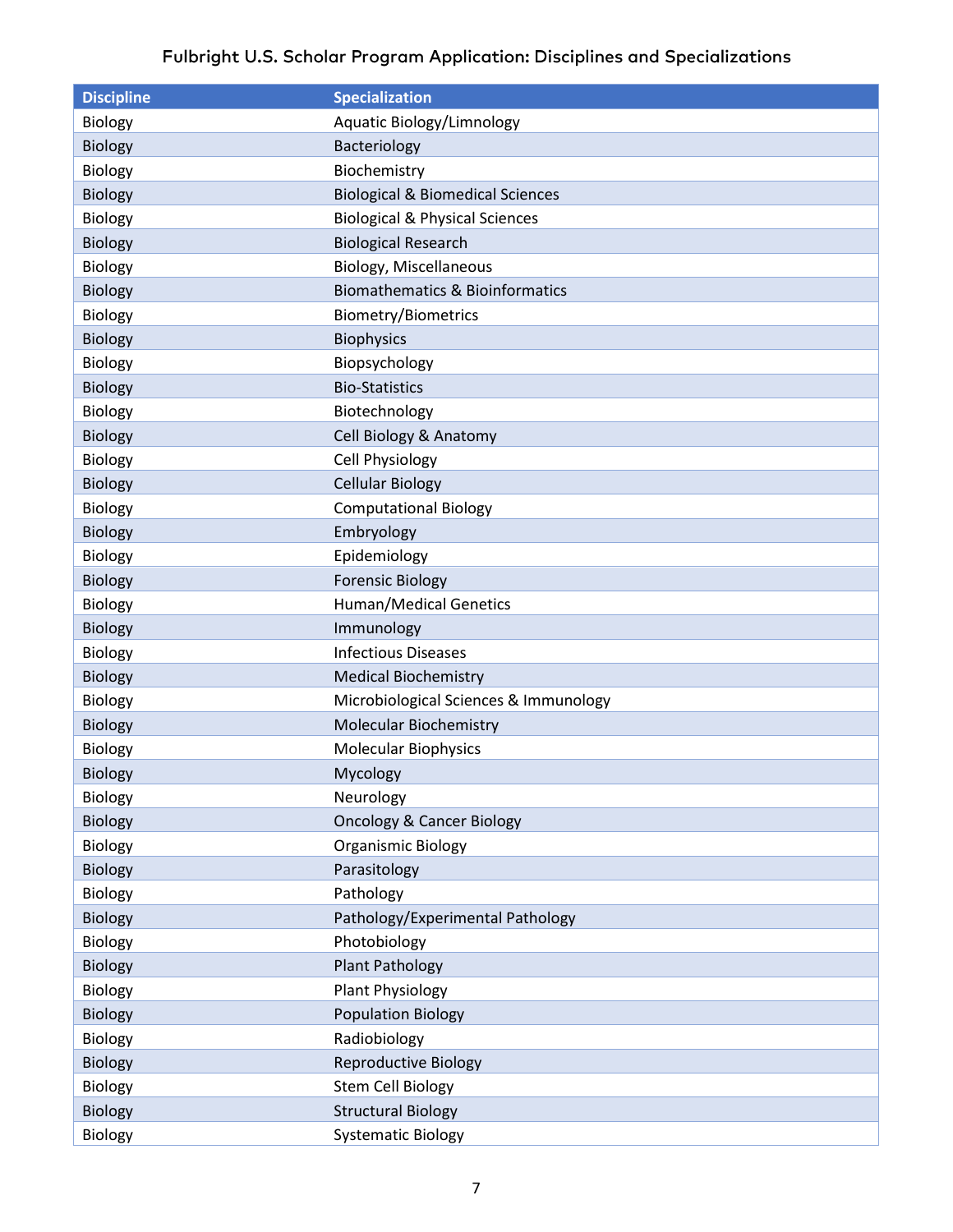<span id="page-7-1"></span><span id="page-7-0"></span>

| <b>Discipline</b>             | <b>Specialization</b>                                  |
|-------------------------------|--------------------------------------------------------|
| <b>Biology</b>                | Virology                                               |
| <b>Biomedical Engineering</b> | Bioengineering/Biomedical Engineering                  |
| <b>Business</b>               | <b>Banking</b>                                         |
| <b>Business</b>               | <b>Business</b>                                        |
| <b>Business</b>               | <b>Business Policy</b>                                 |
| <b>Business</b>               | Entrepreneurship & Entrepreneurial Studies             |
| <b>Business</b>               | Human Resources Management & Personnel Administration  |
| <b>Business</b>               | <b>International Business</b>                          |
| <b>Business</b>               | Management                                             |
| <b>Business</b>               | Marketing                                              |
| <b>Business</b>               | <b>Real Estate</b>                                     |
| <b>Business</b>               | <b>Retailing &amp; Retail Operation</b>                |
| <b>Business</b>               | <b>Actuarial Science</b>                               |
| <b>Business</b>               | Apparel & Accessories Market                           |
| <b>Business</b>               | <b>Apparel &amp; Textile Marketing</b>                 |
| <b>Business</b>               | <b>Banking &amp; Financial Training</b>                |
| <b>Business</b>               | <b>Building &amp; Construction</b>                     |
| <b>Business</b>               | <b>Business &amp; Commercial Training</b>              |
| <b>Business</b>               | <b>Business &amp; Personal Financial Services</b>      |
| <b>Business</b>               | <b>Business &amp; Social Skills</b>                    |
| <b>Business</b>               | Business, Management, & Marketing                      |
| <b>Business</b>               | <b>Business, Miscellaneous</b>                         |
| <b>Business</b>               | Child Care & Support Service                           |
| <b>Business</b>               | <b>Collective Bargaining</b>                           |
| <b>Business</b>               | Commerce                                               |
| <b>Business</b>               | Consumer Merchandising & Retail Management             |
| <b>Business</b>               | <b>Consumer Services &amp; Advocacy</b>                |
| <b>Business</b>               | Cost & Financial Administration                        |
| <b>Business</b>               | <b>Credit Management</b>                               |
| <b>Business</b>               | E-Commerce/Electronic Commerce                         |
| <b>Business</b>               | Employment & Unemployment                              |
| <b>Business</b>               | <b>Entrepreneurial &amp; Small Business Operations</b> |
| <b>Business</b>               | Family & Consumer Sciences                             |
| <b>Business</b>               | <b>Financial Engineering</b>                           |
| <b>Business</b>               | Foodservice Systems Administration                     |
| <b>Business</b>               | <b>Health Services Administration</b>                  |
| <b>Business</b>               | Health/Health Care Administration                      |
| <b>Business</b>               | Hospitality & Recreation Marketing Operations          |
| <b>Business</b>               | <b>Hospitality Administration Management</b>           |
| <b>Business</b>               | Hospitality Administration Management, Other           |
| <b>Business</b>               | Hotel & Resort Administration                          |
| <b>Business</b>               | Human Resources Development                            |
| <b>Business</b>               | <b>Industrial Management</b>                           |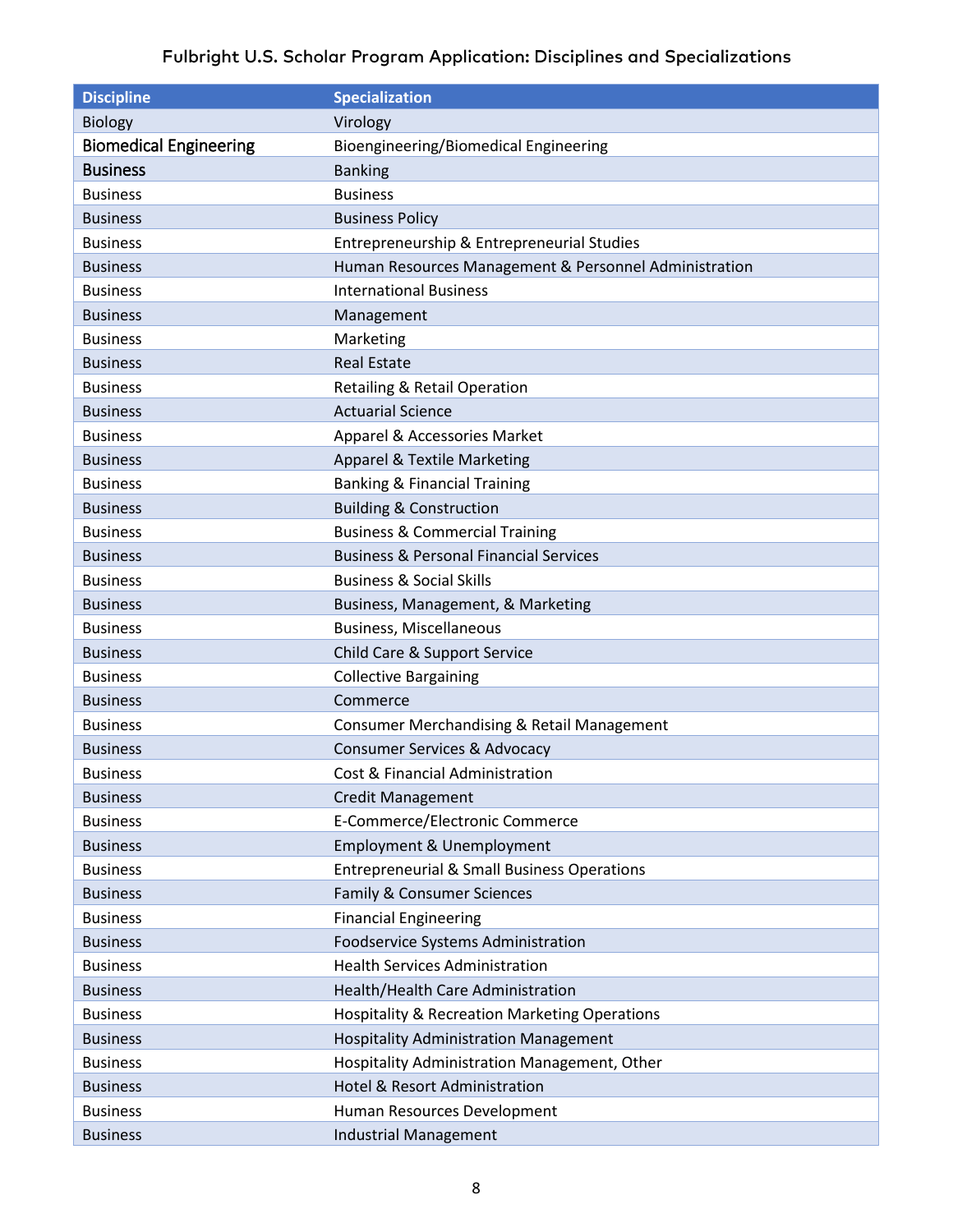<span id="page-8-0"></span>

| <b>Discipline</b> | <b>Specialization</b>                                 |
|-------------------|-------------------------------------------------------|
| <b>Business</b>   | <b>Industrial Relations</b>                           |
| <b>Business</b>   | Information Resources Management/CIO Training         |
| <b>Business</b>   | Institute Planning & Development                      |
| <b>Business</b>   | Insurance                                             |
| <b>Business</b>   | <b>International Business Administration</b>          |
| <b>Business</b>   | <b>International Trade</b>                            |
| <b>Business</b>   | <b>Investments &amp; Securities</b>                   |
| <b>Business</b>   | Knowledge Management                                  |
| <b>Business</b>   | <b>Labor Relations</b>                                |
| <b>Business</b>   | Labor Union Administration                            |
| <b>Business</b>   | <b>Management Training</b>                            |
| <b>Business</b>   | <b>Marketing Research</b>                             |
| <b>Business</b>   | <b>Merchandising &amp; Buying Operations</b>          |
| <b>Business</b>   | <b>Multinational Corporation</b>                      |
| <b>Business</b>   | <b>Operations Research</b>                            |
| <b>Business</b>   | Parks & Recreation Management                         |
| <b>Business</b>   | Personnel                                             |
| <b>Business</b>   | <b>Production &amp; Manufacturing</b>                 |
| <b>Business</b>   | Purchasing, Procurement/Acquisitions                  |
| <b>Business</b>   | <b>Resort Management</b>                              |
| <b>Business</b>   | Restaurant/Food Services Management                   |
| <b>Business</b>   | Retailing                                             |
| <b>Business</b>   | Securities Services Admin                             |
| <b>Business</b>   | <b>Small Business Administration &amp; Management</b> |
| <b>Business</b>   | <b>Special Products Marketing Operations</b>          |
| <b>Business</b>   | Specialized Merchandising & Sales                     |
| <b>Business</b>   | Sport & Fitness Administration & Management           |
| <b>Business</b>   | <b>Statistics, Business</b>                           |
| <b>Business</b>   | <b>Taxation Accounting</b>                            |
| <b>Business</b>   | <b>US Industry</b>                                    |
| Chemistry         | <b>Analytical Chemistry</b>                           |
| Chemistry         | Chemistry                                             |
| Chemistry         | <b>Inorganic Chemistry</b>                            |
| Chemistry         | <b>Organic Chemistry</b>                              |
| Chemistry         | <b>Physical Chemistry</b>                             |
| Chemistry         | <b>Applied Chemistry</b>                              |
| Chemistry         | Atmospheric Chemistry & Climatology                   |
| Chemistry         | Chemical Technology/Technician                        |
| Chemistry         | Chemistry, Miscellaneous                              |
| Chemistry         | Chemistry, Other                                      |
| Chemistry         | Crystallography                                       |
| Chemistry         | <b>Industrial Chemistry</b>                           |
| Chemistry         | Petrochemicals (including Fertilizer)                 |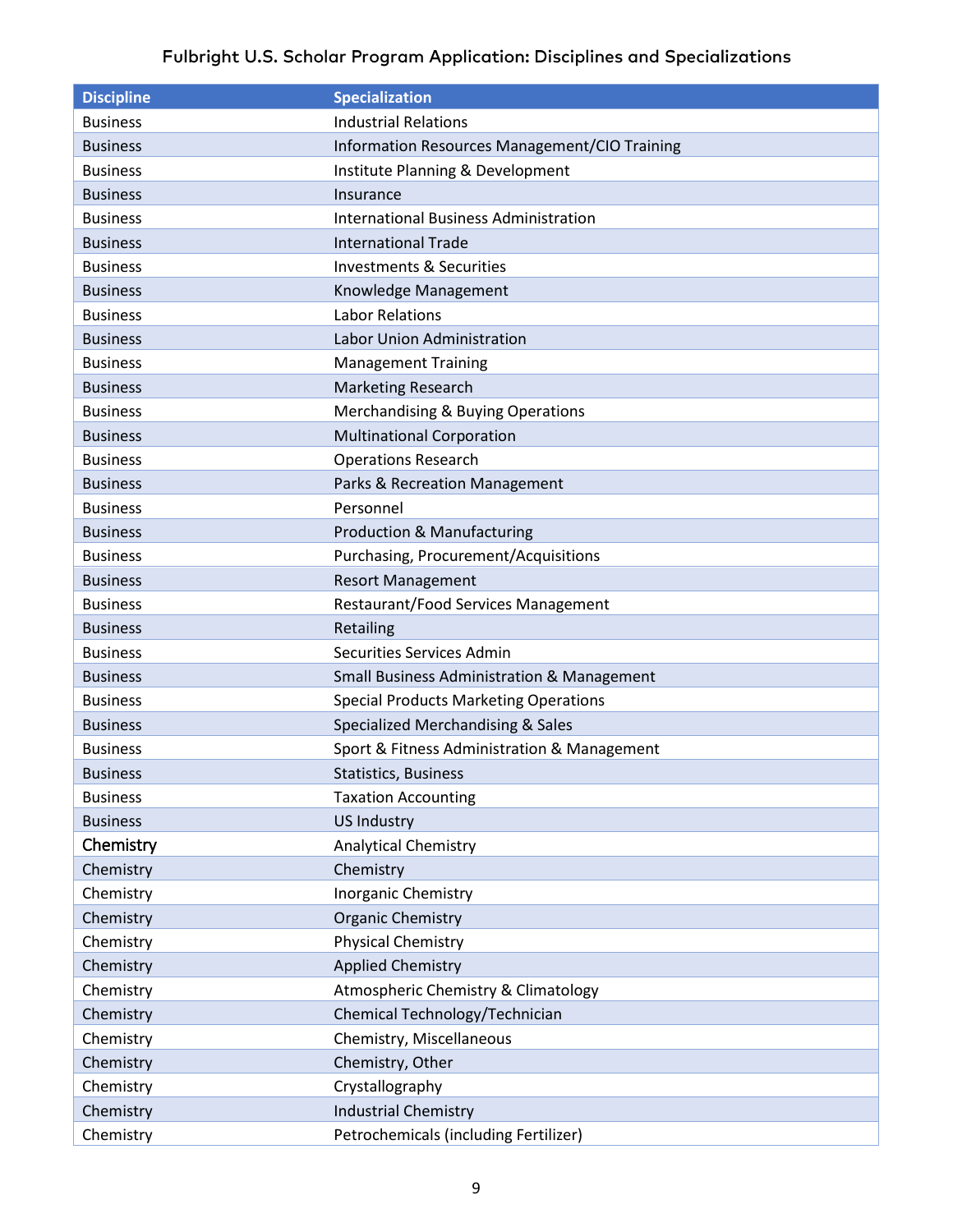<span id="page-9-1"></span><span id="page-9-0"></span>

| <b>Discipline</b>       | <b>Specialization</b>                                 |
|-------------------------|-------------------------------------------------------|
| Chemistry               | Polymer Chemistry                                     |
| Chemistry               | Radiochemistry                                        |
| Communications          | Advertising                                           |
| Communications          | Communications                                        |
| Communications          | <b>Communications &amp; Journalism</b>                |
| Communications          | Digital Communications & Media/Multimedia             |
| Communications          | <b>Health Communication</b>                           |
| Communications          | <b>Intercultural Communication</b>                    |
| Communications          | <b>Mass Communications</b>                            |
| Communications          | Organizational Communication                          |
| Communications          | <b>Public Relations/Image Management</b>              |
| Communications          | <b>Communication Disorders</b>                        |
| Communications          | <b>Communication Disorders Science &amp; Services</b> |
| Communications          | Communication, Journalism & Related Programs          |
| Communications          | <b>Communications &amp; Broadcasting</b>              |
| Communications          | <b>Communications Research</b>                        |
| Communications          | Communications Technology & Technician                |
| Communications          | Communications, Miscellaneous                         |
| Communications          | <b>Electronic Communications Technology</b>           |
| Communications          | <b>Graphic Communications</b>                         |
| Communications          | Graphic Communications, Other                         |
| Communications          | <b>International Communication</b>                    |
| Communications          | <b>Photographic Training</b>                          |
| Communications          | Publishing                                            |
| Communications          | Radio, TV & Digital Communications, Other             |
| Communications          | Speech-Language Pathology/Pathologist                 |
| Communications          | <b>TV Production</b>                                  |
| <b>Computer Science</b> | Artificial Intelligence, Robotics                     |
| <b>Computer Science</b> | Computer & Info Systems Security                      |
| <b>Computer Science</b> | Computer Programming & Languages                      |
| <b>Computer Science</b> | <b>Computer Sciences</b>                              |
| <b>Computer Science</b> | Cybersecurity                                         |
| <b>Computer Science</b> | Data Sciences, Data Mining & Big Data                 |
| <b>Computer Science</b> | <b>Information Technology</b>                         |
| <b>Computer Science</b> | Analytics / Predictive Analytics                      |
| <b>Computer Science</b> | <b>Business Intelligence</b>                          |
| <b>Computer Science</b> | <b>Computational Theory</b>                           |
| <b>Computer Science</b> | Computer Engineering & Design                         |
| <b>Computer Science</b> | <b>Computer Engineering Technology</b>                |
| <b>Computer Science</b> | Computer Engineering Technology/Technician            |
| <b>Computer Science</b> | Computer Engineering, Other                           |
| <b>Computer Science</b> | <b>Computer Hardware Engineering</b>                  |
| <b>Computer Science</b> | Computer Hardware Technology/Technician               |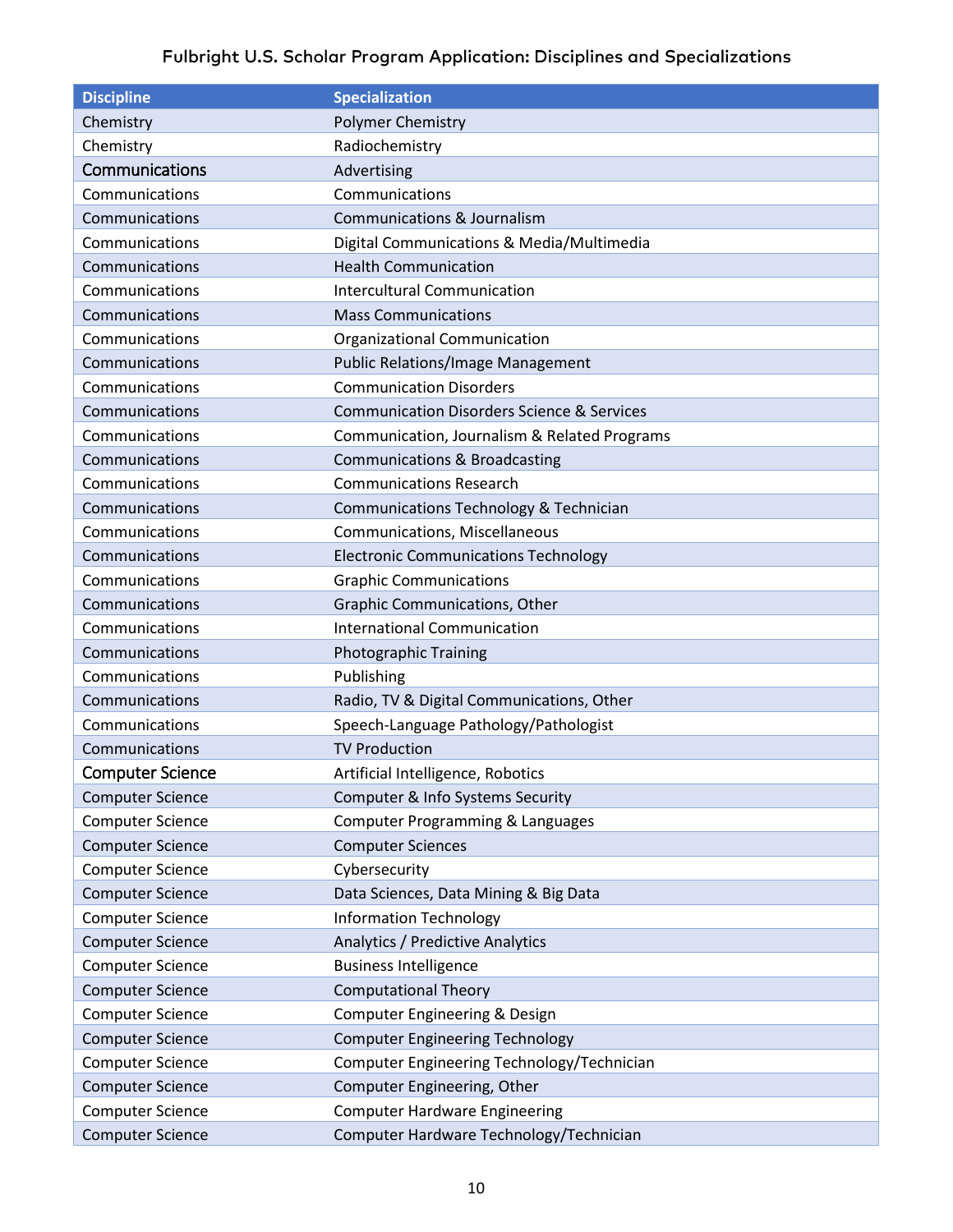<span id="page-10-2"></span><span id="page-10-1"></span><span id="page-10-0"></span>

| <b>Discipline</b>       | <b>Specialization</b>                             |
|-------------------------|---------------------------------------------------|
| <b>Computer Science</b> | <b>Computer Maintenance Technology</b>            |
| <b>Computer Science</b> | <b>Computer Operator Technology</b>               |
| <b>Computer Science</b> | Computer Sciences, Miscellaneous                  |
| <b>Computer Science</b> | <b>Computer Software &amp; Media Applications</b> |
| <b>Computer Science</b> | <b>Computer Software Engineering</b>              |
| <b>Computer Science</b> | Computer Software Technology/Technician           |
| <b>Computer Science</b> | Computer Technology/Computer System Technology    |
| <b>Computer Science</b> | Computer Typography & Comp Equipment              |
| <b>Computer Science</b> | Cybernetics                                       |
| <b>Computer Science</b> | Game Design & Development                         |
| <b>Computer Science</b> | Human Computer Interaction                        |
| <b>Computer Science</b> | <b>Informatics</b>                                |
| <b>Computer Science</b> | <b>Machine Learning</b>                           |
| <b>Computer Science</b> | Mathematics & Computer Science                    |
| <b>Computer Science</b> | <b>Project Management</b>                         |
| <b>Computer Science</b> | Science & Technology                              |
| <b>Computer Science</b> | Software Management                               |
| <b>Computer Science</b> | Web Digital/Multimedia & Info Resources           |
| <b>Computer Science</b> | Web/Multimedia Management & Webmaster             |
| <b>Criminal Justice</b> | <b>Criminal Justice</b>                           |
| <b>Criminal Justice</b> | Corrections & Criminal Justice, Other             |
| <b>Criminal Justice</b> | <b>Corrections Administration</b>                 |
| <b>Criminal Justice</b> | <b>Criminal Justice/Safety Studies</b>            |
| <b>Criminal Justice</b> | <b>Criminalistics &amp; Criminal Sciences</b>     |
| <b>Criminal Justice</b> | Juvenile Corrections                              |
| <b>Criminal Justice</b> | Police, Law Enforcement & Corrections             |
| Criminology             | Criminology                                       |
| Criminology             | Criminology, Miscellaneous                        |
| Criminology             | Law Enforcement                                   |
| Criminology             | <b>Narcotics Control</b>                          |
| Criminology             | Prison Reform                                     |
| <b>Crop Sciences</b>    | <b>Crop Science</b>                               |
| <b>Crop Sciences</b>    | <b>Applied Horticulture Business Services</b>     |
| <b>Crop Sciences</b>    | <b>Applied Horticulture Operations</b>            |
| <b>Crop Sciences</b>    | Aquaculture                                       |
| <b>Crop Sciences</b>    | <b>Botany/Plant Biology</b>                       |
| <b>Crop Sciences</b>    | Crop Breeding, Hybrids, & Seeds Analysis          |
| <b>Crop Sciences</b>    | Crop Management                                   |
| <b>Crop Sciences</b>    | <b>Crop Production</b>                            |
| <b>Crop Sciences</b>    | <b>Crop Science Technology</b>                    |
| <b>Crop Sciences</b>    | Entomology                                        |
| <b>Crop Sciences</b>    | Fertility                                         |
| <b>Crop Sciences</b>    | Fertilizer Use                                    |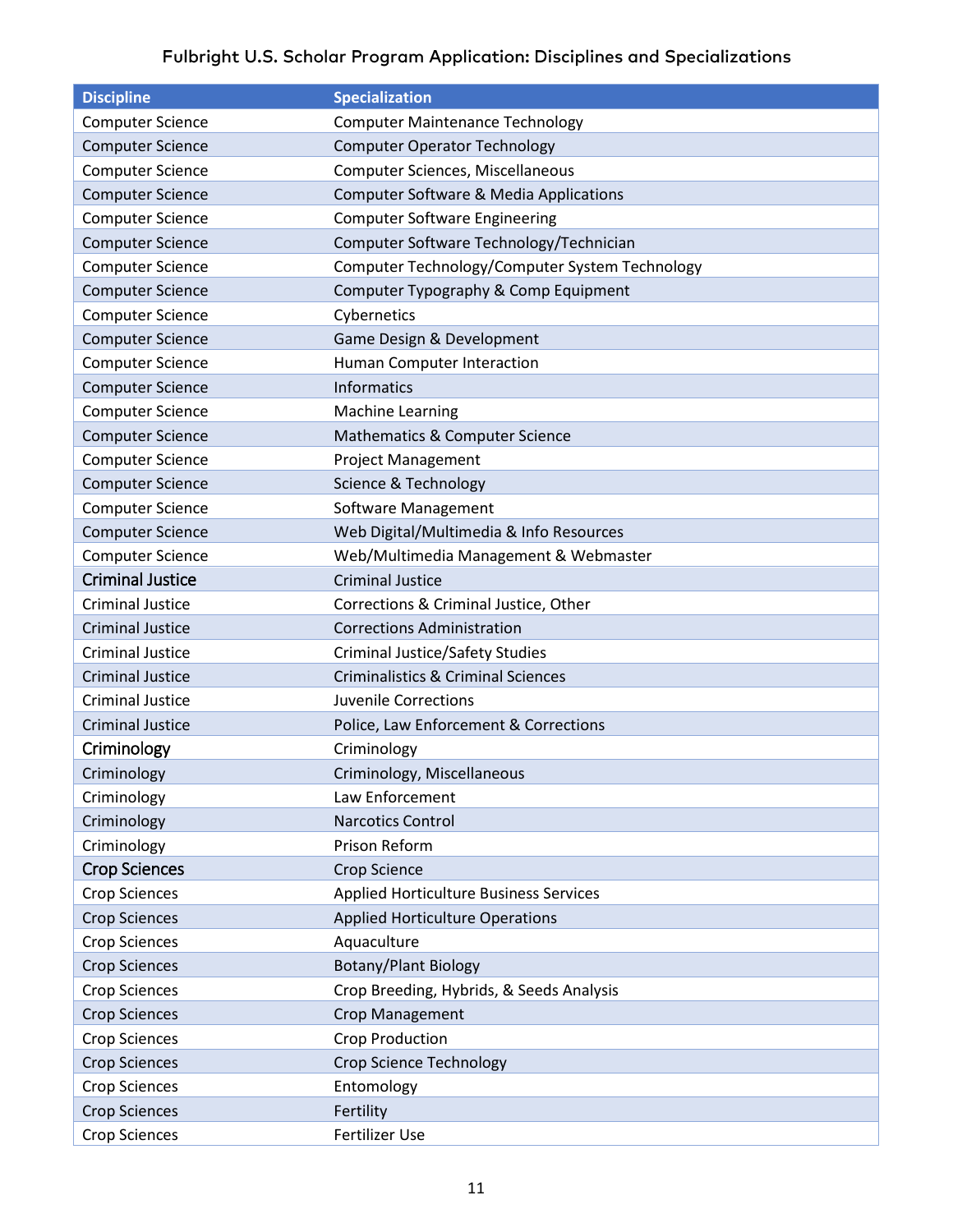<span id="page-11-3"></span><span id="page-11-2"></span><span id="page-11-1"></span><span id="page-11-0"></span>

| <b>Crop Sciences</b>   | <b>Field Crops</b>                                      |
|------------------------|---------------------------------------------------------|
| <b>Crop Sciences</b>   | Food Safety / Food Security                             |
| <b>Crop Sciences</b>   | Grain Storage, Processing & Marketing                   |
| <b>Crop Sciences</b>   | <b>Greenhouse Operations &amp; Management</b>           |
| <b>Crop Sciences</b>   | Horticulture                                            |
| <b>Crop Sciences</b>   | Plant Biotechnology                                     |
| <b>Crop Sciences</b>   | <b>Plant Breeding</b>                                   |
| <b>Crop Sciences</b>   | <b>Plant Genetics</b>                                   |
| <b>Crop Sciences</b>   | <b>Plant Molecular Biology</b>                          |
| <b>Crop Sciences</b>   | Plant Nursery Operations & Management                   |
| <b>Crop Sciences</b>   | <b>Plant Pathology</b>                                  |
| <b>Crop Sciences</b>   | <b>Plant Sciences</b>                                   |
| <b>Crop Sciences</b>   | Plant Sciences, Other                                   |
| <b>Crop Sciences</b>   | Soil Analysis                                           |
| <b>Crop Sciences</b>   | Soil Chemistry & Physics                                |
| <b>Crop Sciences</b>   | Soil Engineering                                        |
| <b>Crop Sciences</b>   | Soil Microbiology                                       |
| <b>Crop Sciences</b>   | Soil Science                                            |
| <b>Crop Sciences</b>   | <b>Tropical Forage Agronomy</b>                         |
| <b>Crop Sciences</b>   | <b>Weed Control</b>                                     |
| <b>Culinary Arts</b>   | Restaurant, Culinary, Catering Management               |
| <b>Culinary Arts</b>   | Food Preparation/Professional Cooking/Kitchen Assistant |
| <b>Culinary Arts</b>   | Institutional & Cafeteria Management                    |
| <b>Culinary Arts</b>   | <b>Institutional Food Preparation &amp; Catering</b>    |
| Dance                  | Choreography                                            |
| Dance                  | Dance                                                   |
| Dance                  | <b>Ballet</b>                                           |
| Dance                  | Dance, Other                                            |
| Demography             | Demography                                              |
| Demography             | Demography, Miscellaneous                               |
| Demography             | Fertility                                               |
| Demography             | Intercultural/Multicultural Diversity Studies           |
| Demography             | Migration                                               |
| Demography             | <b>Population Control</b>                               |
| Demography             | <b>Population Studies</b>                               |
| Demography             | Us Census Techniques                                    |
| <b>Dental Sciences</b> | Dentistry                                               |
| <b>Dental Sciences</b> | <b>Advanced General Dentistry</b>                       |
| <b>Dental Sciences</b> | Advanced/Graduate Dental & Oral Sciences                |
| <b>Dental Sciences</b> | <b>Dental Clinical Sciences</b>                         |
| <b>Dental Sciences</b> | <b>Dental Materials</b>                                 |
| <b>Dental Sciences</b> | <b>Dental Prosthesis</b>                                |
| <b>Dental Sciences</b> | Dental Residency Program, Other                         |
| <b>Dental Sciences</b> | Dental Services & Allied Professions, Other             |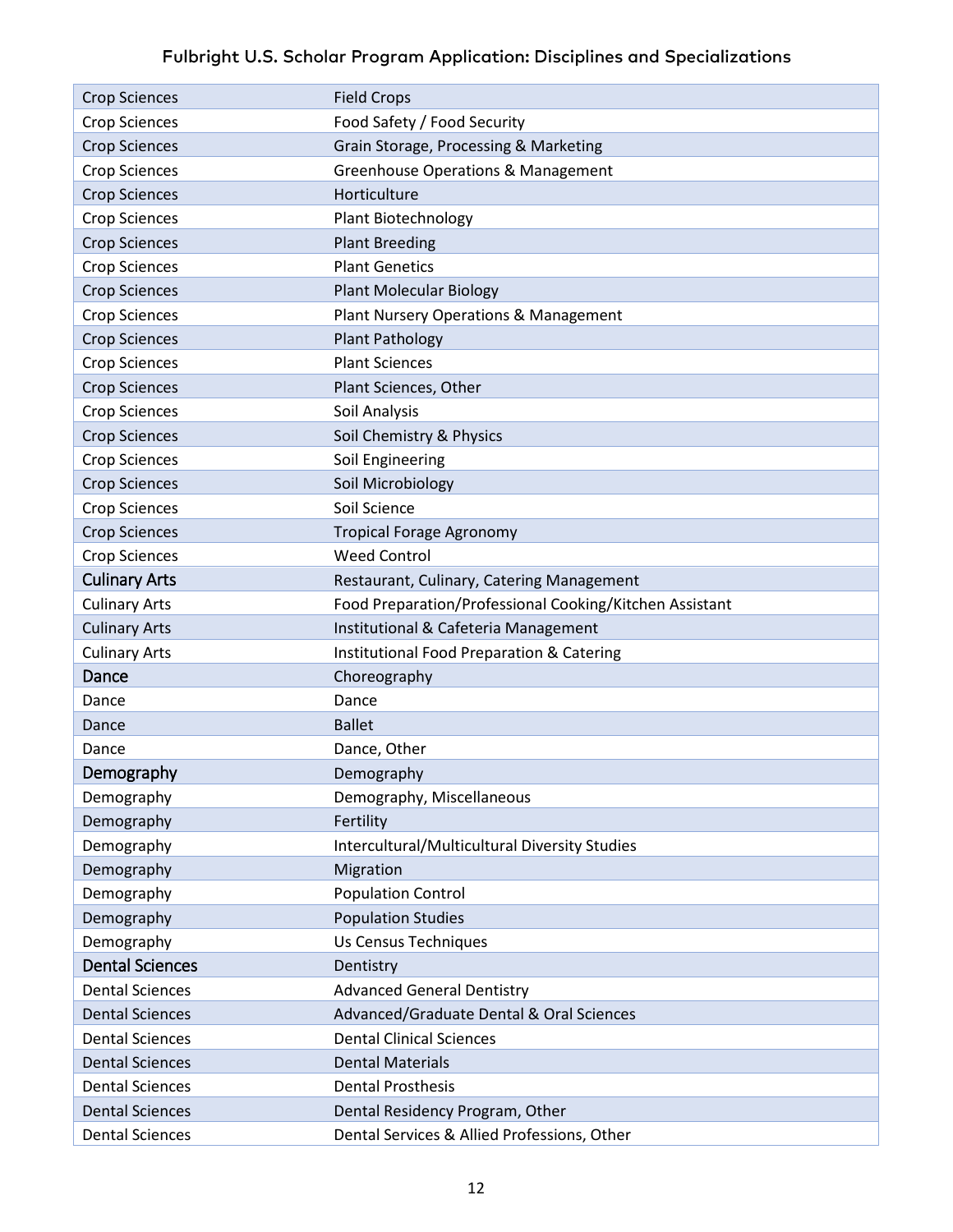<span id="page-12-2"></span><span id="page-12-1"></span><span id="page-12-0"></span>

| <b>Discipline</b>         | <b>Specialization</b>                          |
|---------------------------|------------------------------------------------|
| <b>Dental Sciences</b>    | <b>Dental Technology</b>                       |
| <b>Dental Sciences</b>    | <b>Endodontics Specialty</b>                   |
| <b>Dental Sciences</b>    | <b>Oral Diagnosis</b>                          |
| <b>Dental Sciences</b>    | Oral Microbiology                              |
| <b>Dental Sciences</b>    | <b>Oral Pathology Specialty</b>                |
| <b>Dental Sciences</b>    | Oral Surgery                                   |
| <b>Dental Sciences</b>    | <b>Orthodontics Specialty</b>                  |
| <b>Dental Sciences</b>    | Orthodontics/Orthodontology                    |
| <b>Dental Sciences</b>    | Prosthodontics/Prosthodontology                |
| Design                    | Design                                         |
| Design                    | CAD/CADD Drafting and/or Design Technology     |
| Design                    | <b>Computer Graphics</b>                       |
| Design                    | Drafting & Design Technology                   |
| Design                    | Graphics                                       |
| Design                    | Home Decoration & Equipment                    |
| Design                    | Illustration                                   |
| Design                    | <b>Industrial Design</b>                       |
| Design                    | Mechanical Drafting & CAD/CADD                 |
| Design                    | Platemaker/Imager                              |
| Design                    | Prepress/Desktop Publishing & Digital Imaging  |
| Drama/Theater Arts        | Acting                                         |
| Drama/Theater Arts        | Directing                                      |
| <b>Drama/Theater Arts</b> | Drama                                          |
| Drama/Theater Arts        | History of Drama                               |
| <b>Drama/Theater Arts</b> | Performance Art                                |
| Drama/Theater Arts        | Playwriting & Screenwriting                    |
| Drama/Theater Arts        | Theater                                        |
| Drama/Theater Arts        | Theater & Dance                                |
| Drama/Theater Arts        | Drama, Miscellaneous                           |
| Drama/Theater Arts        | <b>Educational Theater</b>                     |
| <b>Drama/Theater Arts</b> | <b>Observation US Drama &amp; Institutions</b> |
| <b>Drama/Theater Arts</b> | Speech                                         |
| Drama/Theater Arts        | <b>Tech Theatre/Theatre Design</b>             |
| Drama/Theater Arts        | Theater & Stage                                |
| Drama/Theater Arts        | Theatre/Theatre Arts Management                |
| Economics                 | <b>Applied Economics</b>                       |
| Economics                 | <b>Economic Development</b>                    |
| Economics                 | Economics                                      |
| Economics                 | <b>Environmental Economics</b>                 |
| Economics                 | <b>Financial Economics</b>                     |
| Economics                 | <b>International Economics</b>                 |
| Economics                 | Labor Economics                                |
| Economics                 | Macroeconomics                                 |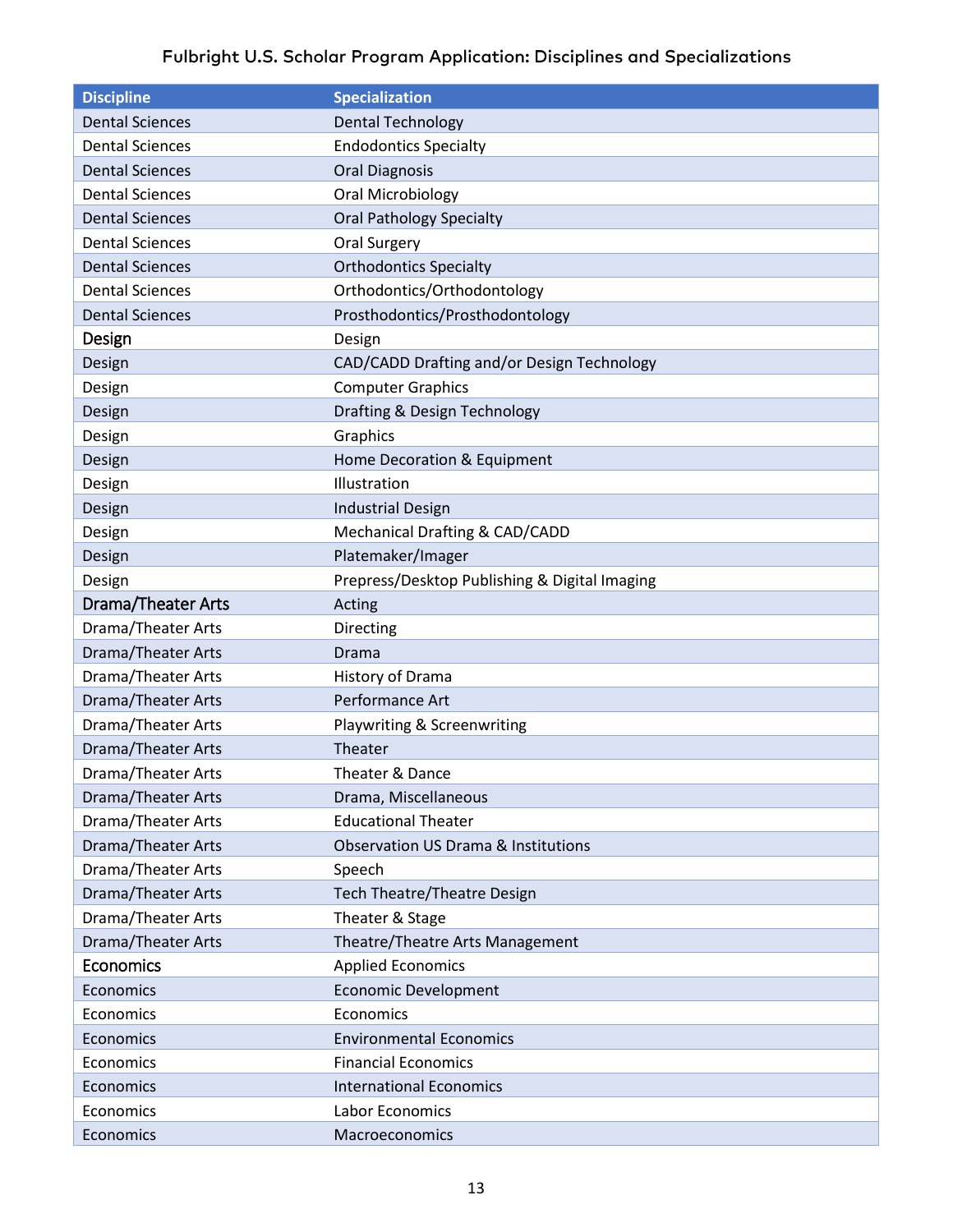| <b>Discipline</b> | <b>Specialization</b>                          |
|-------------------|------------------------------------------------|
| Economics         | Microeconomics                                 |
| Economics         | <b>Agricultural Economics</b>                  |
| Economics         | Banking & Finance                              |
| Economics         | <b>Behavioral Economics</b>                    |
| Economics         | <b>Community Development</b>                   |
| Economics         | <b>Consumer Economics</b>                      |
| Economics         | Corporate Finance                              |
| Economics         | Econometrics                                   |
| Economics         | <b>Economic Planning</b>                       |
| Economics         | <b>Economic Statistics</b>                     |
| Economics         | <b>Economic Systems</b>                        |
| Economics         | <b>Economic Theory</b>                         |
| Economics         | Economics, General                             |
| Economics         | Economics, Miscellaneous                       |
| Economics         | <b>Education Economics</b>                     |
| Economics         | <b>Energy Economics</b>                        |
| Economics         | Family & Consumer Economics                    |
| Economics         | <b>Fiscal Theory</b>                           |
| Economics         | Forecasting                                    |
| Economics         | Foreign Direct Investment                      |
| Economics         | <b>Forestry Economics</b>                      |
| Economics         | <b>Game Theory</b>                             |
| Economics         | <b>Health Economics</b>                        |
| Economics         | History of Economic Thought                    |
| Economics         | Human Economy                                  |
| Economics         | Industrial Organization                        |
| Economics         | <b>International Trade Policy</b>              |
| Economics         | <b>Land Economics</b>                          |
| Economics         | Marketing (Economics)                          |
| Economics         | <b>Monetary Policy</b>                         |
| Economics         | Monetary Theory                                |
| Economics         | Money & Banking                                |
| Economics         | <b>Natural Resources Economics</b>             |
| Economics         | Neuroeconomics                                 |
| Economics         | <b>Observation Of US Economic Institutions</b> |
| Economics         | <b>Policy Economics</b>                        |
| Economics         | Political Economy                              |
| Economics         | <b>Public Economics</b>                        |
| Economics         | <b>Public Finance &amp; Tax Policy</b>         |
| Economics         | Regional / Rural / Urban Economics             |
| Economics         | Theory - Macroeconomic                         |
| Economics         | Theory - Microeconomic                         |
| Economics         | <b>US Economic System</b>                      |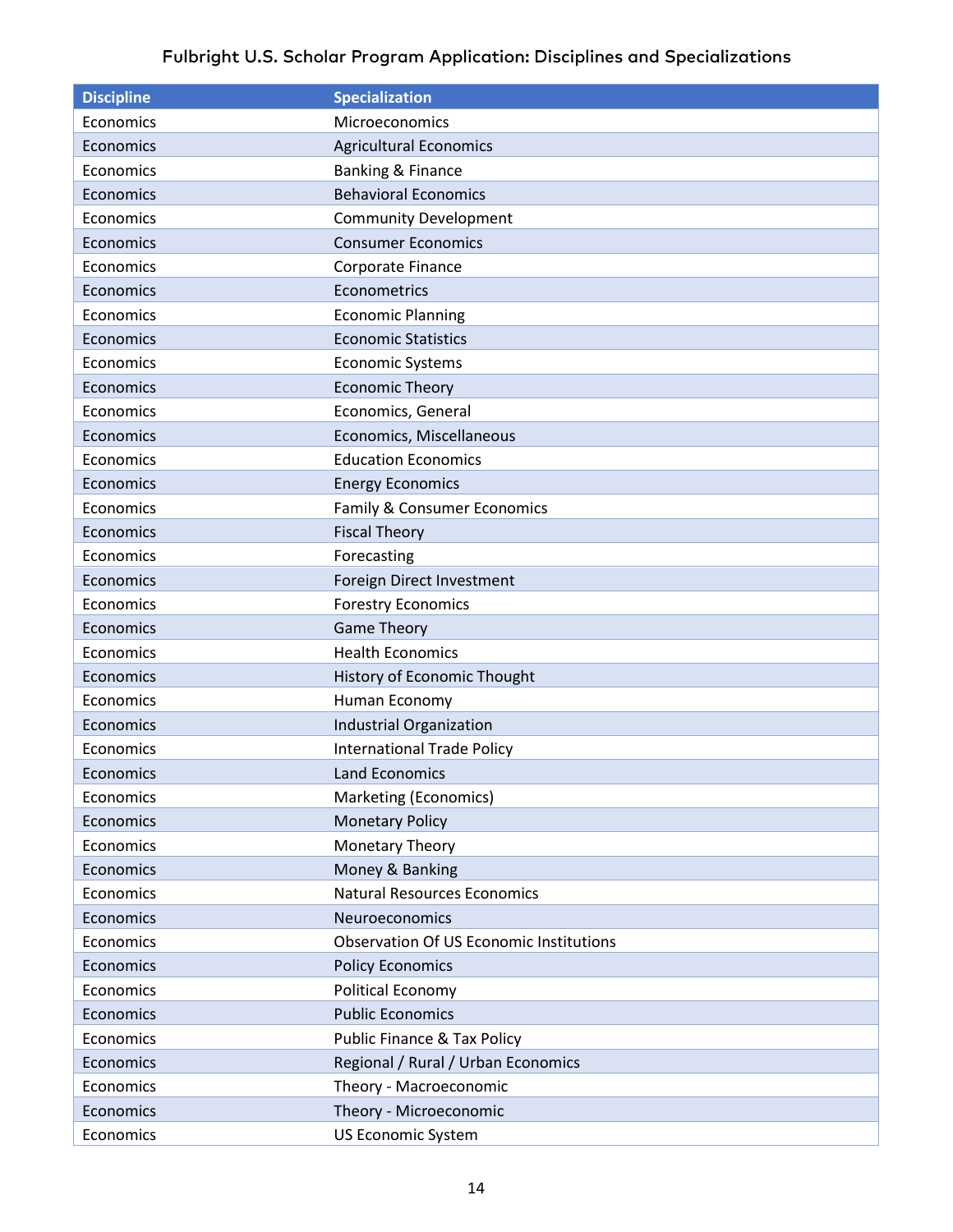<span id="page-14-0"></span>

| <b>Discipline</b> | <b>Specialization</b>                                   |
|-------------------|---------------------------------------------------------|
| Education         | <b>Adult Education</b>                                  |
| Education         | <b>Bilingual &amp; Multilingual Education</b>           |
| Education         | College & University Administration                     |
| Education         | <b>Community College Administration</b>                 |
| Education         | <b>Comparative Education</b>                            |
| Education         | Counseling & Guidance, Education                        |
| Education         | <b>Curriculum &amp; Instruction</b>                     |
| Education         | Early Childhood & Elementary Teacher Training           |
| Education         | Education                                               |
| Education         | <b>Educational Administration</b>                       |
| Education         | Educational Assessment, Evaluation & Research, Other    |
| Education         | <b>Educational Philosophy</b>                           |
| Education         | <b>Educational Psychology</b>                           |
| Education         | <b>Educational Statistics &amp; Research</b>            |
| Education         | <b>Educational Technology</b>                           |
| Education         | <b>International Education</b>                          |
| Education         | <b>Secondary Teacher Training</b>                       |
| Education         | <b>Special Education &amp; Teaching</b>                 |
| Education         | <b>Teacher Training</b>                                 |
| Education         | Teaching, University Level                              |
| Education         | <b>Teaching, Vocational/Technical Schools</b>           |
| Education         | Administration of Special Education                     |
| Education         | <b>Adult &amp; Continuing Education</b>                 |
| Education         | <b>Agricultural Education, Primary</b>                  |
| Education         | Agricultural Education, Professional                    |
| Education         | <b>Agricultural Training</b>                            |
| Education         | <b>Art Education</b>                                    |
| Education         | <b>Audio Visual Aids</b>                                |
| Education         | Bilingual/Multilingual & Multicultural Education, Other |
| Education         | <b>Biology Teacher Education</b>                        |
| Education         | <b>Business Teacher Education</b>                       |
| Education         | <b>Chemistry Teacher Education</b>                      |
| Education         | <b>College Teacher Training</b>                         |
| Education         | <b>Community Development</b>                            |
| Education         | <b>Computer Teacher Education</b>                       |
| Education         | <b>Curriculum Planning</b>                              |
| Education         | Curriculum/History                                      |
| Education         | Curriculum/Math                                         |
| Education         | Curriculum/Science                                      |
| Education         | <b>Curriculum/Social Studies</b>                        |
| Education         | Drama & Dance Teacher Education                         |
| Education         | Driver & Safety Teacher Education                       |
| Education         | <b>Education of Culturally Disadvantaged</b>            |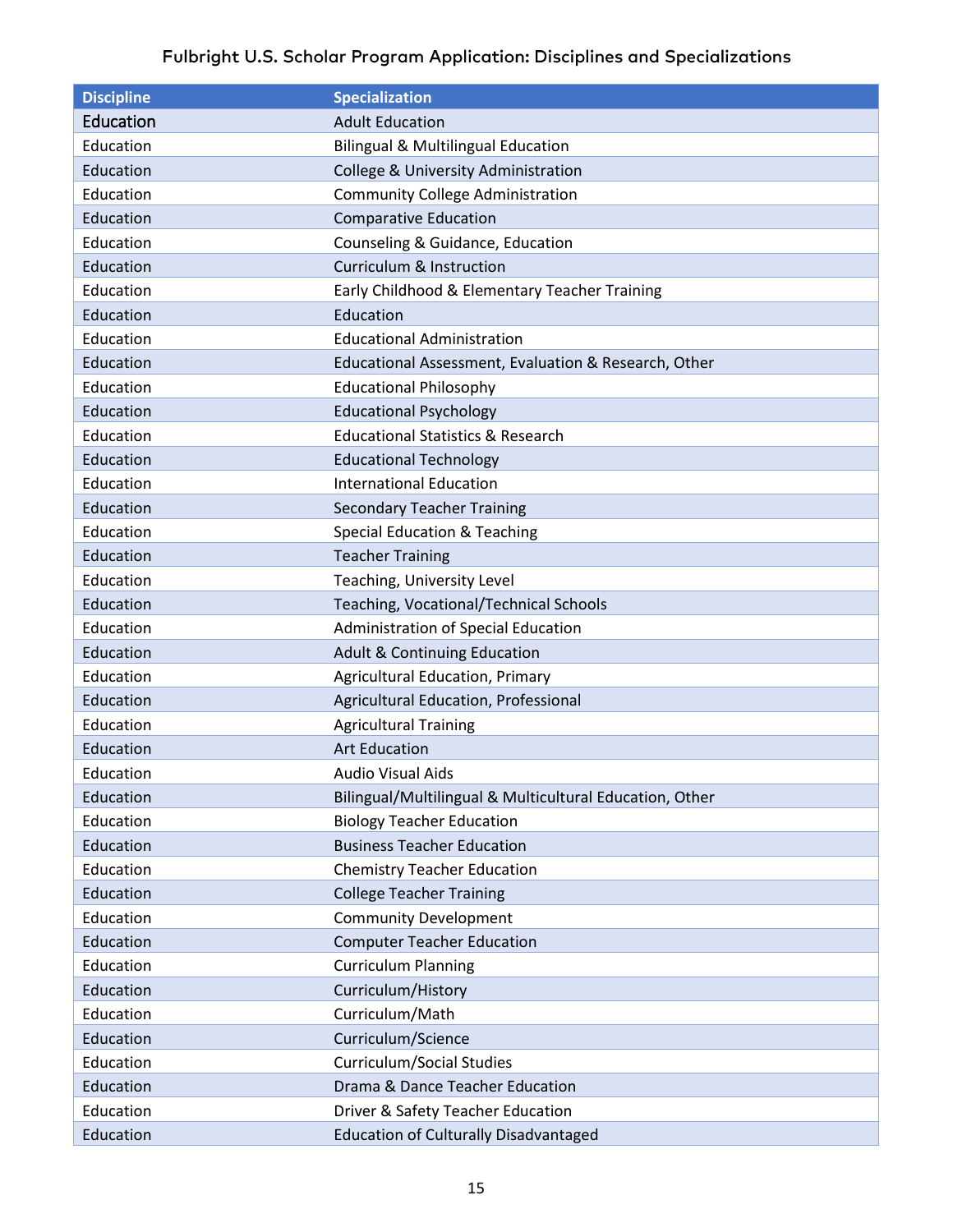| <b>Discipline</b> | <b>Specialization</b>                                        |
|-------------------|--------------------------------------------------------------|
| Education         | <b>Education of Emotionally Disturbed</b>                    |
| Education         | <b>Education of Exceptional Children</b>                     |
| Education         | <b>Education of Learning Disabilities</b>                    |
| Education         | <b>Education of Physically Handicapped</b>                   |
| Education         | <b>Education of the Deaf</b>                                 |
| Education         | <b>Education of Visually Handicapped</b>                     |
| Education         | <b>Education, Miscellaneous</b>                              |
| Education         | <b>Education/Teaching of Autistic Individuals</b>            |
| Education         | Education/Teaching of Developmentally Delayed                |
| Education         | <b>Education/Teaching of Early Childhood Spec</b>            |
| Education         | <b>Education/Teaching of Hearing Impaired</b>                |
| Education         | <b>Education/Teaching of Multiple Disabilities</b>           |
| Education         | Education/Teaching of Speech/Language Impaired               |
| Education         | <b>Education/Teaching of Traumatic Brain Injury</b>          |
| Education         | <b>Educational Program Developments</b>                      |
| Education         | <b>Educational Psychology, Miscellaneous</b>                 |
| Education         | <b>Educational Technology, Miscellaneous</b>                 |
| Education         | <b>Educational Theory</b>                                    |
| Education         | <b>Educational TV &amp; Radio</b>                            |
| Education         | <b>Educational, Instruction &amp; Curriculum Supervision</b> |
| Education         | Educational/Instructional Media Design                       |
| Education         | Elementary & Middle School Administration/Principalship      |
| Education         | Family & Consumer Science/Home Economics Teacher Education   |
| Education         | <b>Foundations of Education</b>                              |
| Education         | <b>Geography Teacher Education</b>                           |
| Education         | <b>Health &amp; Physical Education</b>                       |
| Education         | Health & Physical Education/Fitness, Other                   |
| Education         | <b>Health Education</b>                                      |
| Education         | <b>High School/Secondary Studies</b>                         |
| Education         | <b>History Teacher Education</b>                             |
| Education         | Indian/Native American Education                             |
| Education         | <b>Industrial/Vocational Teacher Training</b>                |
| Education         | Kindergarten/Preschool Education & Training                  |
| Education         | Language Teaching - Western Europe                           |
| Education         | <b>Library Assistant Training</b>                            |
| Education         | <b>Materials Development</b>                                 |
| Education         | <b>Mathematics Teacher Training</b>                          |
| Education         | <b>Mechanical Training</b>                                   |
| Education         | Montessori Teacher Education                                 |
| Education         | Movement Therapy & Movement                                  |
| Education         | <b>Multicultural Education</b>                               |
| Education         | <b>Music Teacher Education</b>                               |
| Education         | <b>Non-Formal Education</b>                                  |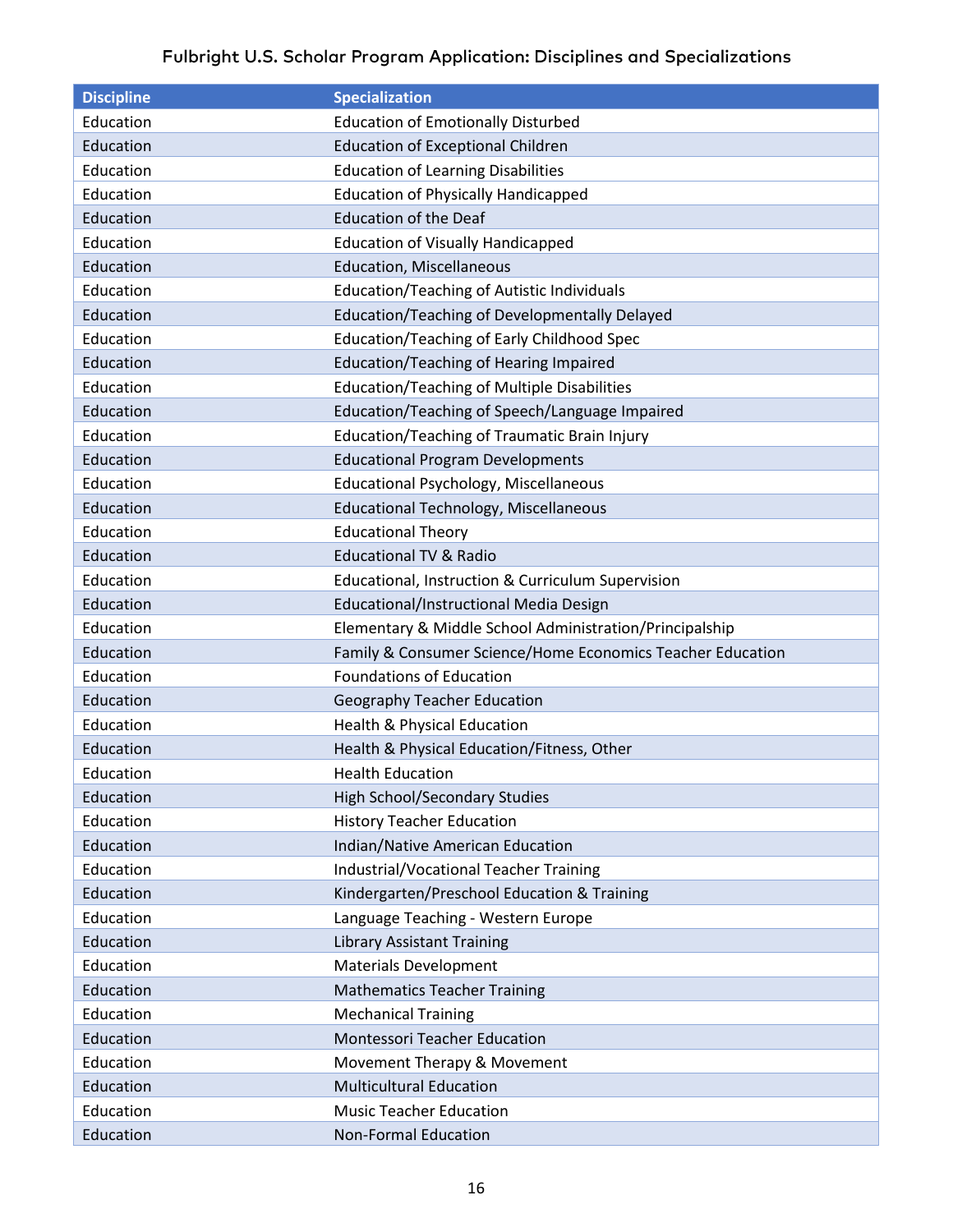| <b>Discipline</b> | <b>Specialization</b>                                        |
|-------------------|--------------------------------------------------------------|
| Education         | <b>Observation Training Programs &amp; Facilities</b>        |
| Education         | <b>Observation US Adult Education Facilities</b>             |
| Education         | <b>Observation US Education Institutions</b>                 |
| Education         | <b>Peace Corps Training</b>                                  |
| Education         | Personnel (Educational)                                      |
| Education         | <b>Physical Education</b>                                    |
| Education         | <b>Physics Teacher Education</b>                             |
| Education         | <b>Practice Teaching</b>                                     |
| Education         | Primary School Administration                                |
| Education         | <b>Programmed Learning</b>                                   |
| Education         | <b>Psychology Teacher Education</b>                          |
| Education         | Reading, Comprehension                                       |
| Education         | <b>Registrar Services</b>                                    |
| Education         | Repair & Maintenance Technician Training                     |
| Education         | <b>Research Techniques</b>                                   |
| Education         | <b>Rural Education</b>                                       |
| Education         | Rural Education, Miscellaneous                               |
| Education         | Sales & Marketing Operations Teacher Training                |
| Education         | Sanitation & Public Health Inspection Training               |
| Education         | <b>Science Teacher Training</b>                              |
| Education         | Secondary Education, Rural                                   |
| Education         | Secondary School Administration                              |
| Education         | <b>Secretarial Training</b>                                  |
| Education         | <b>Social Science Statistics</b>                             |
| Education         | <b>Social Science Teacher Training</b>                       |
| Education         | <b>Social Sciences</b>                                       |
| Education         | Spanish Language Teacher Education                           |
| Education         | <b>Special Education</b>                                     |
| Education         | Special Training, Other                                      |
| Education         | Speech Teacher Education                                     |
| Education         | Sports                                                       |
| Education         | <b>Student Activities</b>                                    |
| Education         | Superintendency & Education System Administration            |
| Education         | <b>Teaching Methodology</b>                                  |
| Education         | Teaching, Agricultural School                                |
| Education         | Teaching, Curriculum & Instruction                           |
| Education         | Teaching, Medical School                                     |
| Education         | Teaching, Middle School Level                                |
| Education         | Teaching, Other                                              |
| Education         | Teaching, Primary Level                                      |
| Education         | Teaching, Secondary Level                                    |
| Education         | Teaching, University Social Sciences/Literature/Liberal Arts |
| Education         | <b>Technical &amp; Business Writing</b>                      |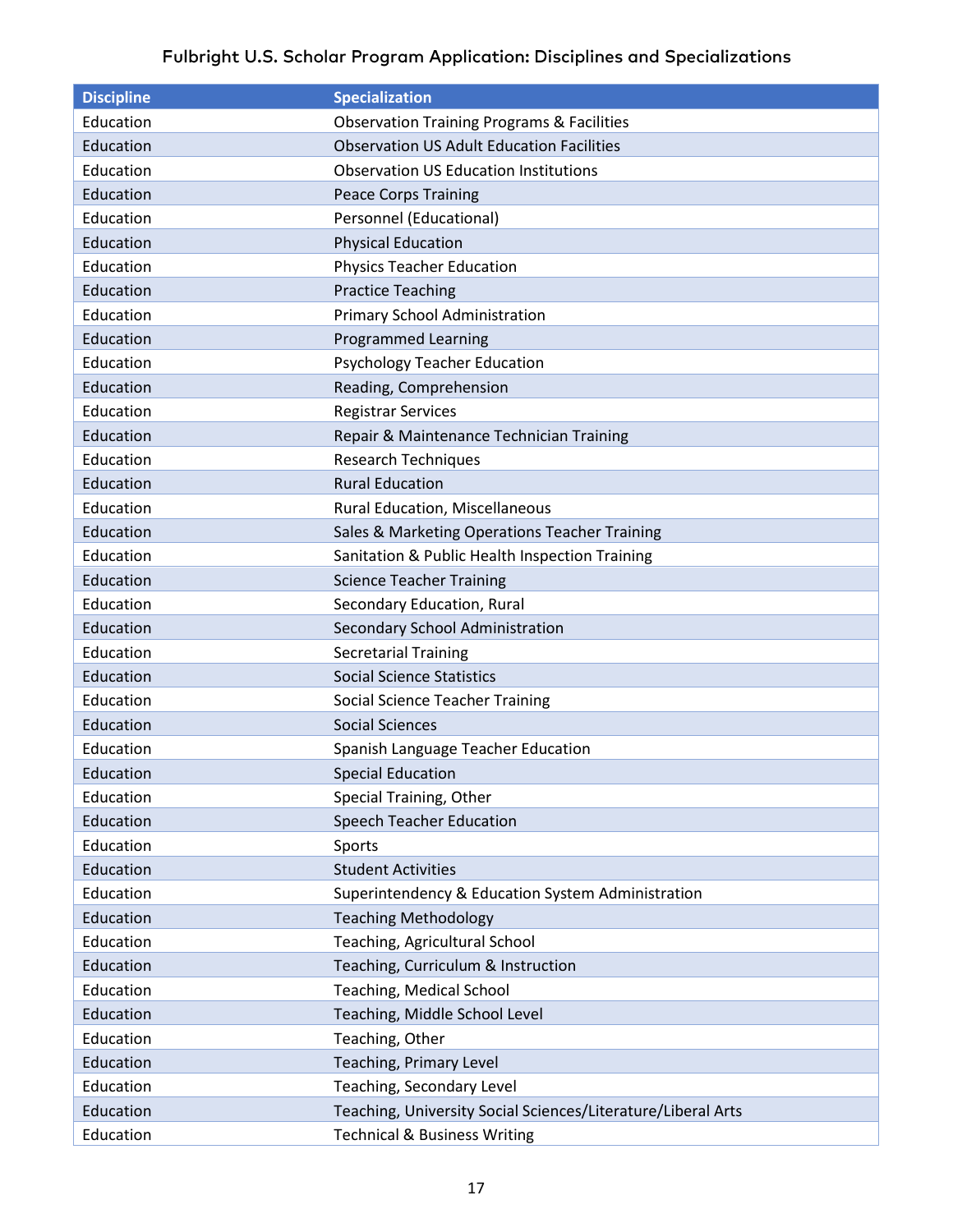<span id="page-17-0"></span>

| <b>Discipline</b> | <b>Specialization</b>                                      |
|-------------------|------------------------------------------------------------|
| Education         | <b>Tests &amp; Measurements</b>                            |
| Education         | Transportation & Public Utility Training                   |
| Education         | <b>University Engineering Teaching</b>                     |
| Education         | <b>University Math Teaching</b>                            |
| Education         | <b>University Science Teaching</b>                         |
| Education         | <b>University Technology Teaching</b>                      |
| Education         | <b>Urban Education &amp; Leadership</b>                    |
| Education         | <b>US Educational System</b>                               |
| Education         | Vocational/Technical School Administration                 |
| Education         | Waldorf/Steiner Teacher Education                          |
| Education         | <b>Work Camp Projects</b>                                  |
| Engineering       | <b>Chemical Engineering</b>                                |
| Engineering       | <b>Civil Engineering</b>                                   |
| Engineering       | <b>Computer Engineering</b>                                |
| Engineering       | <b>Electrical Engineering</b>                              |
| Engineering       | Energy                                                     |
| Engineering       | Engineering                                                |
| Engineering       | <b>Environmental Engineering</b>                           |
| Engineering       | <b>Industrial Engineering</b>                              |
| Engineering       | <b>Materials Engineering</b>                               |
| Engineering       | <b>Mechanical Engineering</b>                              |
| Engineering       | <b>Transportation Engineering</b>                          |
| Engineering       | Aerodynamical Engineering                                  |
| Engineering       | <b>Aeronautical Engineering</b>                            |
| Engineering       | Aerospace Engineering                                      |
| Engineering       | <b>Agricultural Engineering</b>                            |
| Engineering       | <b>Architectural Engineering</b>                           |
| Engineering       | Civil Drafting & Civil Engineering CAD/CAD                 |
| Engineering       | Civil Engineering Technology/Technician                    |
| Engineering       | Civil Engineering, Other                                   |
| Engineering       | <b>Combustion Engineering</b>                              |
| Engineering       | <b>Communications Engineering</b>                          |
| Engineering       | <b>Construction Engineering</b>                            |
| Engineering       | Drafting (Engineering, Architecture) Training              |
| Engineering       | Electrical & Electronic Engineering Technology/Technicians |
| Engineering       | <b>Electrical Engineering Power &amp; Machines</b>         |
| Engineering       | <b>Electrical/Electronics Drafting</b>                     |
| Engineering       | <b>Electromechanical Training</b>                          |
| Engineering       | <b>Electronic Engineering</b>                              |
| Engineering       | <b>Electronics Training</b>                                |
| Engineering       | <b>Engineering Mechanics</b>                               |
| Engineering       | <b>Engineering Science</b>                                 |
| Engineering       | Engineering Technologies/Technician, Other                 |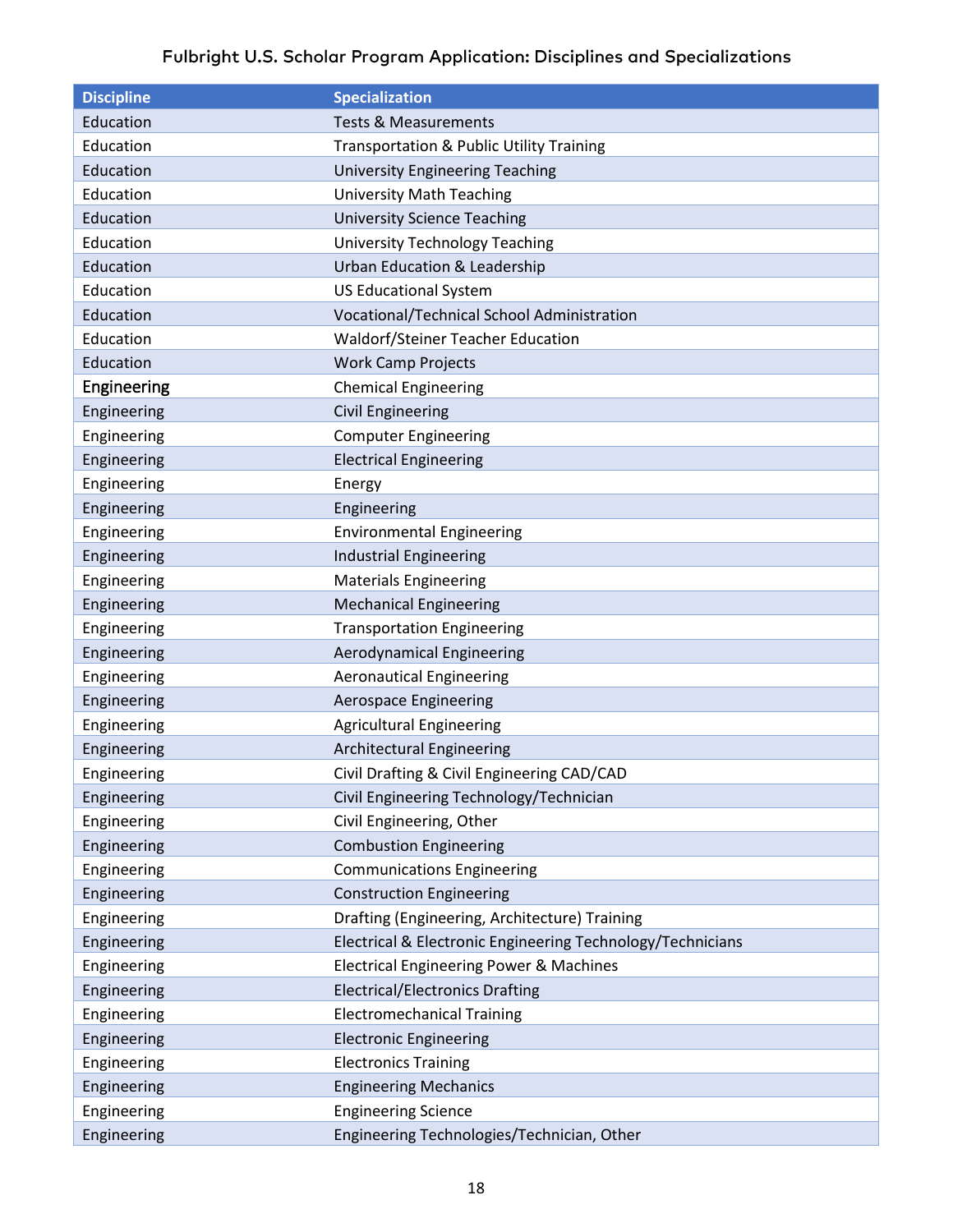<span id="page-18-0"></span>

| <b>Discipline</b>             | <b>Specialization</b>                                   |
|-------------------------------|---------------------------------------------------------|
| Engineering                   | <b>Engineering Technology</b>                           |
| Engineering                   | Engineering, Miscellaneous                              |
| Engineering                   | Engineering, Other                                      |
| Engineering                   | Engineering/Industrial Management                       |
| Engineering                   | <b>Engineering-Ceramic Engineer</b>                     |
| Engineering                   | Engineering-Related Technologies, Other                 |
| Engineering                   | <b>Financial Engineering</b>                            |
| Engineering                   | <b>Geological Engineering</b>                           |
| Engineering                   | <b>Geophysical Engineering</b>                          |
| Engineering                   | <b>Geotechnical Engineering</b>                         |
| Engineering                   | <b>Hydraulic Engineering</b>                            |
| Engineering                   | <b>Hydrology Engineering</b>                            |
| Engineering                   | Management                                              |
| Engineering                   | <b>Manufacturing Engineering</b>                        |
| Engineering                   | <b>Marine Engineering</b>                               |
| Engineering                   | <b>Mechanical Engineering Related</b>                   |
| Engineering                   | Mechanical Engineering/Mechanical Technology/Technician |
| Engineering                   | Mechatronic                                             |
| Engineering                   | <b>Metallurgical Engineering</b>                        |
| Engineering                   | <b>Mining Engineering</b>                               |
| Engineering                   | <b>Naval Engineering</b>                                |
| Engineering                   | <b>Nuclear Engineering</b>                              |
| Engineering                   | Nuclear Engineering Technology/Technician               |
| Engineering                   | Nuclear/Nuclear Power Technology/Technician             |
| Engineering                   | Ocean Engineering                                       |
| Engineering                   | Petroleum Engineering                                   |
| Engineering                   | Petroleum Refining                                      |
| Engineering                   | Petroleum/Coal/Gas Engineering                          |
| Engineering                   | <b>Plastics Engineering Technology</b>                  |
| Engineering                   | <b>Polymer/Plastics Engineering</b>                     |
| Engineering                   | <b>Sanitary Engineering</b>                             |
| Engineering                   | <b>Structural Engineering</b>                           |
| Engineering                   | <b>Surveying Engineering</b>                            |
| Engineering                   | Systems Design - Engineering                            |
| Engineering                   | <b>Textile Engineering</b>                              |
| Engineering                   | Wood Technology Engineering                             |
| <b>Environmental Sciences</b> | Agricultural Development                                |
| <b>Environmental Sciences</b> | <b>Climate Change</b>                                   |
| <b>Environmental Sciences</b> | Conservation                                            |
| <b>Environmental Sciences</b> | Ecology                                                 |
| <b>Environmental Sciences</b> | <b>Environmental Biology</b>                            |
| <b>Environmental Sciences</b> | <b>Environmental Studies</b>                            |
| <b>Environmental Sciences</b> | Land Use                                                |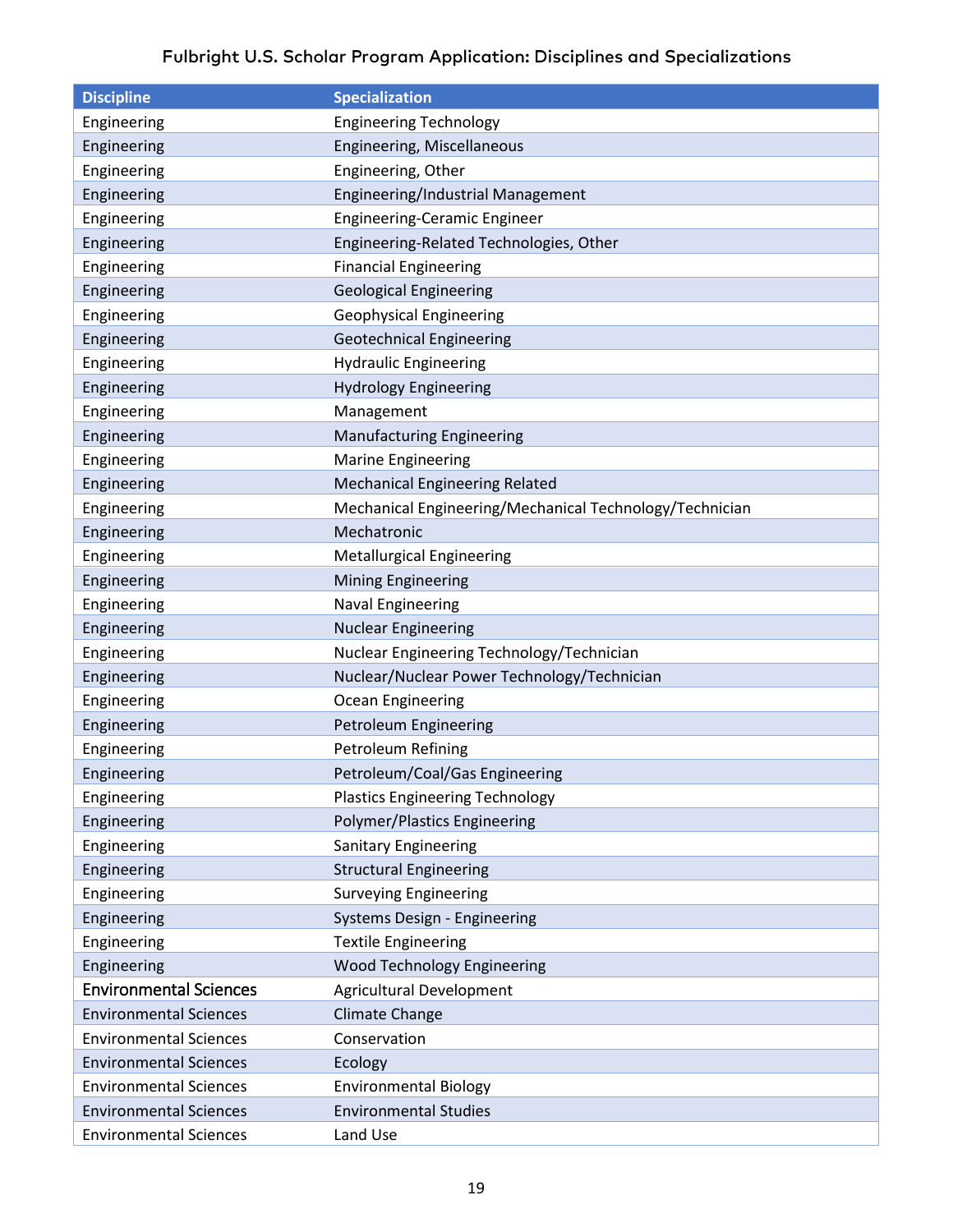<span id="page-19-2"></span><span id="page-19-1"></span><span id="page-19-0"></span>

| <b>Discipline</b>             | <b>Specialization</b>                       |
|-------------------------------|---------------------------------------------|
| <b>Environmental Sciences</b> | <b>Natural Resources &amp; Conservation</b> |
| <b>Environmental Sciences</b> | <b>Natural Resources Economics</b>          |
| <b>Environmental Sciences</b> | Natural Resources Management & Policy       |
| <b>Environmental Sciences</b> | <b>Natural Sciences</b>                     |
| <b>Environmental Sciences</b> | Water                                       |
| <b>Environmental Sciences</b> | <b>Water Resources Engineering</b>          |
| <b>Environmental Sciences</b> | Water Resources Policy & Management         |
| <b>Environmental Sciences</b> | <b>Air Pollution</b>                        |
| <b>Environmental Sciences</b> | <b>Cultural Ecology</b>                     |
| <b>Environmental Sciences</b> | <b>Desalinization of Water</b>              |
| <b>Environmental Sciences</b> | Environmental Control, Other                |
| <b>Environmental Sciences</b> | <b>Environmental Engineering Tech</b>       |
| <b>Environmental Sciences</b> | <b>Environmental Health</b>                 |
| <b>Environmental Sciences</b> | <b>Environmental Policy</b>                 |
| <b>Environmental Sciences</b> | <b>Environmental Psychology</b>             |
| <b>Environmental Sciences</b> | <b>Environmental Sociology</b>              |
| <b>Environmental Sciences</b> | <b>Environmental Toxicology</b>             |
| <b>Environmental Sciences</b> | Irrigation                                  |
| <b>Environmental Sciences</b> | <b>National Parks</b>                       |
| <b>Environmental Sciences</b> | Natural & Human Systems                     |
| <b>Environmental Sciences</b> | Natural Resources, Miscellaneous            |
| <b>Environmental Sciences</b> | Natural Resources/Conservation              |
| <b>Environmental Sciences</b> | Reclamation                                 |
| <b>Environmental Sciences</b> | <b>Remote Sensing</b>                       |
| <b>Environmental Sciences</b> | <b>Soil Conservation</b>                    |
| <b>Environmental Sciences</b> | <b>Water Pollution</b>                      |
| <b>Environmental Sciences</b> | Wildlife & Wildland Management              |
| Fashion                       | <b>Fashion Merchandising</b>                |
| Fashion                       | <b>Fashion Modeling</b>                     |
| Fashion                       | Fashion/Apparel Design                      |
| Film/Cinema Studies           | Cinematography & Film/Video                 |
| Film/Cinema Studies           | <b>Film Directing</b>                       |
| Film/Cinema Studies           | <b>Film Production</b>                      |
| Film/Cinema Studies           | Screenwriting                               |
| Film/Cinema Studies           | Film Technology                             |
| Film/Cinema Studies           | Movie Production                            |
| <b>Fine Arts</b>              | Ceramics                                    |
| <b>Fine Arts</b>              | Drawing                                     |
| <b>Fine Arts</b>              | Fine & Performing Arts                      |
| <b>Fine Arts</b>              | Fine & Studio Arts                          |
| <b>Fine Arts</b>              | Photography                                 |
| <b>Fine Arts</b>              | Sculpture                                   |
| <b>Fine Arts</b>              | <b>Visual Arts</b>                          |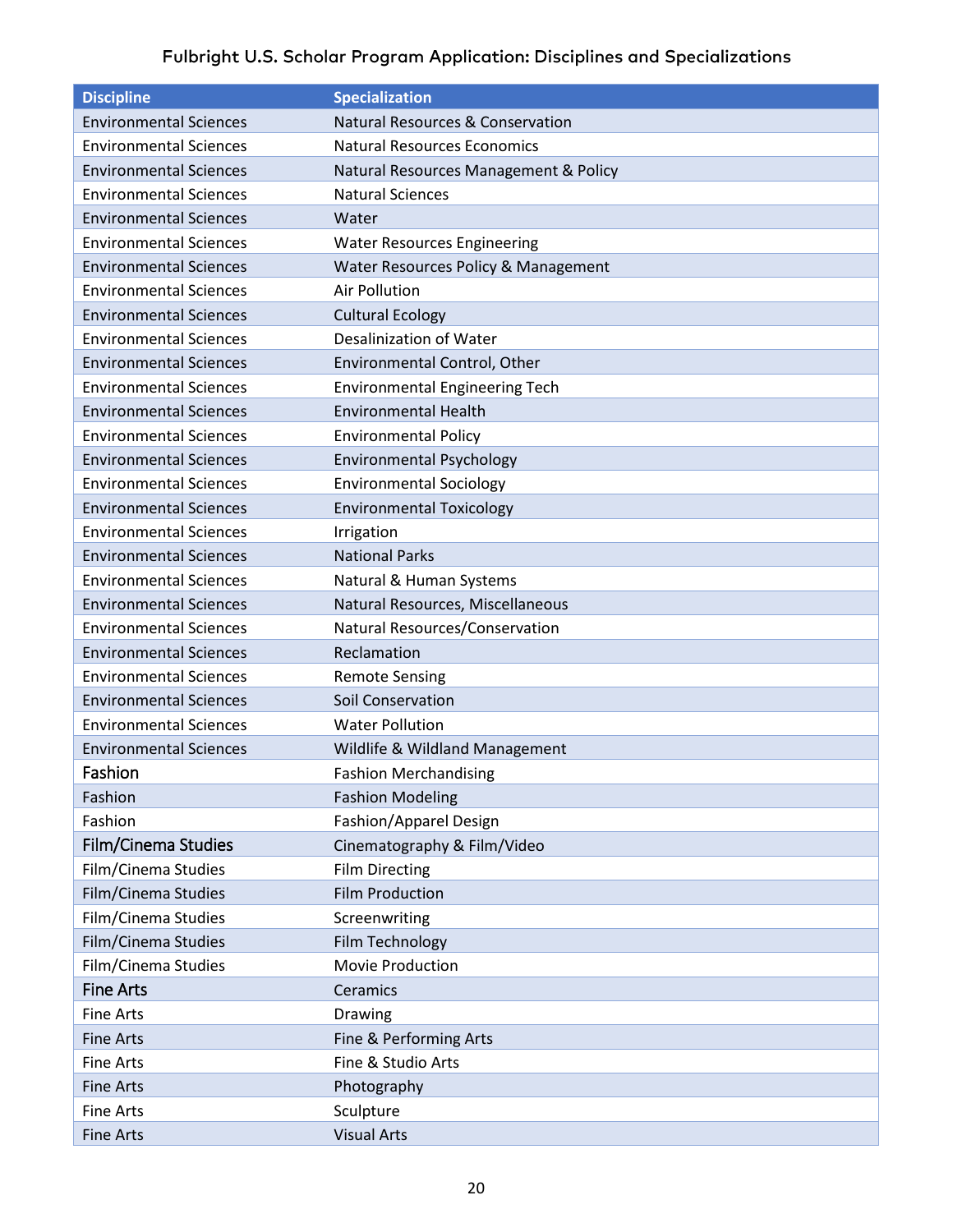<span id="page-20-3"></span><span id="page-20-2"></span><span id="page-20-1"></span><span id="page-20-0"></span>

| <b>Discipline</b>     | <b>Specialization</b>                    |
|-----------------------|------------------------------------------|
| <b>Fine Arts</b>      | <b>Commercial Art</b>                    |
| <b>Fine Arts</b>      | <b>Commercial Photography</b>            |
| <b>Fine Arts</b>      | Computer Art                             |
| <b>Fine Arts</b>      | Crafts                                   |
| <b>Fine Arts</b>      | <b>Fine Arts</b>                         |
| <b>Fine Arts</b>      | Jewelry Design                           |
| <b>Fine Arts</b>      | Painting                                 |
| <b>Fine Arts</b>      | Printmaking                              |
| <b>Fine Arts</b>      | <b>Textiles</b>                          |
| <b>Fine Arts</b>      | Woodworking                              |
| <b>Fine Arts</b>      | Woodworking, Other                       |
| <b>Fisheries</b>      | <b>Aquatic Sciences</b>                  |
| <b>Fisheries</b>      | <b>Fisheries Management</b>              |
| <b>Fisheries</b>      | Fisheries, Fresh Water                   |
| <b>Fisheries</b>      | Fisheries, Salt Water                    |
| <b>Fisheries</b>      | <b>Floriculture/Floristry Operations</b> |
| Forestry              | <b>Forest Sciences &amp; Biology</b>     |
| Forestry              | Forestry                                 |
| Forestry              | <b>Conservation Biology</b>              |
| Forestry              | <b>Forest Chemistry</b>                  |
| Forestry              | <b>Forest Engineering</b>                |
| Forestry              | <b>Forest Pathology</b>                  |
| Forestry              | Forest Resources Prod & Management       |
| Forestry              | <b>Forest Technology</b>                 |
| Forestry              | Forestry & Wildlife Training             |
| Forestry              | Forestry, Other                          |
| Forestry              | <b>Urban Forestry</b>                    |
| <b>Gender Studies</b> | <b>Gender Studies</b>                    |
| <b>Gender Studies</b> | <b>Women's Studies</b>                   |
| <b>Gender Studies</b> | Gay/Lesbian Studies                      |
| <b>Gender Studies</b> | Women's Activities & Organizations       |
| Geography             | Geography                                |
| Geography             | Geography - Cartography                  |
| Geography             | Geography, African                       |
| Geography             | Geography, East Asia/Pacific/Australia   |
| Geography             | Geography, East Europe & USSR            |
| Geography             | Geography, Latin America & Caribbean     |
| Geography             | Geography, Miscellaneous                 |
| Geography             | Geography, Near Eastern                  |
| Geography             | Geography, South Asian                   |
| Geography             | Geography, Southeast Asian               |
| Geography             | Geography, United States                 |
| Geography             | Geography, Western Europe & Canada       |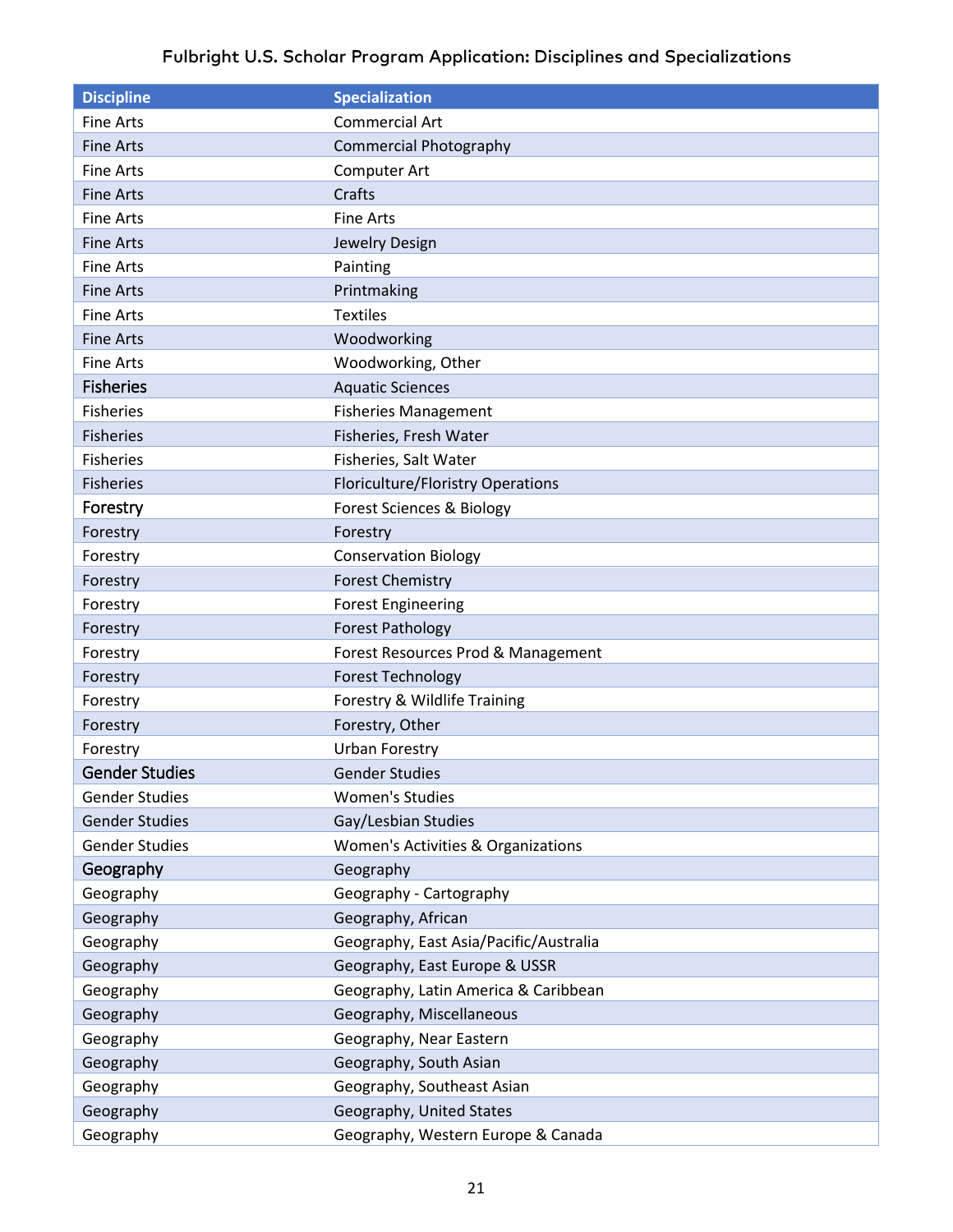<span id="page-21-2"></span><span id="page-21-1"></span><span id="page-21-0"></span>

| <b>Discipline</b>                   | <b>Specialization</b>                      |
|-------------------------------------|--------------------------------------------|
| Geology                             | Climatology                                |
| Geology                             | Geochemistry                               |
| Geology                             | Geology                                    |
| Geology                             | Geophysics & Seismology                    |
| Geology                             | Hydrology                                  |
| Geology                             | Geochemistry & Petrology                   |
| Geology                             | Geodesy                                    |
| Geology                             | Mineralogy                                 |
| Geology                             | Petroleum Geology                          |
| Geology                             | Petroleum Technology/Technician            |
| Geology                             | <b>Solid-Earth Geophysics</b>              |
| Geology                             | Surveying                                  |
| <b>History</b>                      | <b>African History</b>                     |
| History                             | <b>Cultural &amp; Intellectual History</b> |
| History                             | East Asia/Pacific/Australian History       |
| History                             | Eastern Europe & USSR History              |
| History                             | History                                    |
| History                             | Latin America & Caribbean History          |
| History                             | Medieval & Renaissance History             |
| History                             | Near Eastern History                       |
| History                             | Public/Applied History & Archival Admin    |
| History                             | South Asian History                        |
| History                             | <b>US History</b>                          |
| History                             | Western Europe History                     |
| History                             | <b>Ancient History</b>                     |
| History                             | Canadian History                           |
| History                             | <b>Economic History</b>                    |
| History                             | History, Miscellaneous                     |
| History                             | <b>Modern History</b>                      |
| History                             | South-East Asian History                   |
| <b>Information Sciences/Systems</b> | <b>Information Sciences &amp; Systems</b>  |
| <b>Information Sciences/Systems</b> | <b>Management Information Systems</b>      |
| <b>Information Sciences/Systems</b> | Management Sciences & Quantitative Methods |
| <b>Information Sciences/Systems</b> | <b>Operations Research</b>                 |
| <b>Information Sciences/Systems</b> | <b>Project Management</b>                  |
| <b>Information Sciences/Systems</b> | Data Entry/Micro Applications              |
| <b>Information Sciences/Systems</b> | Data Entry/Micro Applications, Other       |
| <b>Information Sciences/Systems</b> | Data Modeling/Warehouse, Administration    |
| <b>Information Sciences/Systems</b> | Data Processing                            |
| <b>Information Sciences/Systems</b> | Health Information & Information Assurance |
| <b>Information Sciences/Systems</b> | <b>Information Technology</b>              |
| Information Sciences/Systems        | Input Prep Technology                      |
| <b>Information Sciences/Systems</b> | Logistics & Materials Management           |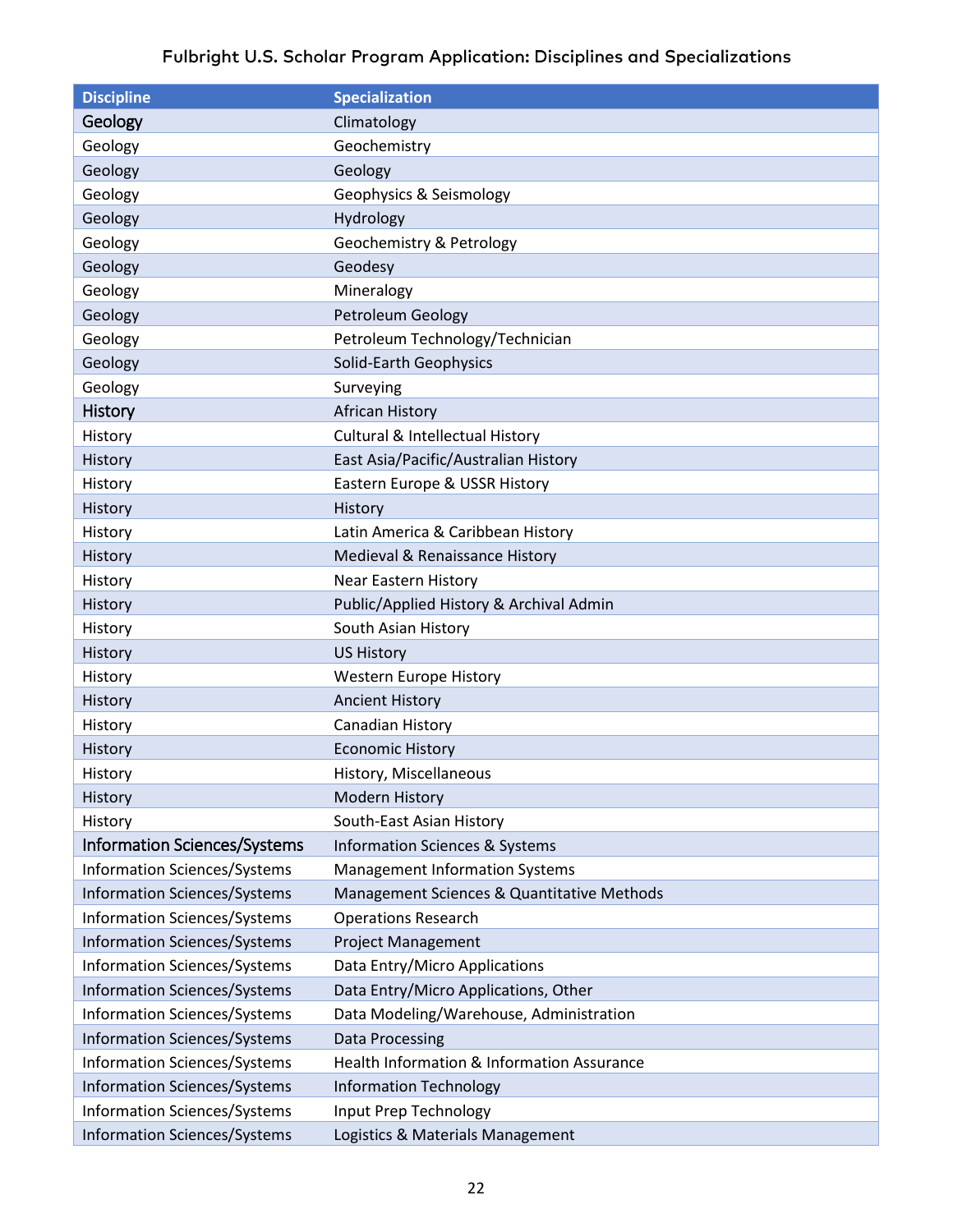<span id="page-22-0"></span>

| <b>Discipline</b>                   | <b>Specialization</b>                         |
|-------------------------------------|-----------------------------------------------|
| <b>Information Sciences/Systems</b> | Management Information Systems & Services     |
| <b>Information Sciences/Systems</b> | <b>Management Science</b>                     |
| <b>Information Sciences/Systems</b> | System Admin/Administrator                    |
| <b>Information Sciences/Systems</b> | System, Network, LAN/WAN Management           |
| <b>Information Sciences/Systems</b> | Systems Analysis, Operations Research         |
| <b>Information Sciences/Systems</b> | Systems Analyst/Programmer                    |
| <b>Information Sciences/Systems</b> | <b>Systems Programming</b>                    |
| <b>Information Sciences/Systems</b> | Systems Science & Theory                      |
| <b>Information Sciences/Systems</b> | Systems/Control Engineering                   |
| <b>International Relations</b>      | <b>International Development</b>              |
| <b>International Relations</b>      | International Law & Diplomacy                 |
| <b>International Relations</b>      | <b>International Relations</b>                |
| <b>International Relations</b>      | Security Studies/International Security       |
| <b>International Relations</b>      | <b>African Studies</b>                        |
| <b>International Relations</b>      | <b>Africa-US Relations</b>                    |
| <b>International Relations</b>      | <b>Alliances</b>                              |
| <b>International Relations</b>      | Arms Control                                  |
| <b>International Relations</b>      | Asia Pacific & China Studies                  |
| <b>International Relations</b>      | East Asia/Pacific/Australia-US Relations      |
| <b>International Relations</b>      | Eastern Europe & Eurasian Studies             |
| <b>International Relations</b>      | Eastern Europe & USSR-US Relations            |
| <b>International Relations</b>      | <b>East-West Relations</b>                    |
| <b>International Relations</b>      | <b>European Studies</b>                       |
| <b>International Relations</b>      | <b>Foreign Policy</b>                         |
| <b>International Relations</b>      | Human Rights                                  |
| <b>International Relations</b>      | <b>International Affairs</b>                  |
| <b>International Relations</b>      | International Communications/Media/Journalism |
| <b>International Relations</b>      | International Economics / Trade               |
| <b>International Relations</b>      | International Law & Organizations             |
| <b>International Relations</b>      | <b>International Organizations</b>            |
| <b>International Relations</b>      | <b>International Political Economy</b>        |
| <b>International Relations</b>      | <b>International Politics</b>                 |
| <b>International Relations</b>      | International Relations, Miscellaneous        |
| <b>International Relations</b>      | International Relations, Other                |
| <b>International Relations</b>      | International/Global Studies                  |
| <b>International Relations</b>      | Latin America & Caribbean-US Relations        |
| <b>International Relations</b>      | Latin America & Western Hemisphere Studies    |
| <b>International Relations</b>      | Middle East/Islamic Studies                   |
| <b>International Relations</b>      | <b>Near Eastern-US Relations</b>              |
| <b>International Relations</b>      | Nonproliferation/Terrorism                    |
| <b>International Relations</b>      | Peace & Conflict Resolution                   |
| <b>International Relations</b>      | Regional Studies - General                    |
| <b>International Relations</b>      | South Asian Studies                           |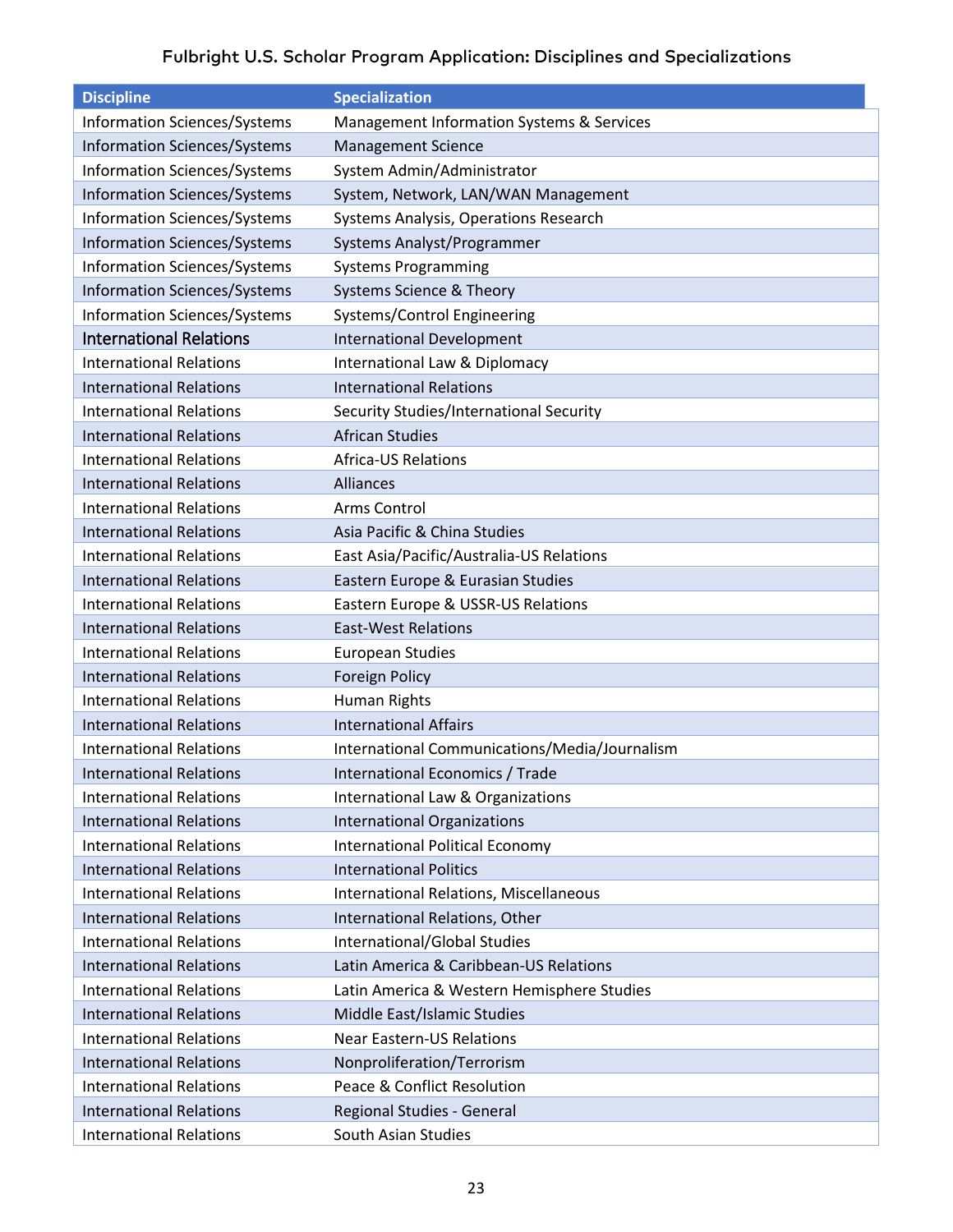<span id="page-23-1"></span><span id="page-23-0"></span>

| <b>Discipline</b>              | <b>Specialization</b>                                           |
|--------------------------------|-----------------------------------------------------------------|
| <b>International Relations</b> | <b>South Asian-US Relations</b>                                 |
| <b>International Relations</b> | South East Asian-US Relations                                   |
| <b>International Relations</b> | <b>Southeast Asian Studies</b>                                  |
| <b>International Relations</b> | United States Foreign Policy                                    |
| <b>International Relations</b> | <b>Western European Relations</b>                               |
| Journalism                     | Journalism                                                      |
| Journalism                     | Agricultural Communication/Journalism                           |
| Journalism                     | <b>Broadcast Journalism</b>                                     |
| Journalism                     | <b>General Journalism</b>                                       |
| Journalism                     | Journalism, Other                                               |
| Journalism                     | Media                                                           |
| Journalism                     | <b>News Agencies</b>                                            |
| Journalism                     | Photojournalism                                                 |
| Journalism                     | Press & Newspapers                                              |
| Journalism                     | Printing & Publishing                                           |
| Journalism                     | Radio Journalism                                                |
| Journalism                     | <b>Radio Production</b>                                         |
| Journalism                     | <b>Television Journalism</b>                                    |
| Language                       | Languages, Other                                                |
| Language                       | African Languages & Literature                                  |
| Language                       | American English                                                |
| Language                       | American Indian Languages                                       |
| Language                       | American Sign Language                                          |
| Language                       | American Sign Language, Other                                   |
| Language                       | Ancient/Classical Greek Language & Literature                   |
| Language                       | Arabic Language & Literature                                    |
| Language                       | <b>Arabic Linguistics</b>                                       |
| Language                       | Australian/Oceanic/Pacific Languages, Literatures & Linguistics |
| Language                       | Bahasa Indonesian/Bahasa Melayu Language & Literature           |
| Language                       | Baltic Languages, Literatures & Linguistics                     |
| Language                       | Bengali Language & Literature                                   |
| Language                       | Bulgarian Language & Literature                                 |
| Language                       | Burmese Language & Literature                                   |
| Language                       | Catalan Language & Literature                                   |
| Language                       | Chinese Languages & Literature                                  |
| Language                       | Classical Languages & Literature                                |
| Language                       | Czech Language & Literature                                     |
| Language                       | Danish Language & Literature                                    |
| Language                       | Dutch/Flemish Language & Literature                             |
| Language                       | East Asian Language, Literature & Linguistics, Other            |
| Language                       | Endangered Languages & Language Preservation                    |
| Language                       | Filipino/Tagalog Language & Literature                          |
| Language                       | Finnish & Related Languages, Literatures & Linguistics          |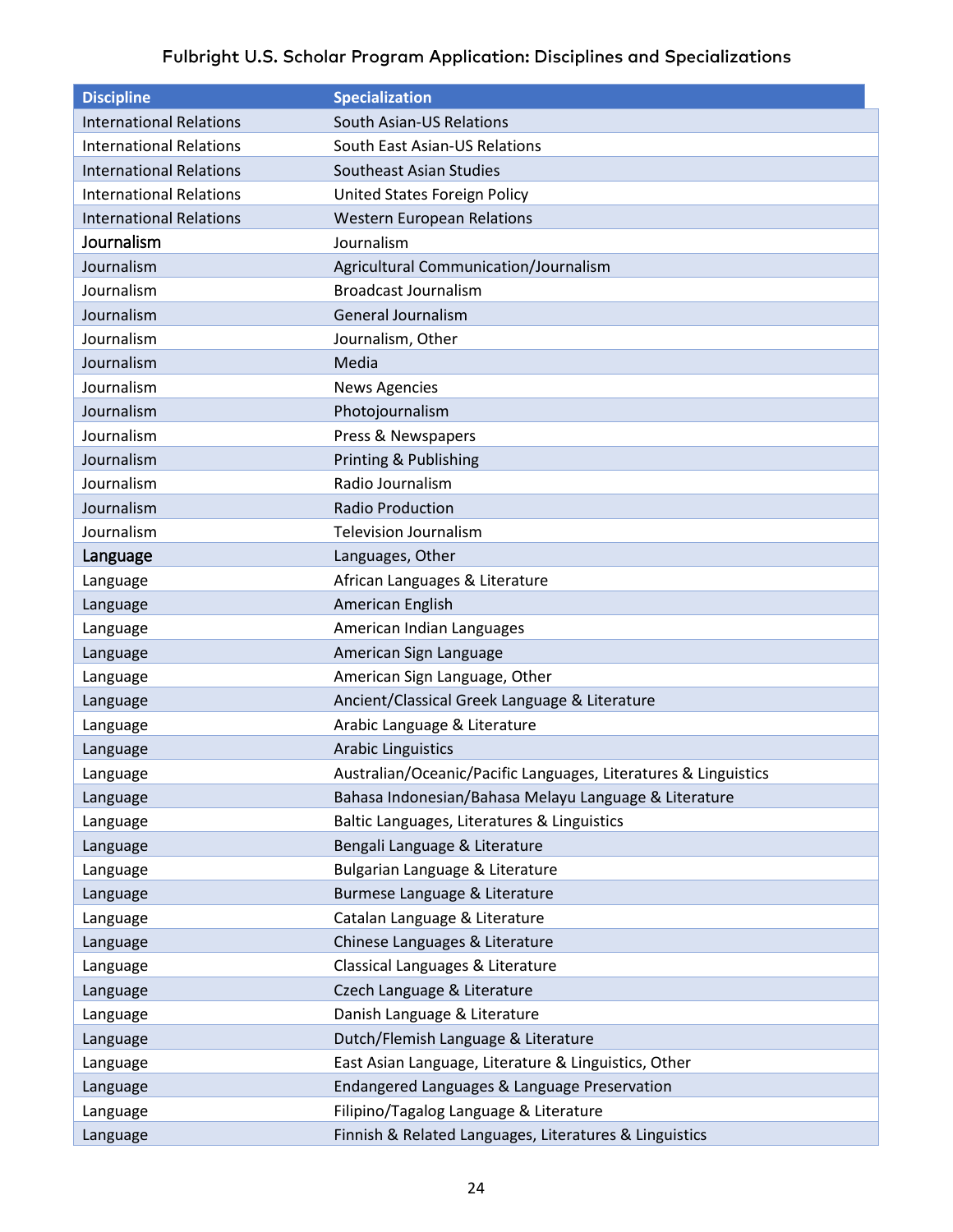| <b>Discipline</b> | <b>Specialization</b>                                           |
|-------------------|-----------------------------------------------------------------|
| Language          | Foreign Language, Literature, & Linguistics, Other              |
| Language          | French Language & Literature                                    |
| Language          | German Language & Literature                                    |
| Language          | Germanic Language, Literature & Linguistics, Other              |
| Language          | Hebrew Language & Literature                                    |
| Language          | Hindi Language & Literature                                     |
| Language          | Hungarian/Magyar Language & Literature                          |
| Language          | Interpretation/Translation                                      |
| Language          | Iranian/Persian Language, Literature & Linguistics              |
| Language          | Islamic Languages & Literature                                  |
| Language          | Italian Language & Literature                                   |
| Language          | Japanese Language & Literature                                  |
| Language          | Khmer/Cambodian Language & Literature                           |
| Language          | Korean Language & Literature                                    |
| Language          | Language Theory                                                 |
| Language          | Lao/Laotian Language & Literature                               |
| Language          | Latin Language & Literature                                     |
| Language          | Modern Greek Language & Literature                              |
| Language          | Mongolian Language & Literature                                 |
| Language          | Norwegian Language & Literature                                 |
| Language          | Panjabi Language & Literature                                   |
| Language          | Polish Language & Literature                                    |
| Language          | Portuguese Language & Literature                                |
| Language          | Romance Languages, Literatures & Linguistics, Other             |
| Language          | Romanian Language & Literature                                  |
| Language          | Russian Language & Literature                                   |
| Language          | Sanskrit & Classical Indian Language, Literature & Linguistics  |
| Language          | Scandinavian Languages & Literature                             |
| Language          | Semitic Languages, Literatures & Linguistics                    |
| Language          | Serbian, Croatian & Serbo-Croatian Language & Literature        |
| Language          | Sign Language Interpretation & Translation                      |
| Language          | Slavic, Baltic & Albanian Languages, Literatures, & Linguistics |
| Language          | Slovak Language & Literature                                    |
| Language          | South Asian Languages & Literature                              |
| Language          | Southeast Asian Languages & Literature                          |
| Language          | Spanish Language & Literature                                   |
| Language          | Swedish Language & Literature                                   |
| Language          | Tamil Language & Literature                                     |
| Language          | Thai Language & Literature                                      |
| Language          | Tibetan Language & Literature                                   |
| Language          | Turkish Language & Literature                                   |
| Language          | Ukrainian Language & Literature                                 |
| Language          | Urdu Language & Literature                                      |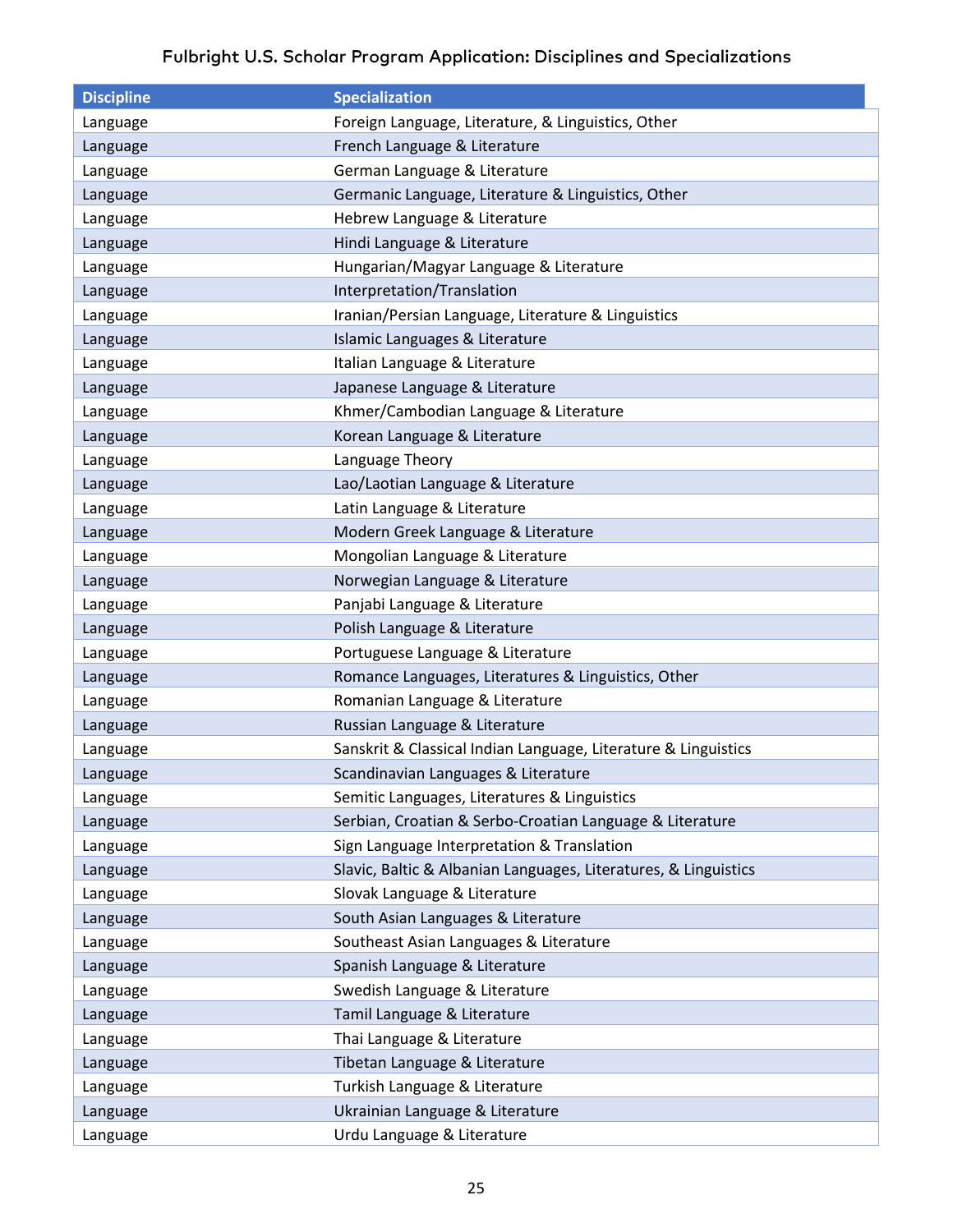<span id="page-25-0"></span>

| <b>Discipline</b> | <b>Specialization</b>                         |
|-------------------|-----------------------------------------------|
| Language          | Vietnamese Language & Literature              |
| Language Teaching | Language Teaching-General Methods             |
| Language Teaching | Second Language Learning                      |
| Language Teaching | Teaching English As Foreign Language          |
| Language Teaching | French Language Teacher Education             |
| Language Teaching | German Language Teacher Education             |
| Language Teaching | Language Arts                                 |
| Language Teaching | Language Teaching-American                    |
| Language Teaching | Language Teaching-Arabic                      |
| Language Teaching | <b>Latin Teacher Education</b>                |
| Language Teaching | Teaching Bengali as Foreign Language          |
| Language Teaching | Teaching Burmese as a Foreign Language        |
| Language Teaching | Teaching Cantonese as Foreign Language        |
| Language Teaching | Teaching Dari as Foreign Language             |
| Language Teaching | Teaching Dutch as a Foreign Language          |
| Language Teaching | Teaching English/French as Second Language    |
| Language Teaching | Teaching Finnish as Foreign Language          |
| Language Teaching | Teaching French as Second or Foreign Language |
| Language Teaching | Teaching German as Foreign Language           |
| Language Teaching | Teaching Greek as Foreign Language            |
| Language Teaching | Teaching Gujarati as Foreign Language         |
| Language Teaching | Teaching Hausa as Foreign Language            |
| Language Teaching | Teaching Hindi as Foreign Language            |
| Language Teaching | Teaching Indonesian as Foreign Language       |
| Language Teaching | Teaching Irish as Foreign Language            |
| Language Teaching | Teaching Italian as Foreign Language          |
| Language Teaching | Teaching Japanese as Foreign Language         |
| Language Teaching | Teaching Javanese as Foreign Language         |
| Language Teaching | Teaching Kazakh as a Foreign Language         |
| Language Teaching | Teaching Korean as Foreign Language           |
| Language Teaching | Teaching Kyrgyz as a Foreign Language         |
| Language Teaching | Teaching Malay as Foreign Language            |
| Language Teaching | Teaching Mandarin as Foreign Language         |
| Language Teaching | Teaching Mongolian as Foreign Langue          |
| Language Teaching | Teaching Pashtu as Foreign Language           |
| Language Teaching | Teaching Persian as Foreign Language          |
| Language Teaching | Teaching Portuguese as Foreign Language       |
| Language Teaching | Teaching Punjabi as Foreign Language          |
| Language Teaching | Teaching Russian as Foreign Language          |
| Language Teaching | Teaching Spanish as Foreign Language          |
| Language Teaching | Teaching Swahili as Foreign Language          |
| Language Teaching | Teaching Tagalog as Foreign Language          |
| Language Teaching | Teaching Tajik as Foreign Language            |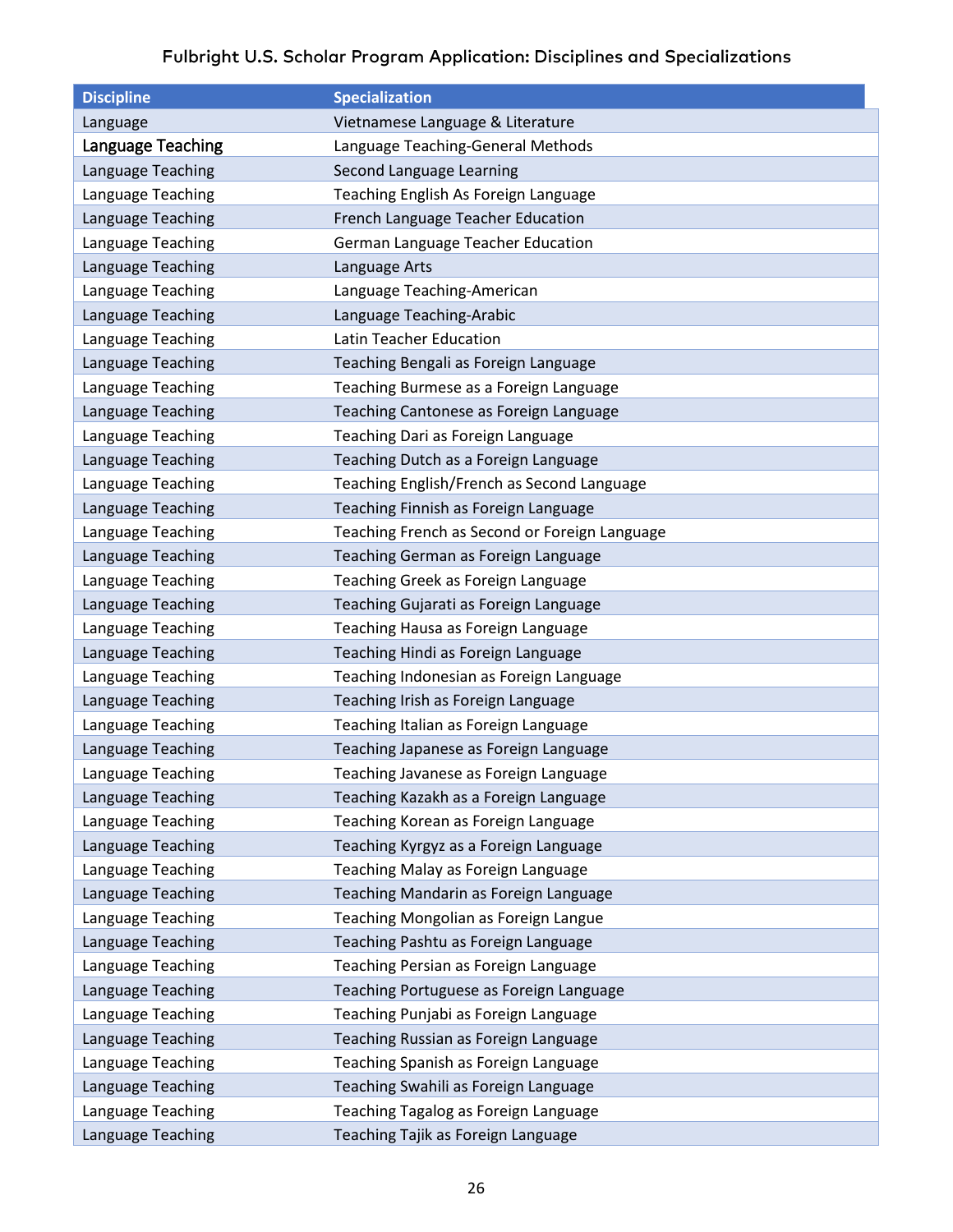<span id="page-26-0"></span>

| <b>Discipline</b> | <b>Specialization</b>                                 |
|-------------------|-------------------------------------------------------|
| Language Teaching | Teaching Tamil as Foreign Language                    |
| Language Teaching | Teaching Tartar as Foreign Language                   |
| Language Teaching | Teaching Thai as Foreign Language                     |
| Language Teaching | Teaching Turkish as Foreign Language                  |
| Language Teaching | Teaching Urdu as Foreign Language                     |
| Language Teaching | Teaching Uzbek as Foreign Language                    |
| Language Teaching | Teaching Vietnamese as Foreign Language               |
| Language Teaching | Teaching Wolof as Foreign Language                    |
| Language Teaching | Teaching Yoruba as Foreign Language                   |
| Law               | <b>Civil Liberties</b>                                |
| Law               | Comparative Law/Legal Systems                         |
| Law               | <b>Criminal Law</b>                                   |
| Law               | <b>Environmental Law</b>                              |
| Law               | <b>Health Law</b>                                     |
| Law               | Human Rights                                          |
| Law               | <b>Information Technology Law</b>                     |
| Law               | <b>Intellectual Property Law</b>                      |
| Law               | <b>International Law</b>                              |
| Law               | Law                                                   |
| Law               | Teaching, Law School                                  |
| Law               | <b>Admiralty Law</b>                                  |
| Law               | Advanced Legal Research/Studies                       |
| Law               | <b>Bankruptcy Law</b>                                 |
| Law               | <b>Business &amp; Labor Law</b>                       |
| Law               | <b>Business Law</b>                                   |
| Law               | Business Law - Banking, Corporate, Financial, SEC Law |
| Law               | Canadian Law/Legal Studies/Jurisprudence              |
| Law               | Civil Law                                             |
| Law               | Commercial Law                                        |
| Law               | <b>Corporation Law</b>                                |
| Law               | <b>Dispute Resolution</b>                             |
| Law               | <b>International Taxes</b>                            |
| Law               | <b>Islamic Law</b>                                    |
| Law               | <b>Judiciary System</b>                               |
| Law               | Law (LLB, JD)                                         |
| Law               | Law, Miscellaneous                                    |
| Law               | Legal Research                                        |
| Law               | Legal Studies                                         |
| Law               | Observation of US Courts & Court Administration       |
| Law               | Observation Of US Legal System                        |
| Law               | Ocean & Coastal Law                                   |
| Law               | Pre-Law Studies                                       |
| Law               | Private Law                                           |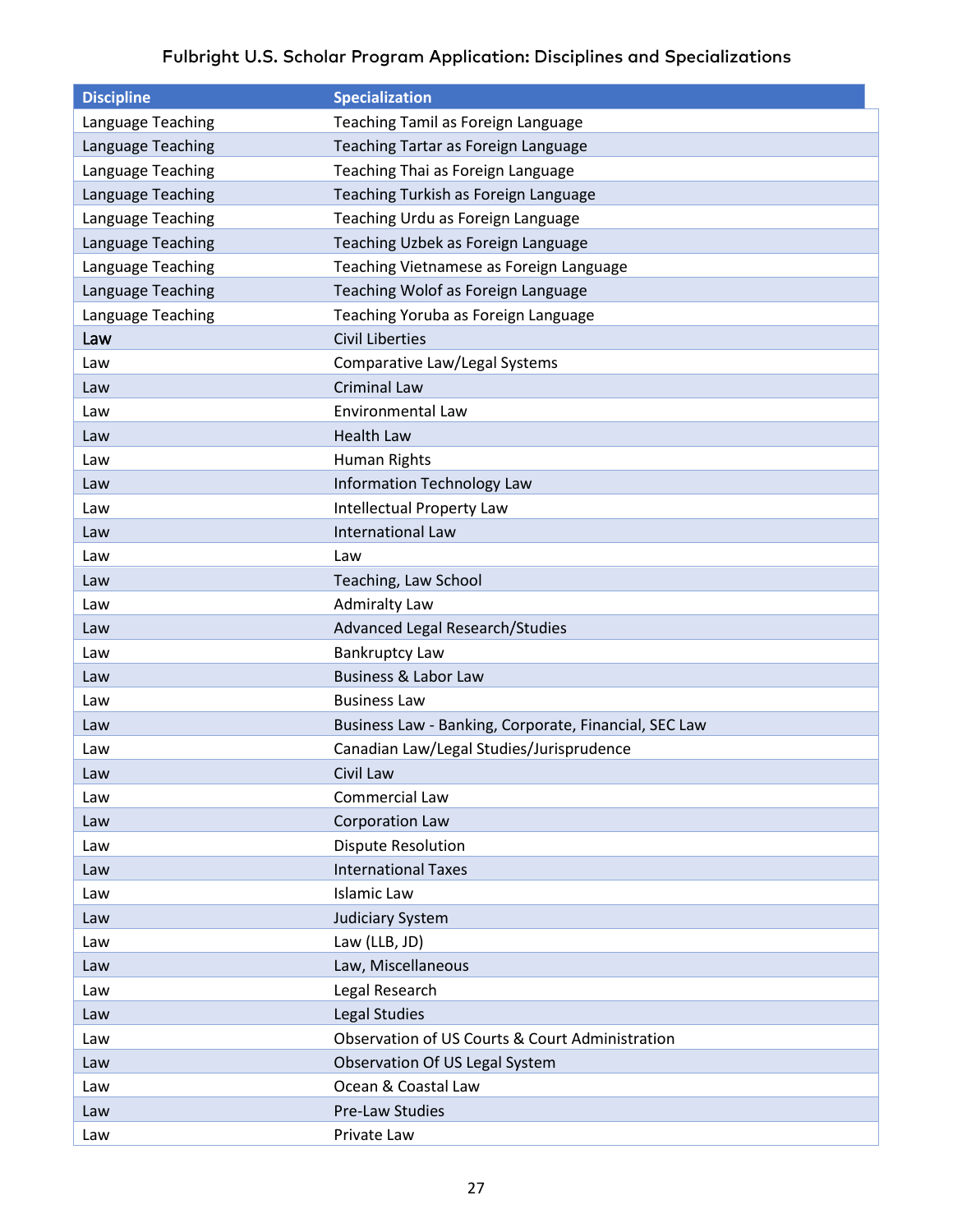<span id="page-27-2"></span><span id="page-27-1"></span><span id="page-27-0"></span>

| <b>Discipline</b>      | <b>Specialization</b>                                |
|------------------------|------------------------------------------------------|
| Law                    | Programs for Foreign Lawyers                         |
| Law                    | <b>Public Law</b>                                    |
| Law                    | Tax Law/Taxation                                     |
| Law                    | <b>Tort Law</b>                                      |
| Law                    | <b>Trade Law</b>                                     |
| <b>Library Science</b> | <b>Library Science</b>                               |
| <b>Library Science</b> | <b>Acquisitions Librarian</b>                        |
| <b>Library Science</b> | Archives                                             |
| <b>Library Science</b> | <b>Cataloging Systems</b>                            |
| <b>Library Science</b> | <b>Electronic Data Storage</b>                       |
| <b>Library Science</b> | Library Administration                               |
| <b>Library Science</b> | Library Science Nonprint Media                       |
| <b>Library Science</b> | Library Science, Miscellaneous                       |
| <b>Library Science</b> | <b>Medical Cataloger</b>                             |
| <b>Library Science</b> | <b>Medical Librarian</b>                             |
| <b>Library Science</b> | Reference Librarian                                  |
| <b>Library Science</b> | School Librarian/Library Media Specialist            |
| Linguistics            | <b>Applied Linguistics</b>                           |
| Linguistics            | Endangered Languages & Language Preservation         |
| Linguistics            | Linguistics                                          |
| Linguistics            | Socio-Linguistics                                    |
| Linguistics            | Anthropological Linguistics                          |
| Linguistics            | <b>Cognitive Linguistics</b>                         |
| Linguistics            | <b>Computational Linguistics</b>                     |
| Linguistics            | Linguistics of ASL & Other Sign Languages            |
| Linguistics            | Linguistics, Comparative, & Related Language Studies |
| Linguistics            | Psycholinguistics                                    |
| Literature             | African Languages & Literature                       |
| Literature             | Afro-American Literature                             |
| Literature             | American Language & Literature                       |
| Literature             | American Literature                                  |
| Literature             | Canadian Literature                                  |
| Literature             | Celtic Languages, Literature & Linguistics           |
| Literature             | Classics                                             |
| Literature             | Comparative Literature                               |
| Literature             | East Asian Languages & Literature                    |
| Literature             | East European Languages & Literature                 |
| Literature             | English Language & Literature                        |
| Literature             | English Literature                                   |
| Literature             | Germanic Languages & Literature                      |
| Literature             | Languages & Literature                               |
| Literature             | Latin American Literature                            |
| Literature             | Literature                                           |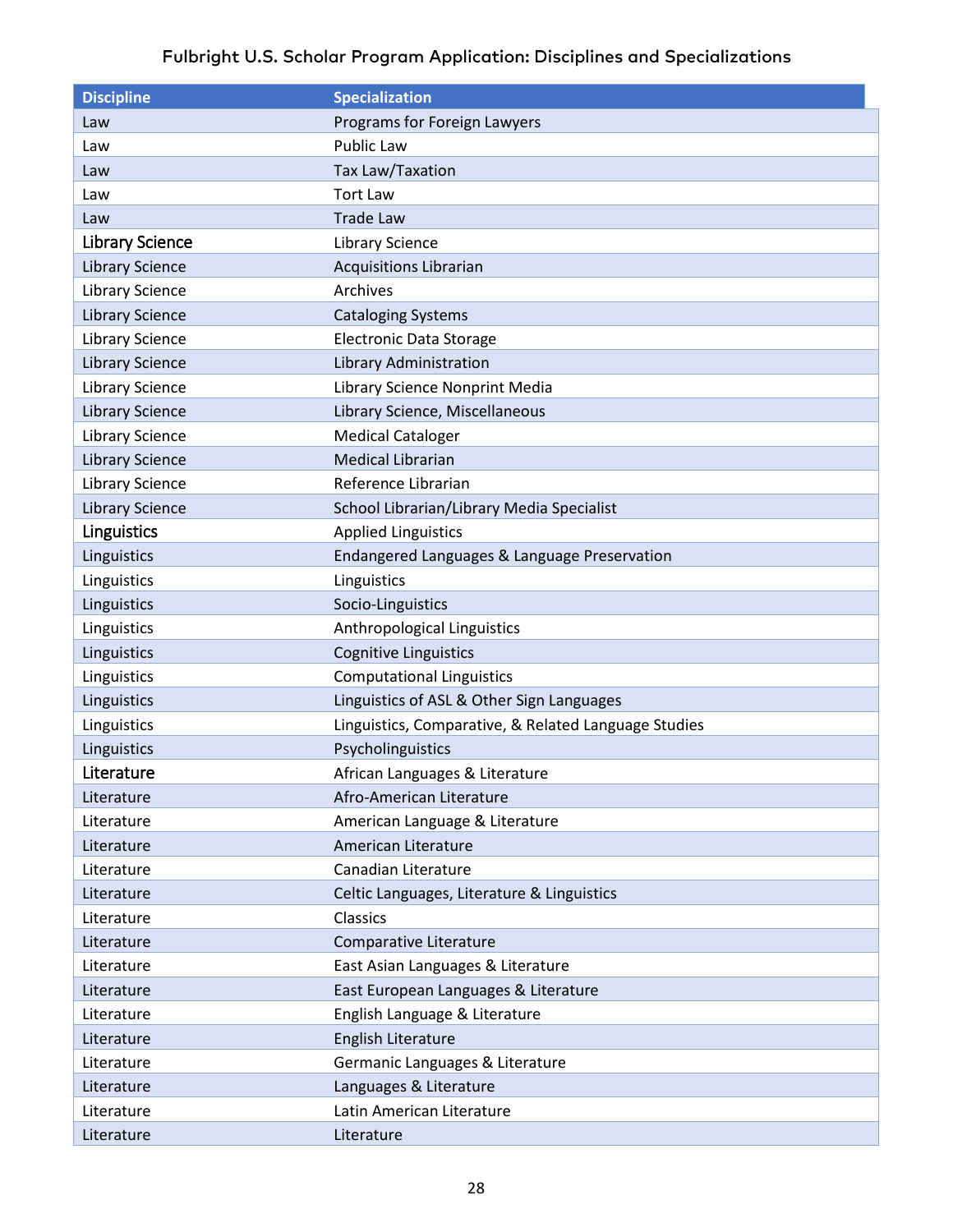<span id="page-28-3"></span><span id="page-28-2"></span><span id="page-28-1"></span><span id="page-28-0"></span>

| <b>Discipline</b>        | <b>Specialization</b>                                                       |
|--------------------------|-----------------------------------------------------------------------------|
| Literature               | Near Eastern Languages & Literature                                         |
| Literature               | Poetry                                                                      |
| Literature               | Romance Languages & Literature                                              |
| Literature               | Slavic Languages, Literatures & Linguistics                                 |
| Literature               | South Asian Languages & Literatures                                         |
| Literature               | Southeast Asian & Australasian/Pacific Languages, Literatures & Linguistics |
| Literature               | Albanian Language & Literature                                              |
| Literature               | English Language & Literature                                               |
| Literature               | Literary Criticism                                                          |
| Literature               | Literature, Miscellaneous                                                   |
| Literature               | Modern Literature                                                           |
| Marketing                | <b>International Marketing</b>                                              |
| Marketing                | Marketing, Other                                                            |
| <b>Materials Science</b> | <b>Materials Science</b>                                                    |
| <b>Materials Science</b> | <b>Material Sciences</b>                                                    |
| <b>Mathematics</b>       | <b>Applied Mathematics</b>                                                  |
| Mathematics              | <b>Mathematics</b>                                                          |
| <b>Mathematics</b>       | <b>Statistics</b>                                                           |
| Mathematics              | <b>Actuarial Science</b>                                                    |
| <b>Mathematics</b>       | Algebra                                                                     |
| <b>Mathematics</b>       | Analysis, Mathematical                                                      |
| <b>Mathematics</b>       | Applied Mathematics, Other                                                  |
| <b>Mathematics</b>       | <b>Computational Mathematics</b>                                            |
| Mathematics              | <b>Financial Mathematics</b>                                                |
| Mathematics              | <b>Functional Analysis</b>                                                  |
| Mathematics              | Geometry                                                                    |
| <b>Mathematics</b>       | Logic, Mathematical                                                         |
| <b>Mathematics</b>       | Mathematics & Statistics, Other                                             |
| Mathematics              | Mathematics, Miscellaneous                                                  |
| Mathematics              | Number Theory                                                               |
| Mathematics              | <b>Numerical Methods</b>                                                    |
| Mathematics              | Probability (Mathematical)                                                  |
| Mathematics              | Statistics, Other                                                           |
| Mathematics              | Topology                                                                    |
| <b>Medical Sciences</b>  | Alternative & Complementary Medicine & Medical Systems                      |
| <b>Medical Sciences</b>  | <b>Bioethics/Medical Ethics</b>                                             |
| <b>Medical Sciences</b>  | <b>Biomedical Sciences</b>                                                  |
| <b>Medical Sciences</b>  | <b>Emergency Medicine</b>                                                   |
| <b>Medical Sciences</b>  | <b>Infectious Disease</b>                                                   |
| <b>Medical Sciences</b>  | Kinesiology & Exercise Science                                              |
| <b>Medical Sciences</b>  | Medical Illustration & Information                                          |
| <b>Medical Sciences</b>  | <b>Medical Research</b>                                                     |
| <b>Medical Sciences</b>  | Medicine                                                                    |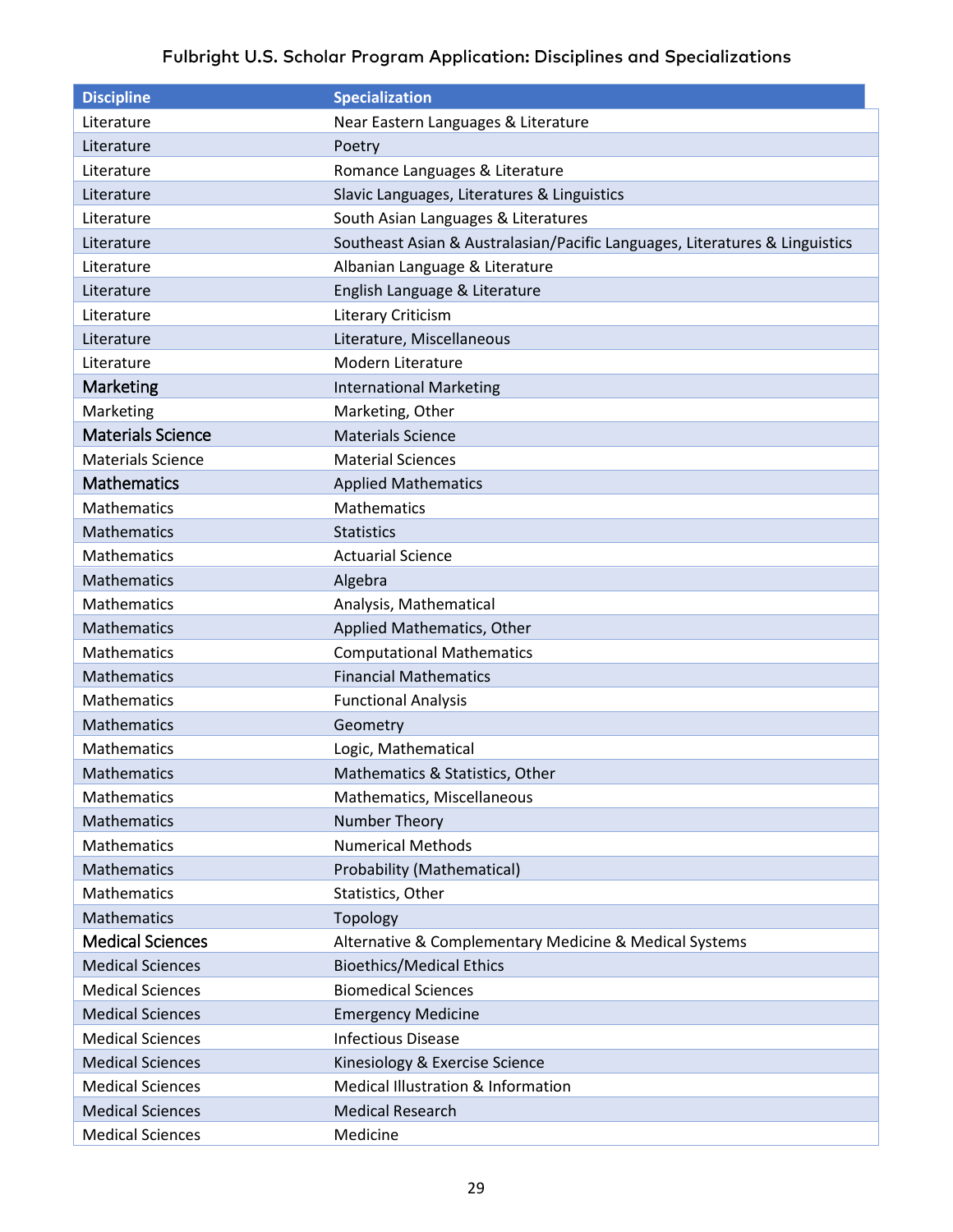| <b>Discipline</b>       | <b>Specialization</b>                                |
|-------------------------|------------------------------------------------------|
| <b>Medical Sciences</b> | Medicine-Chiropractic/Osteopathy                     |
| <b>Medical Sciences</b> | Medicine-Medical Technology                          |
| <b>Medical Sciences</b> | Medicine-Nursing                                     |
| <b>Medical Sciences</b> | Medicine-Occupational Therapy                        |
| <b>Medical Sciences</b> | Medicine-Pharmacy                                    |
| <b>Medical Sciences</b> | Medicine-Physical Therapy                            |
| <b>Medical Sciences</b> | Naturopathic Medicine/Naturopathy                    |
| <b>Medical Sciences</b> | <b>Primary Care</b>                                  |
| <b>Medical Sciences</b> | Psychiatry & Psychoanalysis                          |
| <b>Medical Sciences</b> | Speech Pathology & Audiology                         |
| <b>Medical Sciences</b> | Surgery                                              |
| <b>Medical Sciences</b> | Aerospace Medicine                                   |
| <b>Medical Sciences</b> | Allergy/Immunology                                   |
| <b>Medical Sciences</b> | Alternative & Complementary Medical Support Services |
| <b>Medical Sciences</b> | Anesthesiology                                       |
| <b>Medical Sciences</b> | Audiology/Audiologist Hearing Sciences               |
| <b>Medical Sciences</b> | <b>Bioinformatics</b>                                |
| <b>Medical Sciences</b> | <b>Biomedical Technology</b>                         |
| <b>Medical Sciences</b> | Cardiology                                           |
| <b>Medical Sciences</b> | Cardiovascular Science                               |
| <b>Medical Sciences</b> | Cardiovascular Surgery                               |
| <b>Medical Sciences</b> | <b>Chemical Pathology</b>                            |
| <b>Medical Sciences</b> | Chemistry (Clinical)                                 |
| <b>Medical Sciences</b> | <b>Child Neurology</b>                               |
| <b>Medical Sciences</b> | Child Psychiatry                                     |
| <b>Medical Sciences</b> | Chiropractic/Osteopathy                              |
| <b>Medical Sciences</b> | Clinic, Hospital, Managed Care Pharmacy              |
| <b>Medical Sciences</b> | <b>Clinical Lab Sciences</b>                         |
| <b>Medical Sciences</b> | Colon & Rectal Surgery                               |
| <b>Medical Sciences</b> | Cytopathology                                        |
| <b>Medical Sciences</b> | Dermatology                                          |
| <b>Medical Sciences</b> | Dermatopathology                                     |
| <b>Medical Sciences</b> | <b>Diagnostic Radiology</b>                          |
| <b>Medical Sciences</b> | <b>Emergency Medical Technology</b>                  |
| <b>Medical Sciences</b> | Endocrinology                                        |
| <b>Medical Sciences</b> | Endocrinology & Metabolism                           |
| <b>Medical Sciences</b> | Endodontics/Endodontology                            |
| <b>Medical Sciences</b> | ENT (Surgery)                                        |
| <b>Medical Sciences</b> | <b>Family Medicine</b>                               |
| <b>Medical Sciences</b> | <b>Family Practice</b>                               |
| <b>Medical Sciences</b> | <b>Forensic Medicine</b>                             |
| <b>Medical Sciences</b> | <b>Forensic Pathology</b>                            |
| <b>Medical Sciences</b> | Gastroenterology                                     |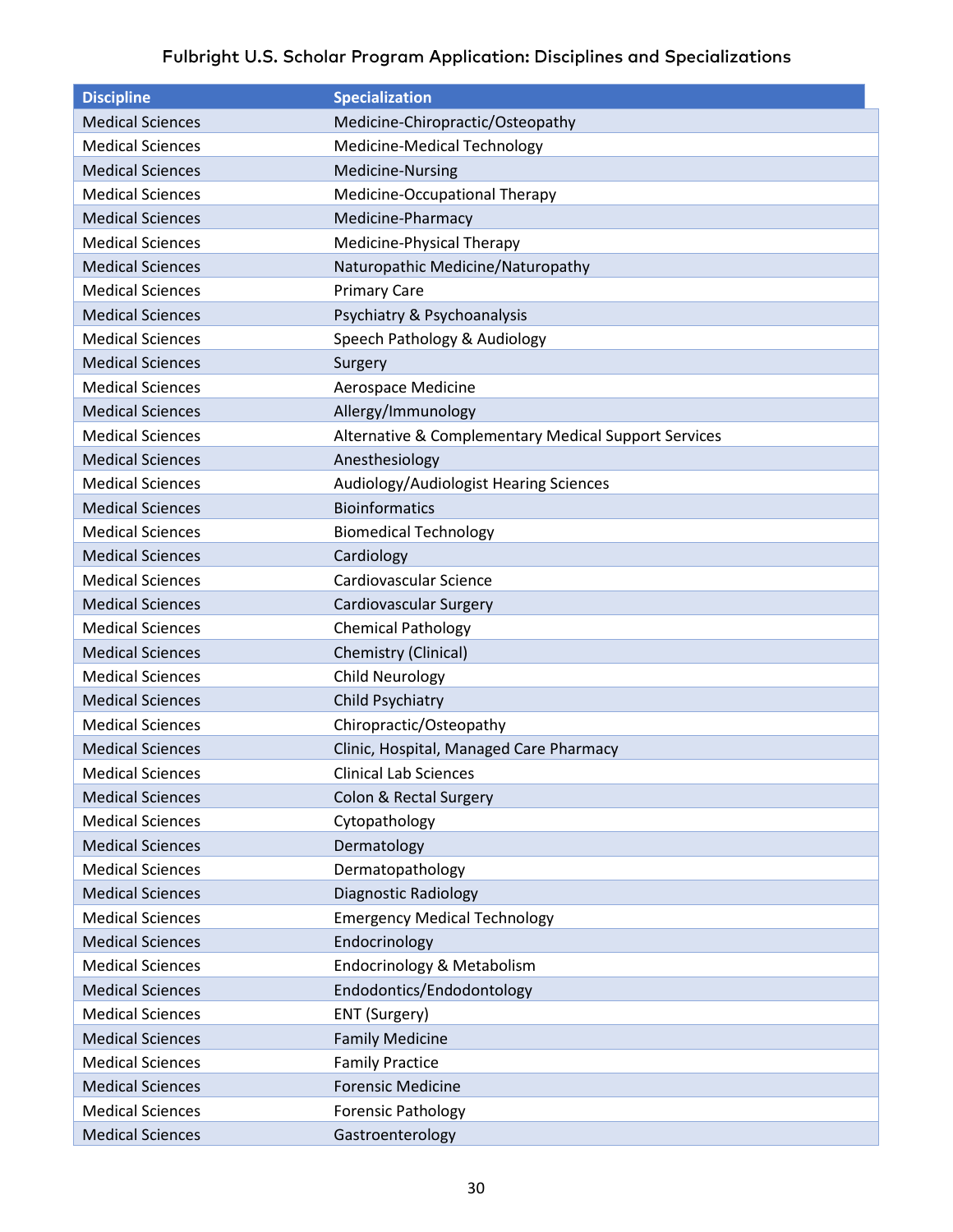| <b>Discipline</b>       | <b>Specialization</b>                      |
|-------------------------|--------------------------------------------|
| <b>Medical Sciences</b> | <b>General Practice</b>                    |
| <b>Medical Sciences</b> | Gerontology                                |
| <b>Medical Sciences</b> | <b>Hematological Pathology</b>             |
| <b>Medical Sciences</b> | Hematology                                 |
| <b>Medical Sciences</b> | Hematology (Clinical)                      |
| <b>Medical Sciences</b> | Hematology/Serology                        |
| <b>Medical Sciences</b> | Histology                                  |
| <b>Medical Sciences</b> | Histopathology                             |
| <b>Medical Sciences</b> | Homeopathic Medicine/Homeopathy            |
| <b>Medical Sciences</b> | Immunopathology                            |
| <b>Medical Sciences</b> | <b>Internal Medicine</b>                   |
| <b>Medical Sciences</b> | Internship                                 |
| <b>Medical Sciences</b> | Laboratory Management                      |
| <b>Medical Sciences</b> | Laboratory Medicine                        |
| <b>Medical Sciences</b> | Medical Illustration/Illustrator           |
| <b>Medical Sciences</b> | <b>Medical Informatics</b>                 |
| <b>Medical Sciences</b> | <b>Medical Physics</b>                     |
| <b>Medical Sciences</b> | <b>Medical Records</b>                     |
| <b>Medical Sciences</b> | <b>Medical Sciences</b>                    |
| <b>Medical Sciences</b> | <b>Medical Technology</b>                  |
| <b>Medical Sciences</b> | Medicine, Miscellaneous                    |
| <b>Medical Sciences</b> | Medicine-Technology                        |
| <b>Medical Sciences</b> | Microbiology (Clinical)                    |
| <b>Medical Sciences</b> | Molecular & Cellular Biology               |
| <b>Medical Sciences</b> | Musculoskeletal Oncology                   |
| <b>Medical Sciences</b> | Natural Products Chemistry & Pharmacognosy |
| <b>Medical Sciences</b> | Neonatal-Perinatal Medicine                |
| <b>Medical Sciences</b> | Nephrology                                 |
| <b>Medical Sciences</b> | Neurology                                  |
| <b>Medical Sciences</b> | Neuropathology                             |
| <b>Medical Sciences</b> | Neurosurgery                               |
| <b>Medical Sciences</b> | <b>Nuclear Medicine</b>                    |
| <b>Medical Sciences</b> | Nuclear Radiology                          |
| <b>Medical Sciences</b> | <b>Observation US Medical Institutions</b> |
| <b>Medical Sciences</b> | <b>Obstetrics &amp; Gynecology</b>         |
| <b>Medical Sciences</b> | <b>Occupational Medicine</b>               |
| <b>Medical Sciences</b> | <b>Occupational Therapy</b>                |
| <b>Medical Sciences</b> | Oncology                                   |
| <b>Medical Sciences</b> | Orthopedic Surgery of the Spine            |
| <b>Medical Sciences</b> | Orthopedics                                |
| <b>Medical Sciences</b> | Orthoptics/Orthoptist                      |
| <b>Medical Sciences</b> | Orthotist/Prosthetist                      |
| <b>Medical Sciences</b> | Osteopathic Medicine/Osteopathy            |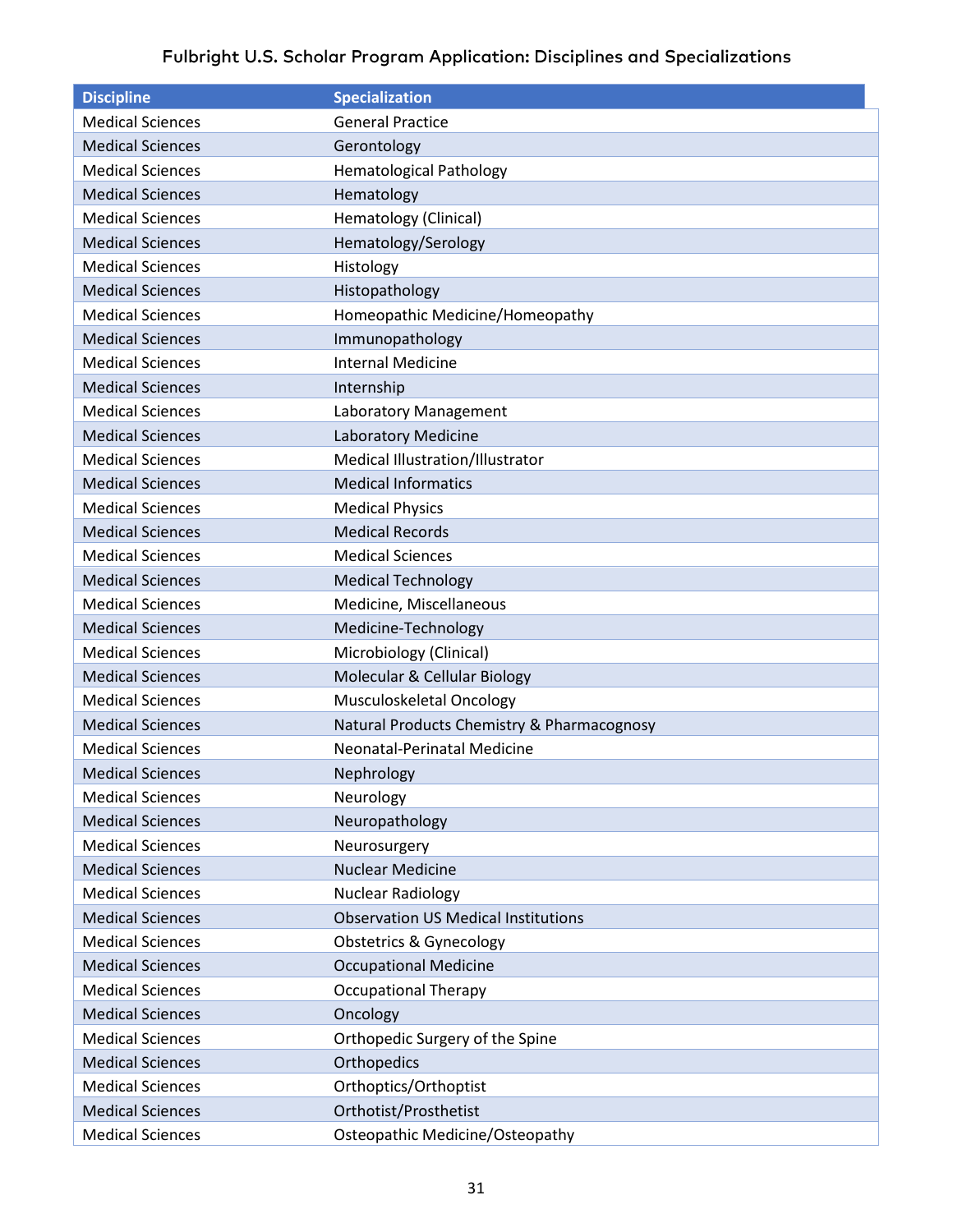| <b>Discipline</b>       | <b>Specialization</b>                                  |
|-------------------------|--------------------------------------------------------|
| <b>Medical Sciences</b> | Otolaryngology (Ear/Nose/Throat)                       |
| <b>Medical Sciences</b> | Pathophysiology                                        |
| <b>Medical Sciences</b> | <b>Pediatric Allergy</b>                               |
| <b>Medical Sciences</b> | <b>Pediatric Cardiology</b>                            |
| <b>Medical Sciences</b> | Pediatric Dentistry/Pedodontics                        |
| <b>Medical Sciences</b> | <b>Pediatric Endocrinology</b>                         |
| <b>Medical Sciences</b> | <b>Pediatric Hemato-Oncology</b>                       |
| <b>Medical Sciences</b> | <b>Pediatric Nephrology</b>                            |
| <b>Medical Sciences</b> | <b>Pediatric Orthopedics</b>                           |
| <b>Medical Sciences</b> | Pediatric Surgery                                      |
| <b>Medical Sciences</b> | <b>Pediatric Urology</b>                               |
| <b>Medical Sciences</b> | Pediatrics                                             |
| <b>Medical Sciences</b> | <b>Pedodontics Specialty</b>                           |
| <b>Medical Sciences</b> | <b>Periodontics Specialty</b>                          |
| <b>Medical Sciences</b> | Periodontology                                         |
| <b>Medical Sciences</b> | <b>Pharmaceutical Chemistry</b>                        |
| <b>Medical Sciences</b> | Physical Medical & Rehab/Psych                         |
| <b>Medical Sciences</b> | <b>Physical Medicine</b>                               |
| <b>Medical Sciences</b> | <b>Physical Therapy</b>                                |
| <b>Medical Sciences</b> | Physicians Assistant                                   |
| <b>Medical Sciences</b> | Physiology                                             |
| <b>Medical Sciences</b> | <b>Plastic Surgery</b>                                 |
| <b>Medical Sciences</b> | Podiatric Medicine/Podiatry                            |
| <b>Medical Sciences</b> | Psychopharmacology                                     |
| <b>Medical Sciences</b> | Psychotherapy                                          |
| <b>Medical Sciences</b> | <b>Pulmonary Disease</b>                               |
| <b>Medical Sciences</b> | <b>Radiation Oncology</b>                              |
| <b>Medical Sciences</b> | <b>Radiation Therapy</b>                               |
| <b>Medical Sciences</b> | Radioisotopic Pathology                                |
| <b>Medical Sciences</b> | Radiologic Sciences                                    |
| <b>Medical Sciences</b> | Radiologic Technology                                  |
| <b>Medical Sciences</b> | Radiology                                              |
| <b>Medical Sciences</b> | <b>Rehabilitation Sciences</b>                         |
| <b>Medical Sciences</b> | <b>Respiratory Medicine</b>                            |
| <b>Medical Sciences</b> | Rheumatology                                           |
| <b>Medical Sciences</b> | <b>Sports Medicine</b>                                 |
| <b>Medical Sciences</b> | <b>Surgical Technology</b>                             |
| <b>Medical Sciences</b> | <b>Therapeutic Radiology</b>                           |
| <b>Medical Sciences</b> | Therapy & Other Healing                                |
| <b>Medical Sciences</b> | <b>Thoracic Surgery</b>                                |
| <b>Medical Sciences</b> | Traditional Chinese/Asian Medicine & Chinese Herbology |
| <b>Medical Sciences</b> | Traumatology                                           |
| <b>Medical Sciences</b> | Urology                                                |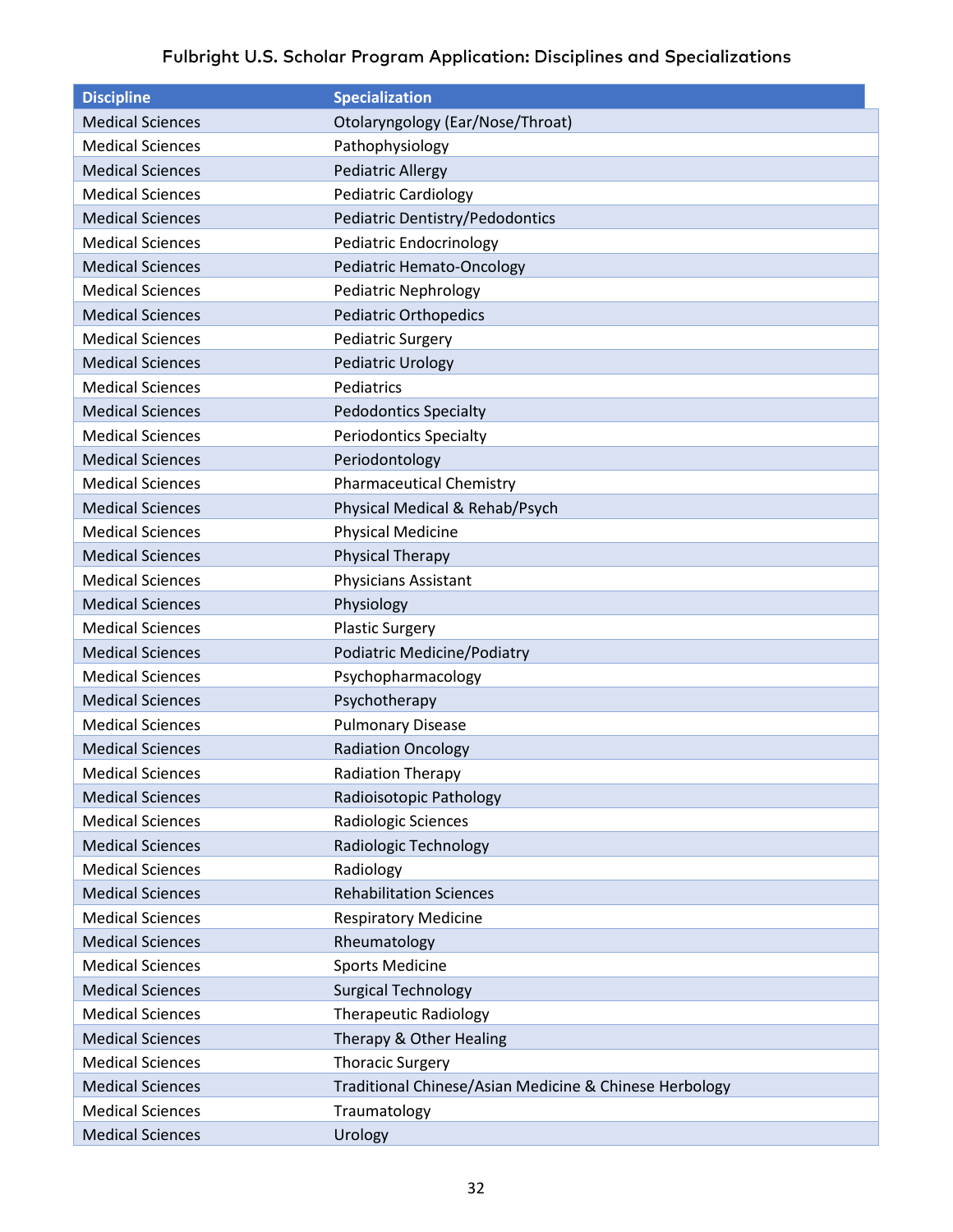<span id="page-32-2"></span><span id="page-32-1"></span><span id="page-32-0"></span>

| <b>Discipline</b>     | <b>Specialization</b>                     |
|-----------------------|-------------------------------------------|
| Meteorology           | Atmosphere & Earth Sciences               |
| Meteorology           | Meteorology                               |
| Meteorology           | <b>Atmospheric Dynamics</b>               |
| Meteorology           | Meteorology Synoptic & Instruments        |
| <b>Museum Studies</b> | <b>Museum Studies</b>                     |
| <b>Museum Studies</b> | <b>Museum Curator</b>                     |
| <b>Museum Studies</b> | Museum Technology                         |
| <b>Music</b>          | <b>Composition, Musical</b>               |
| Music                 | Conducting                                |
| <b>Music</b>          | <b>Music</b>                              |
| Music                 | <b>Music Education</b>                    |
| <b>Music</b>          | Music History, Literature, & Theory       |
| Music                 | <b>American Music</b>                     |
| <b>Music</b>          | Jazz/Jazz Studies                         |
| Music                 | Music Management & Merchandising          |
| <b>Music</b>          | <b>Music Theory</b>                       |
| Music                 | <b>Music Therapy</b>                      |
| <b>Music</b>          | <b>Music Training - Instruments</b>       |
| Music                 | Music, Miscellaneous                      |
| <b>Music</b>          | Music, Miscellaneous                      |
| Music                 | Music, Other                              |
| <b>Music</b>          | <b>Musical Performers</b>                 |
| Music                 | Opera                                     |
| Music                 | Organ/Harpsichord                         |
| Music                 | Percussion                                |
| <b>Music</b>          | Piano                                     |
| Music                 | Piano & Organ                             |
| <b>Music</b>          | Recording Arts Technology/Technician      |
| Music                 | Religious/Sacred Music                    |
| Music                 | <b>String Instruments Cello</b>           |
| Music                 | <b>String Instruments Double Bass</b>     |
| Music                 | <b>String Instruments Guitar</b>          |
| Music                 | <b>String Instruments Harp</b>            |
| Music                 | <b>String Instruments Lute</b>            |
| Music                 | <b>String Instruments Viola</b>           |
| Music                 | <b>String Instruments Violin</b>          |
| Music                 | Violin, Viola, Guitar & Other Instruments |
| Music                 | Voice                                     |
| Music                 | Wind Instruments Bassoon                  |
| Music                 | Wind Instruments Clarinet                 |
| Music                 | Wind Instruments Euphonium                |
| Music                 | Wind Instruments Flute                    |
| Music                 | Wind Instruments French Horn              |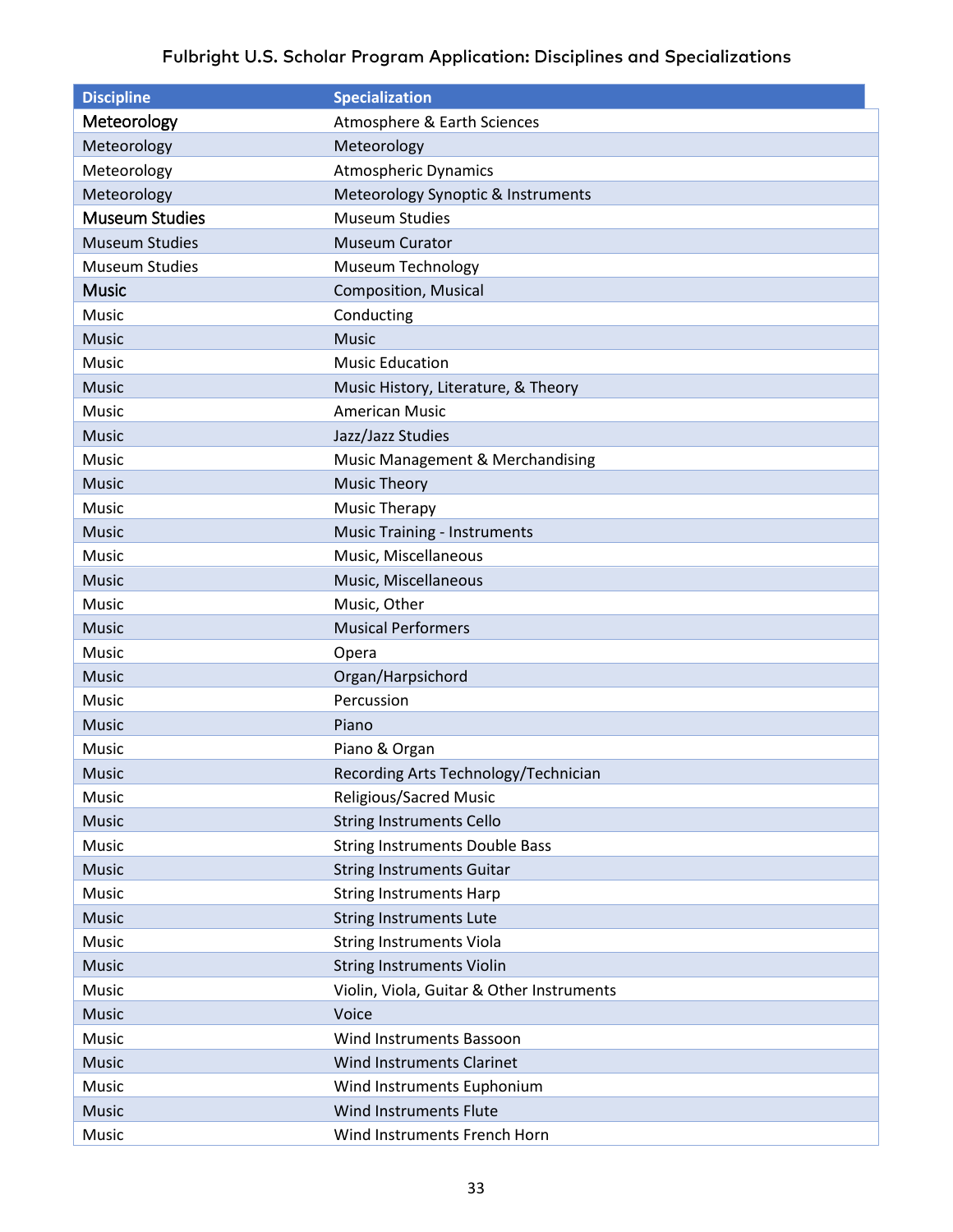<span id="page-33-6"></span><span id="page-33-5"></span><span id="page-33-4"></span><span id="page-33-3"></span><span id="page-33-2"></span><span id="page-33-1"></span><span id="page-33-0"></span>

| <b>Discipline</b>    | <b>Specialization</b>                              |
|----------------------|----------------------------------------------------|
| <b>Music</b>         | <b>Wind Instruments Oboe</b>                       |
| Music                | <b>Wind Instruments Percussion</b>                 |
| <b>Music</b>         | <b>Wind Instruments Piccolo</b>                    |
| Music                | Wind Instruments Recorder                          |
| <b>Music</b>         | Wind Instruments Saxophone                         |
| Music                | Wind Instruments Trombone                          |
| <b>Music</b>         | Wind Instruments Trumpet                           |
| Music                | <b>Wind Instruments Tuba</b>                       |
| <b>Music</b>         | <b>World Music</b>                                 |
| <b>Music Studies</b> | Ethnomusicology                                    |
| <b>Music Studies</b> | Musicology                                         |
| <b>Music Studies</b> | <b>History of Music</b>                            |
| Neuroscience         | Neurobiology & Neurophysiology                     |
| Neuroscience         | Neuroscience                                       |
| Neuroscience         | Neuroanatomy                                       |
| <b>Nursing</b>       | <b>Adult Health Nurse/Nursing</b>                  |
| <b>Nursing</b>       | <b>Clinical Nurse Specialist</b>                   |
| <b>Nursing</b>       | <b>Critical Care Nursing</b>                       |
| <b>Nursing</b>       | Licensed Practical/Vocational Nurse Training       |
| <b>Nursing</b>       | <b>Maternal/Child Nursing</b>                      |
| <b>Nursing</b>       | <b>Nurse Anesthetist</b>                           |
| <b>Nursing</b>       | Nurse Midwife/Nursing Midwifery                    |
| <b>Nursing</b>       | Nurse/Nursing Assistant/Aide & Patient Care        |
| <b>Nursing</b>       | <b>Nursing Administration</b>                      |
| <b>Nursing</b>       | <b>Nursing Education</b>                           |
| <b>Nursing</b>       | Occupational & Environmental Health Nursing        |
| <b>Nursing</b>       | <b>Pediatric Nurse/Nursing</b>                     |
| <b>Nursing</b>       | Perioperative/Operating Room & Surgical Nursing    |
| <b>Nursing</b>       | <b>Psychiatric Nursing</b>                         |
| <b>Nutrition</b>     | <b>Nutrition</b>                                   |
| Nutrition            | <b>Clinical Nutrition/Nutritionist</b>             |
| Nutrition            | <b>Dietetics &amp; Clinical Nutrition Services</b> |
| Nutrition            | Foods, Nutrition & Related Services                |
| Nutrition            | <b>Human Nutrition</b>                             |
| Nutrition            | <b>Nutrition Sciences</b>                          |
| Oceanography         | <b>Marine Science</b>                              |
| Oceanography         | Oceanography                                       |
| Oceanography         | Aquaculture                                        |
| Oceanography         | Marine & Oceanographic Training                    |
| Oceanography         | <b>Marine Policy</b>                               |
| Paleontology         | Paleontology                                       |
| Philosophy           | Philosophy                                         |
| Philosophy           | <b>Continental Philosophy</b>                      |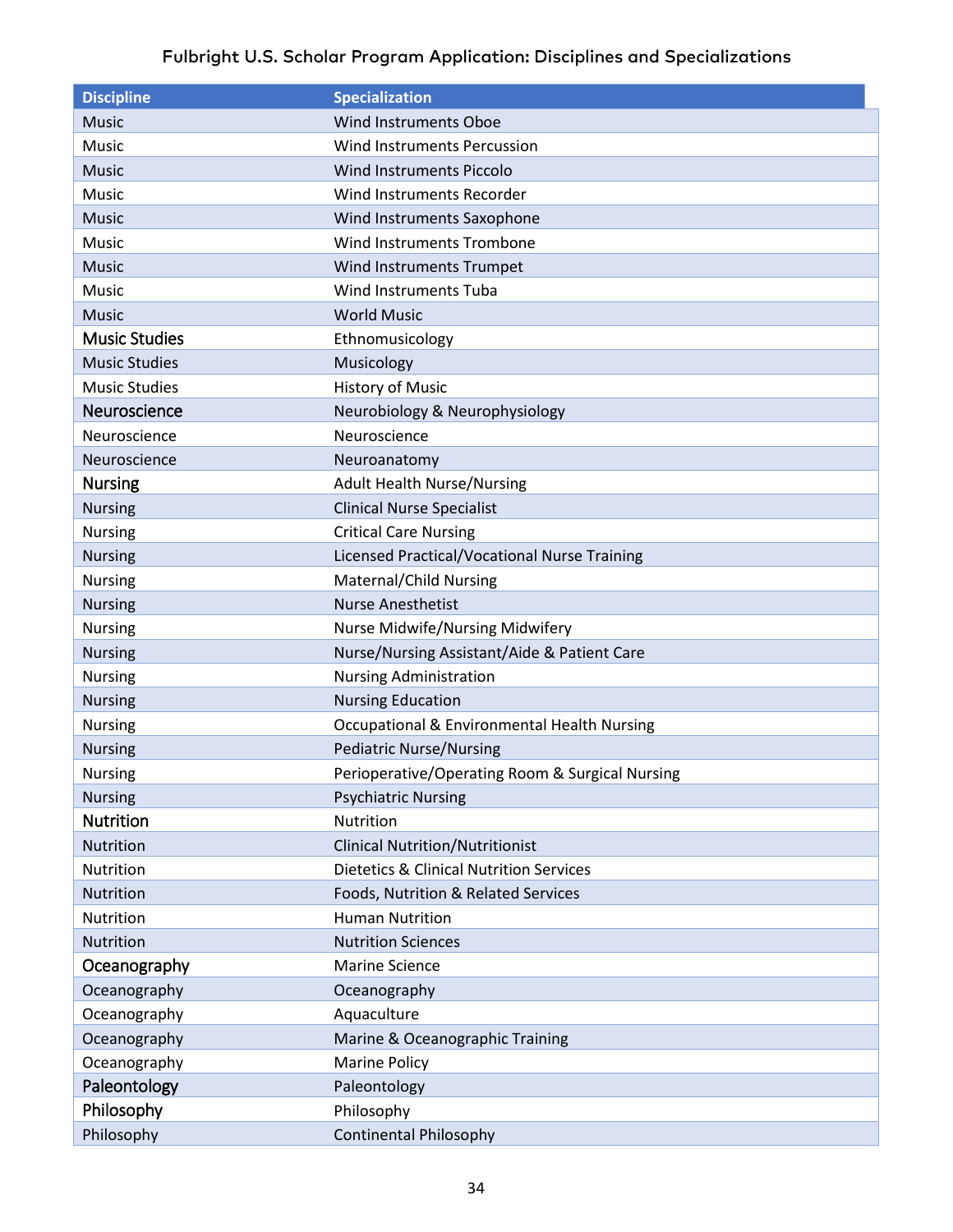<span id="page-34-1"></span><span id="page-34-0"></span>

| <b>Discipline</b>        | <b>Specialization</b>                         |
|--------------------------|-----------------------------------------------|
| Philosophy               | <b>Ethics</b>                                 |
| Philosophy               | Logic, Philosophical                          |
| Philosophy               | Philosophy, Miscellaneous                     |
| Philosophy               | Philosophy, Political                         |
| Philosophy               | Philosophy, Scientific                        |
| <b>Physics</b>           | <b>Physics</b>                                |
| Physics                  | Astronomy                                     |
| Physics                  | Astrophysics                                  |
| Physics                  | <b>Atomic &amp; Molecular Physics</b>         |
| Physics                  | <b>Atomic Energy</b>                          |
| Physics                  | <b>Chemical Physics</b>                       |
| Physics                  | Cryogenics                                    |
| Physics                  | Electro-Magnetism                             |
| Physics                  | Electronics                                   |
| Physics                  | <b>Elementary Particles</b>                   |
| <b>Physics</b>           | <b>Engineering Physics</b>                    |
| Physics                  | <b>Fluid Hydraulics</b>                       |
| <b>Physics</b>           | Mechanics                                     |
| Physics                  | <b>Medical Physics</b>                        |
| <b>Physics</b>           | <b>Nuclear Physics</b>                        |
| Physics                  | Optics                                        |
| <b>Physics</b>           | <b>Physics - Mathematical Physics</b>         |
| Physics                  | <b>Physics - Relativity Physics</b>           |
| Physics                  | Physics, Miscellaneous                        |
| Physics                  | Plasma & High-Temperature Physics             |
| Physics                  | <b>Quantum Theory</b>                         |
| Physics                  | <b>Scientific Research</b>                    |
| <b>Physics</b>           | Semiconductor Surface Physics                 |
| Physics                  | Solid State                                   |
| <b>Physics</b>           | <b>Theoretical &amp; Mathematical Physics</b> |
| Physics                  | <b>Thermal Physics</b>                        |
| <b>Political Science</b> | American Politics & Government                |
| <b>Political Science</b> | Area Politics                                 |
| <b>Political Science</b> | <b>Comparative Politics</b>                   |
| <b>Political Science</b> | <b>Gender Politics &amp; Feminism</b>         |
| <b>Political Science</b> | Peace Studies/Conflict Resolution             |
| <b>Political Science</b> | <b>Political Economy</b>                      |
| <b>Political Science</b> | <b>Political Science</b>                      |
| <b>Political Science</b> | <b>Political Science Theory</b>               |
| <b>Political Science</b> | <b>African Politics</b>                       |
| <b>Political Science</b> | <b>Canadian Government &amp; Politics</b>     |
| <b>Political Science</b> | East Asia/Pacific/Australian Politics         |
| <b>Political Science</b> | <b>Eastern European Politics</b>              |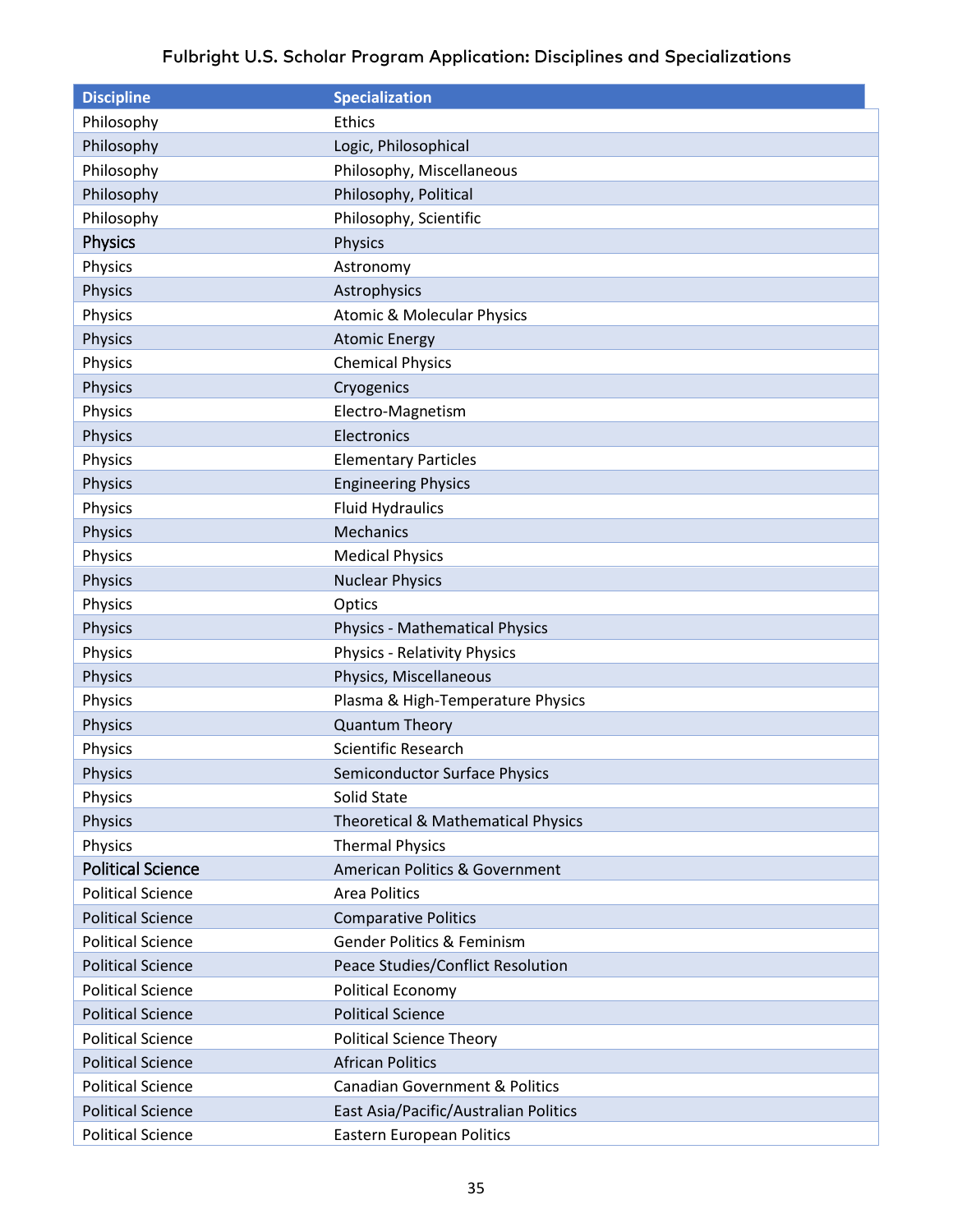<span id="page-35-0"></span>

| <b>Discipline</b>        | <b>Specialization</b>                            |
|--------------------------|--------------------------------------------------|
| <b>Political Science</b> | Electoral Politics/Campaign Management           |
| <b>Political Science</b> | Governance                                       |
| <b>Political Science</b> | Government                                       |
| <b>Political Science</b> | Human Rights                                     |
| <b>Political Science</b> | <b>International Relations</b>                   |
| <b>Political Science</b> | Latin America & Caribbean Politics               |
| <b>Political Science</b> | Minority Politics & Human Rights                 |
| <b>Political Science</b> | <b>Municipal Government</b>                      |
| <b>Political Science</b> | Nationalism & Identity/Migration                 |
| <b>Political Science</b> | <b>Near Eastern Politics</b>                     |
| <b>Political Science</b> | <b>Observation of US Government</b>              |
| <b>Political Science</b> | <b>Political Behavior</b>                        |
| <b>Political Science</b> | <b>Political Communication</b>                   |
| <b>Political Science</b> | <b>Political Management</b>                      |
| <b>Political Science</b> | <b>Political Methodology</b>                     |
| <b>Political Science</b> | <b>Political Parties</b>                         |
| <b>Political Science</b> | <b>Political Psychology</b>                      |
| <b>Political Science</b> | Political Science & Government, Other            |
| <b>Political Science</b> | Political Science, Miscellaneous                 |
| <b>Political Science</b> | <b>Political Systems</b>                         |
| <b>Political Science</b> | <b>Practical Politics</b>                        |
| <b>Political Science</b> | <b>Public Administration/Public Policy</b>       |
| <b>Political Science</b> | <b>South Asian Politics</b>                      |
| <b>Political Science</b> | <b>Southeast Asian Politics</b>                  |
| <b>Political Science</b> | <b>State &amp; Local Governments</b>             |
| <b>Political Science</b> | <b>US Elections</b>                              |
| <b>Political Science</b> | <b>US Political System</b>                       |
| <b>Political Science</b> | Western Europe & Canada Politics                 |
| <b>Political Science</b> | <b>Women's Studies</b>                           |
| Psychology               | <b>Addiction Prevention &amp; Treatment</b>      |
| Psychology               | Adult Development & Aging                        |
| Psychology               | Applied Psychology                               |
| Psychology               | Child Development                                |
| Psychology               | <b>Clinical Psychology</b>                       |
| Psychology               | Developmental Psychology                         |
| Psychology               | <b>Mental Health Counseling</b>                  |
| Psychology               | Psychology                                       |
| Psychology               | Social Psychology                                |
| Psychology               | <b>Abnormal Psychology</b>                       |
| Psychology               | Art Therapy/Therapist                            |
| Psychology               | <b>Behavioral Sciences</b>                       |
| Psychology               | Business Family & Consumer Science/Human Science |
| Psychology               | <b>Child Psychology</b>                          |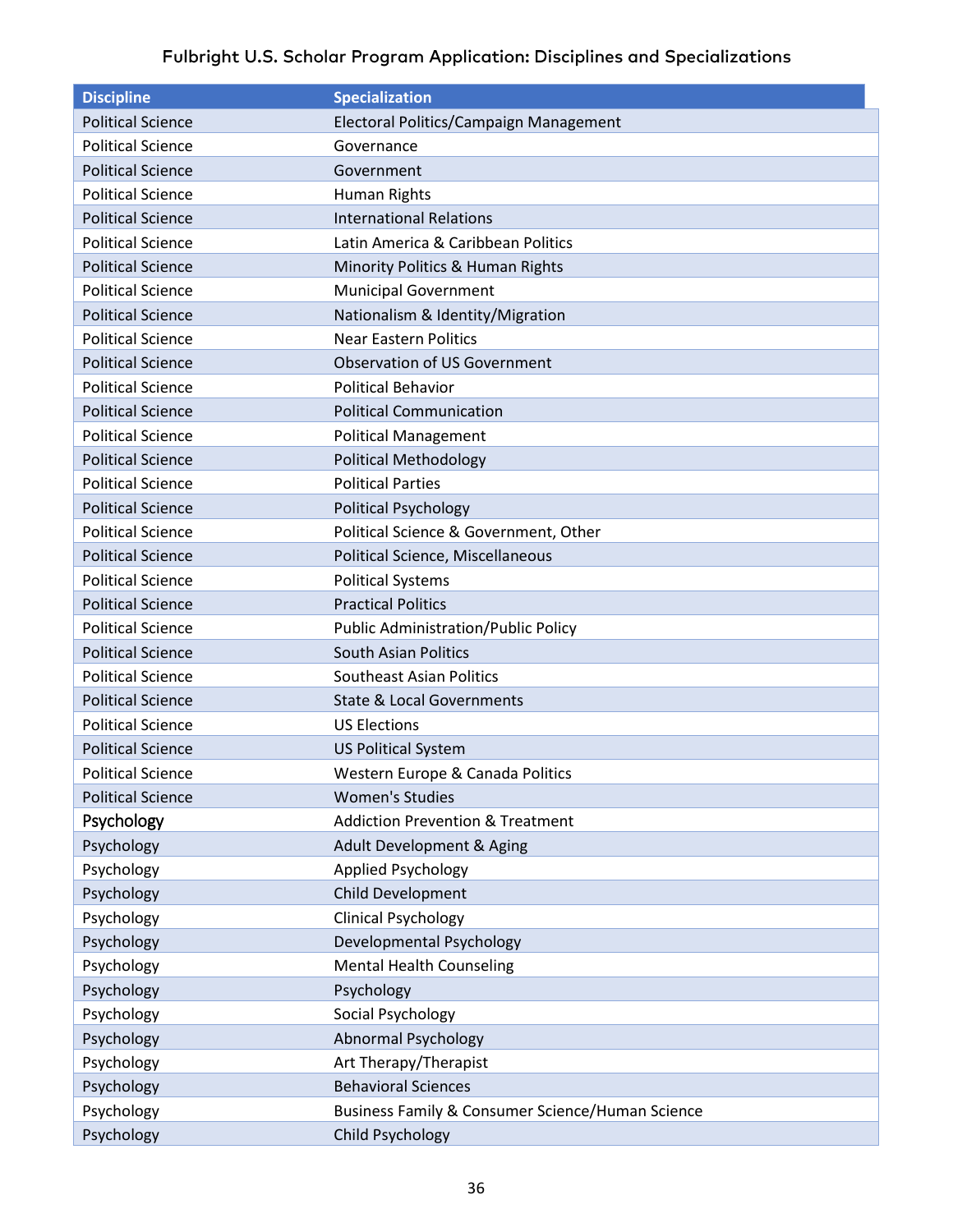| <b>Discipline</b>            | <b>Specialization</b>                                  |
|------------------------------|--------------------------------------------------------|
| Psychology                   | <b>Clinical Child Psychology</b>                       |
| Psychology                   | <b>Clinical Pastoral Counseling/Patient Counseling</b> |
| Psychology                   | Cognitive Psychology & Psycholinguist                  |
| Psychology                   | <b>Community Psychology</b>                            |
| Psychology                   | <b>Comparative Psychology</b>                          |
| Psychology                   | Counseling & Guidance, Non-Educational                 |
| Psychology                   | <b>Cultural Psychology</b>                             |
| Psychology                   | Dance Therapy/Therapist                                |
| Psychology                   | <b>Energy &amp; Biologically Based Therapies</b>       |
| Psychology                   | <b>Evolutionary Psychology</b>                         |
| Psychology                   | <b>Experimental Psychology</b>                         |
| Psychology                   | Family & Consumer Science/Human Science Communication  |
| Psychology                   | Family & Consumer Science/Human Science, Other         |
| Psychology                   | Family Relations & Child Development                   |
| Psychology                   | <b>Family Resource Management Studies</b>              |
| Psychology                   | <b>Family Systems</b>                                  |
| Psychology                   | Forensic Psychology                                    |
| Psychology                   | Geropsychology                                         |
| Psychology                   | <b>Health/Medical Psychology</b>                       |
| Psychology                   | Human Behavior                                         |
| Psychology                   | Human Development & Family Studies                     |
| Psychology                   | Human Development, Family Studies & Related Services   |
| Psychology                   | Industrial Psychology                                  |
| Psychology                   | Interpersonal & Social Skills                          |
| Psychology                   | Interpersonal & Social Skills                          |
| Psychology                   | <b>Interpersonal Relationships Skills</b>              |
| Psychology                   | Interpersonal Social Skills, Other                     |
| Psychology                   | Marriage & Family Therapy/Counseling                   |
| Psychology                   | Neuropsychology                                        |
| Psychology                   | <b>Occupational Psychology</b>                         |
| Psychology                   | <b>Organizational Behavior Studies</b>                 |
| Psychology                   | Personal Awareness & Self-Improve, Other               |
| Psychology                   | <b>Personal Decision-Making Skills</b>                 |
| Psychology                   | Physiological Psychology/Psychobiology                 |
| Psychology                   | Polarity Therapy                                       |
| Psychology                   | <b>Political Psychology</b>                            |
| Psychology                   | Psychology, Miscellaneous                              |
| Psychology                   | Psychology, Other                                      |
| Psychology                   | Psychometrics                                          |
| Psychology                   | <b>Quantitative Psychology</b>                         |
| Psychology                   | <b>School Psychology</b>                               |
| Psychology                   | <b>Tests &amp; Measures</b>                            |
| <b>Public Administration</b> | <b>Policy Analysis</b>                                 |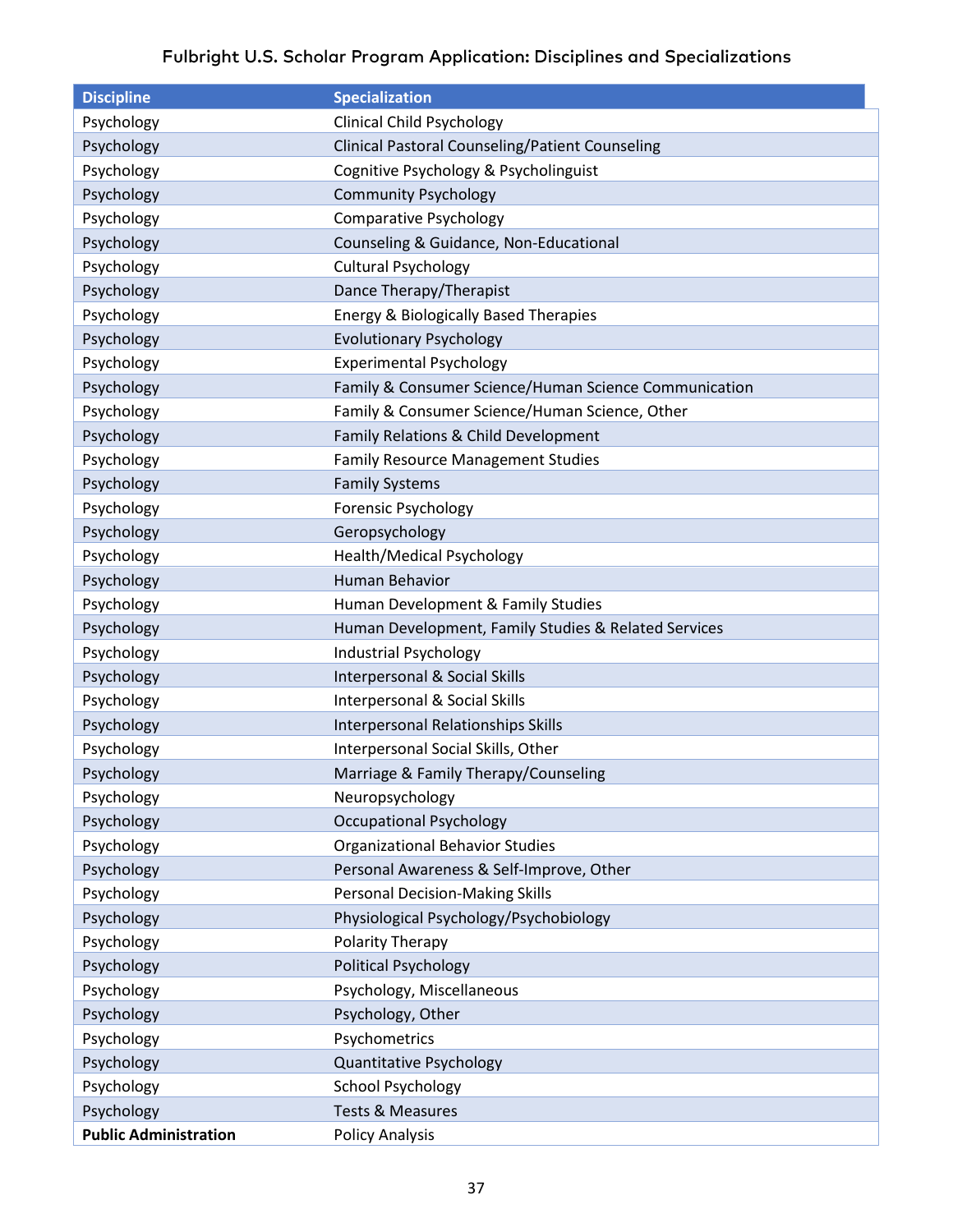<span id="page-37-0"></span>

| <b>Discipline</b>            | <b>Specialization</b>                          |
|------------------------------|------------------------------------------------|
| <b>Public Administration</b> | <b>Public Administration</b>                   |
| <b>Public Administration</b> | Economic & Political Development               |
| <b>Public Administration</b> | <b>Homeland Security</b>                       |
| <b>Public Administration</b> | <b>Human Services</b>                          |
| <b>Public Administration</b> | <b>Information Policy</b>                      |
| <b>Public Administration</b> | <b>International Development</b>               |
| <b>Public Administration</b> | <b>International Public Service</b>            |
| <b>Public Administration</b> | Local Government Management                    |
| <b>Public Administration</b> | Management                                     |
| <b>Public Administration</b> | Non-Profit/Public/Organizations                |
| <b>Public Administration</b> | <b>Public Administration, Miscellaneous</b>    |
| <b>Public Administration</b> | <b>Public Affairs</b>                          |
| <b>Public Administration</b> | <b>Public Personnel Systems</b>                |
| <b>Public Administration</b> | <b>Public Relations</b>                        |
| <b>Public Administration</b> | <b>Public Safety</b>                           |
| <b>Public Administration</b> | Theory of Public Administration                |
| <b>Public Health</b>         | <b>Biostatistics</b>                           |
| <b>Public Health</b>         | Community Health Problems & Medicine           |
| <b>Public Health</b>         | <b>Environmental Health Sciences</b>           |
| <b>Public Health</b>         | Epidemiology                                   |
| <b>Public Health</b>         | <b>Foods &amp; Nutrition</b>                   |
| <b>Public Health</b>         | <b>Global Health</b>                           |
| <b>Public Health</b>         | <b>Health Behavior</b>                         |
| <b>Public Health</b>         | <b>Health Communication</b>                    |
| <b>Public Health</b>         | Health Policy & Management                     |
| <b>Public Health</b>         | Maternal & Child Health                        |
| <b>Public Health</b>         | <b>Public Health</b>                           |
| <b>Public Health</b>         | <b>Family Planning</b>                         |
| <b>Public Health</b>         | <b>Biosecurity &amp; Disaster Preparedness</b> |
| <b>Public Health</b>         | Community Health Services/Liaison/Counseling   |
| <b>Public Health</b>         | Dental Public Health & Education               |
| <b>Public Health</b>         | Dental Public Health Specialty                 |
| <b>Public Health</b>         | Drug Abuse                                     |
| <b>Public Health</b>         | <b>Hospital Administration</b>                 |
| <b>Public Health</b>         | <b>International Health</b>                    |
| <b>Public Health</b>         | <b>Mental Health</b>                           |
| <b>Public Health</b>         | Nutrition                                      |
| <b>Public Health</b>         | <b>Observation of US Health Facilities</b>     |
| <b>Public Health</b>         | Public Health, Miscellaneous                   |
| <b>Public Health</b>         | <b>Public Health/Community Nurse/Nursing</b>   |
| <b>Public Health</b>         | Sanitation                                     |
| <b>Public Policy</b>         | <b>Environmental Policy</b>                    |
| <b>Public Policy</b>         | <b>Public Policy Analysis</b>                  |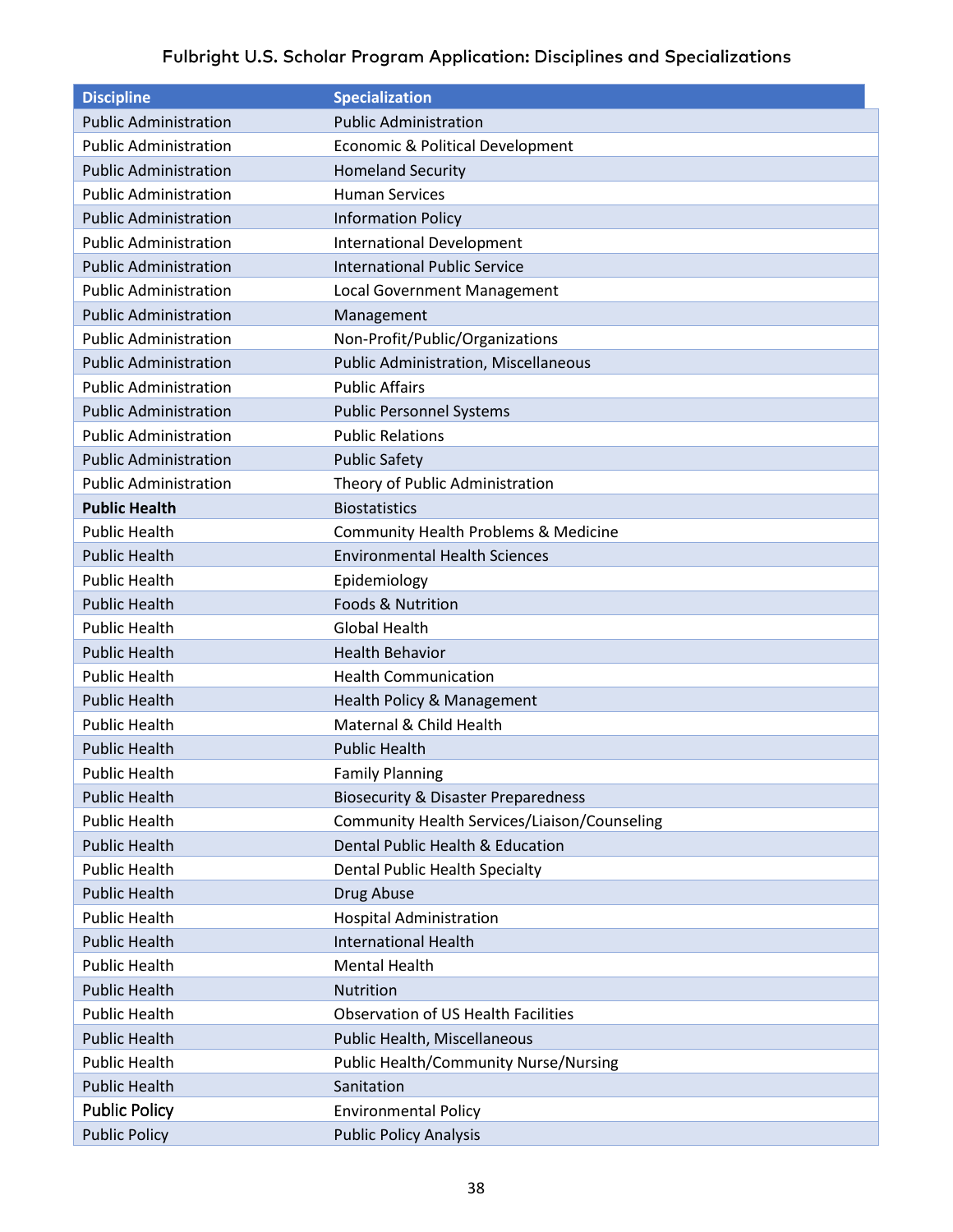<span id="page-38-2"></span><span id="page-38-1"></span><span id="page-38-0"></span>

| <b>Discipline</b>        | <b>Specialization</b>                            |
|--------------------------|--------------------------------------------------|
| <b>Public Policy</b>     | <b>Social Policy</b>                             |
| <b>Public Policy</b>     | <b>Cultural Resource Management &amp; Policy</b> |
| <b>Public Policy</b>     | <b>Economic Development</b>                      |
| <b>Public Policy</b>     | <b>Energy Policy</b>                             |
| <b>Public Policy</b>     | <b>Global Policy</b>                             |
| <b>Public Policy</b>     | <b>Health Policy</b>                             |
| <b>Public Policy</b>     | <b>International Development</b>                 |
| <b>Religious Studies</b> | <b>Buddhist Studies</b>                          |
| <b>Religious Studies</b> | <b>Christian Studies</b>                         |
| <b>Religious Studies</b> | <b>Hindu Studies</b>                             |
| <b>Religious Studies</b> | Interreligious Studies                           |
| <b>Religious Studies</b> | <b>Islamic Studies</b>                           |
| <b>Religious Studies</b> | Jewish/Judaic Studies                            |
| <b>Religious Studies</b> | Native American Religious Studies                |
| <b>Religious Studies</b> | Religion/Religious Studies, Other                |
| <b>Religious Studies</b> | <b>World Religions</b>                           |
| Social Work              | <b>Clinical Social Work</b>                      |
| Social Work              | Mental & Social Health Services                  |
| Social Work              | Social Work                                      |
| Social Work              | Case Work                                        |
| Social Work              | Family & Community Services                      |
| Social Work              | Group Work                                       |
| Social Work              | Mental Health Counseling/Counselor               |
| Social Work              | Psychological-Social Work                        |
| Social Work              | Rehabilitation                                   |
| Social Work              | <b>Social Services</b>                           |
| Social Work              | <b>Social Work Practice</b>                      |
| Social Work              | Social Work, Miscellaneous                       |
| Social Work              | Social Work, Other                               |
| Social Work              | Sociology & Social Work                          |
| Sociology                | Sociology                                        |
| Sociology                | <b>Clinical Sociology</b>                        |
| Sociology                | <b>Cultural Sociology</b>                        |
| Sociology                | <b>Educational Sociology</b>                     |
| Sociology                | Family System, US                                |
| Sociology                | <b>Field Instruction</b>                         |
| Sociology                | <b>Industrial Sociology</b>                      |
| Sociology                | <b>Medical Sociology</b>                         |
| Sociology                | Methodology (Sociology)                          |
| Sociology                | <b>Public Welfare</b>                            |
| Sociology                | <b>Regional Studies</b>                          |
| Sociology                | <b>Rural Sociology</b>                           |
| Sociology                | Social Environment                               |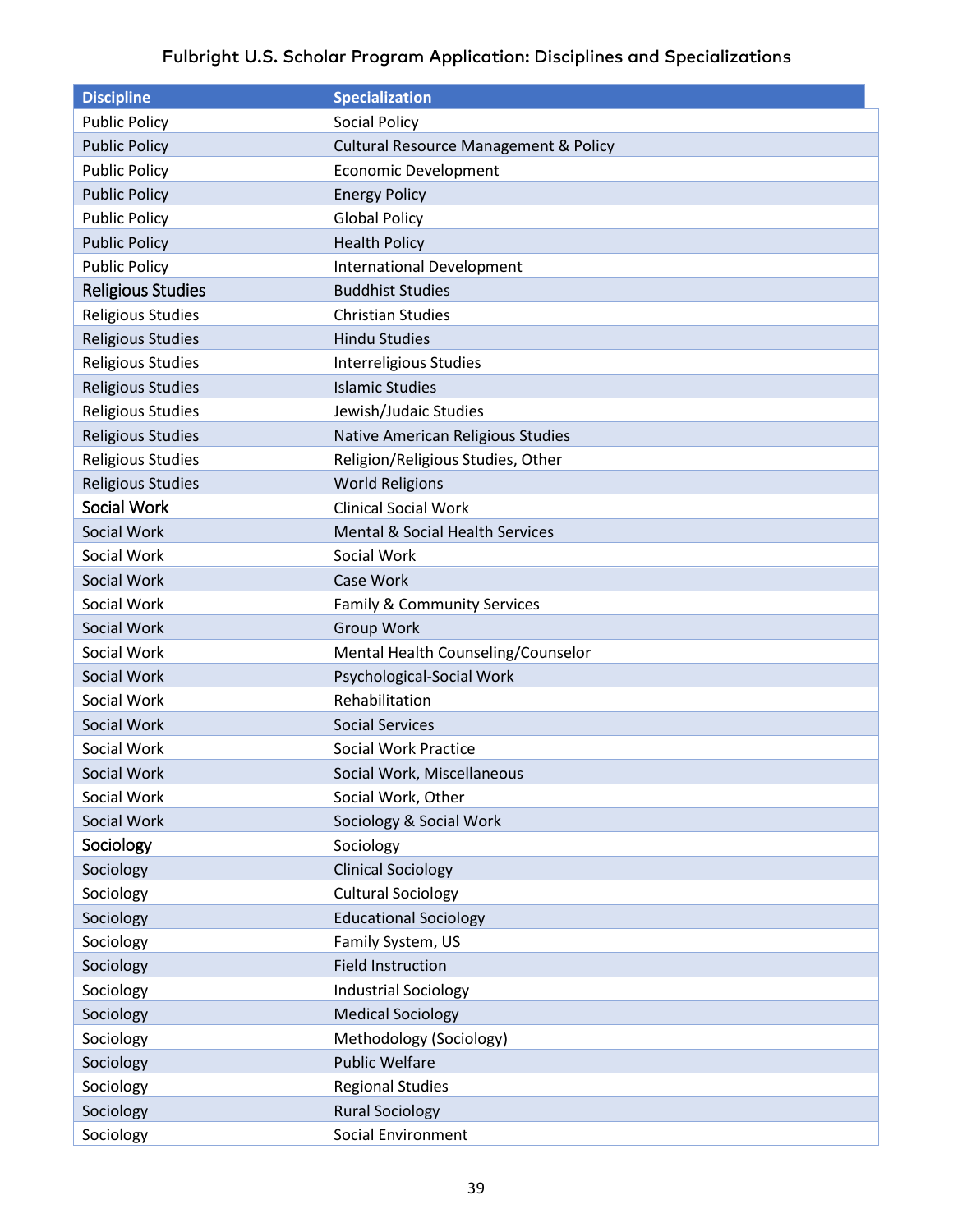<span id="page-39-5"></span><span id="page-39-4"></span><span id="page-39-3"></span><span id="page-39-2"></span><span id="page-39-1"></span><span id="page-39-0"></span>

| <b>Discipline</b>          | <b>Specialization</b>                          |
|----------------------------|------------------------------------------------|
| Sociology                  | Social Organizations, Structure & Institutions |
| Sociology                  | Social Theory                                  |
| Sociology                  | Sociological Research & Design                 |
| Sociology                  | Sociology, Miscellaneous                       |
| Sociology                  | <b>Statistics (Sociological)</b>               |
| Telecommunications         | Telecommunication                              |
| Telecommunications         | Telecommunication Technology/Technician        |
| Theology/Religion          | Theology/Theological Studies                   |
| Theology/Religion          | <b>Bible/Biblical Studies</b>                  |
| Theology/Religion          | Divinity/Ministry                              |
| Theology/Religion          | <b>Feminist Theology</b>                       |
| Theology/Religion          | <b>Historical Theology</b>                     |
| Theology/Religion          | Missionary Study & Missiology                  |
| Theology/Religion          | Pastoral Counsel & Special Ministries          |
| Theology/Religion          | Pastoral Studies/Counseling                    |
| Theology/Religion          | Pre-Theology/Pre-Ministerial Studies           |
| Theology/Religion          | <b>Religious Education</b>                     |
| Theology/Religion          | Theology                                       |
| Theology/Religion          | Theology & Ministerial Studies Other           |
| Theology/Religion          | Theology & Religious Vocations                 |
| Theology/Religion          | Theology, Miscellaneous                        |
| Travel/Tourism             | Tourism & Travel                               |
| Travel/Tourism             | Tourism                                        |
| Travel/Tourism             | Tourism & Travel Service Marketing Operations  |
| Travel/Tourism             | <b>Tourism Promotion Operations</b>            |
| Travel/Tourism             | Tourism, Miscellaneous                         |
| <b>Urban Planning</b>      | <b>City Planning</b>                           |
| <b>Urban Planning</b>      | Urban Development & Planning                   |
| <b>Urban Planning</b>      | Urban Architecture                             |
| <b>Urban Studies</b>       | <b>Urban Studies</b>                           |
| <b>Urban Studies</b>       | City & Regional Planning                       |
| <b>Urban Studies</b>       | <b>Community &amp; Housing Development</b>     |
| <b>Urban Studies</b>       | Environmental & Land Use Planning              |
| <b>Urban Studies</b>       | <b>International Development Planning</b>      |
| <b>Urban Studies</b>       | <b>Transportation Planning</b>                 |
| <b>Urban Studies</b>       | <b>Urban Planning</b>                          |
| <b>Urban Studies</b>       | <b>Urban Sociology</b>                         |
| <b>Urban Studies</b>       | Urban Studies, Miscellaneous                   |
| <b>Veterinary Medicine</b> | <b>Veterinary Medicine</b>                     |
| <b>Veterinary Medicine</b> | Large Animal/Food & Equine Surgery             |
| <b>Veterinary Medicine</b> | <b>Small/Companion Animal Surgery</b>          |
| <b>Veterinary Medicine</b> | Theriogenology                                 |
| <b>Veterinary Medicine</b> | <b>Veterinary Anatomy</b>                      |